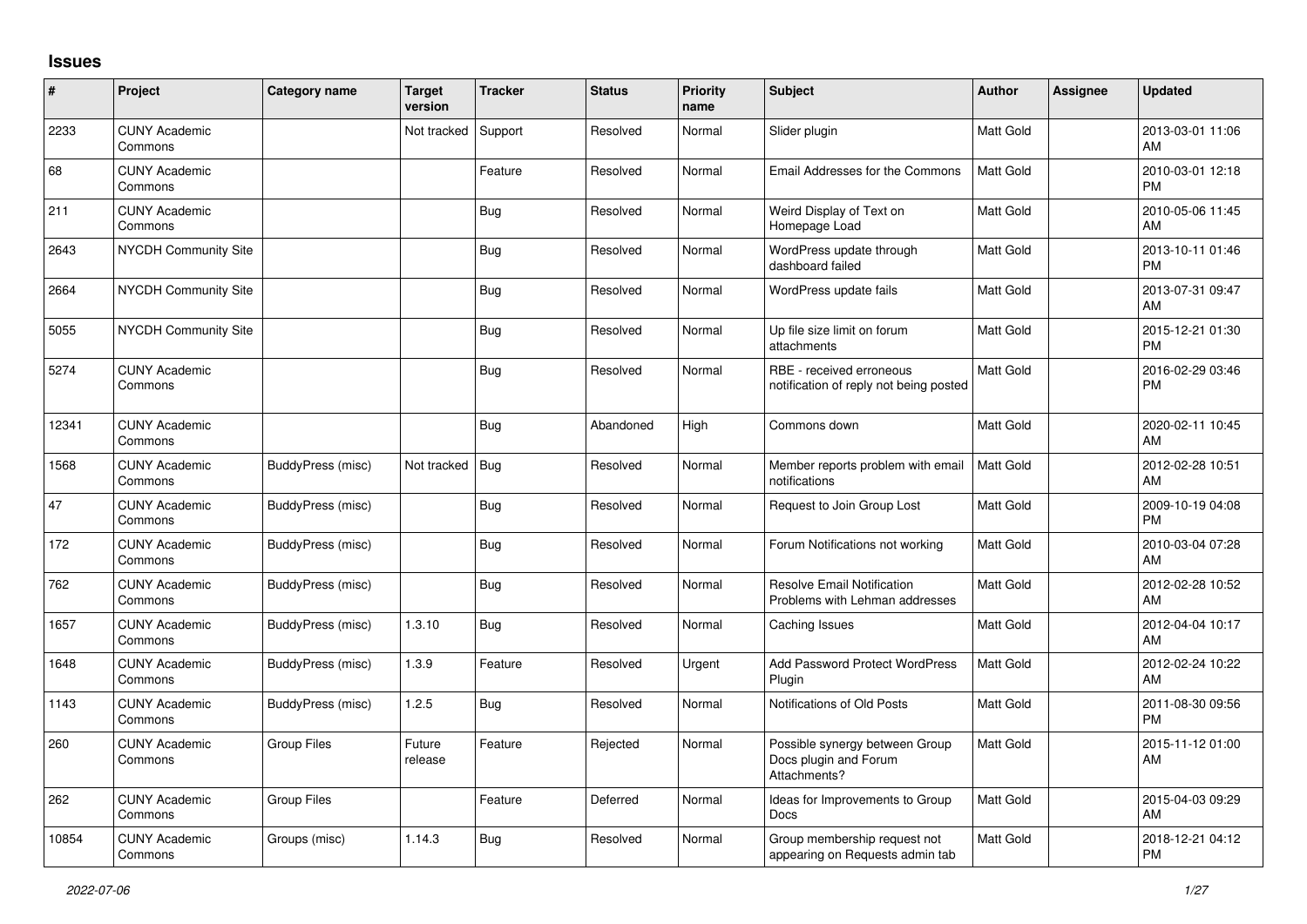| $\#$ | Project                         | Category name    | <b>Target</b><br>version | <b>Tracker</b> | <b>Status</b> | <b>Priority</b><br>name | <b>Subject</b>                                            | <b>Author</b> | <b>Assignee</b> | <b>Updated</b>                |
|------|---------------------------------|------------------|--------------------------|----------------|---------------|-------------------------|-----------------------------------------------------------|---------------|-----------------|-------------------------------|
| 125  | <b>CUNY Academic</b><br>Commons | Redmine          | Not tracked              | <b>Bug</b>     | Rejected      | Normal                  | Prevent Issues Site from Showing<br>up in Google Searches | Matt Gold     |                 | 2010-12-28 05:45<br><b>PM</b> |
| 2016 | <b>CUNY Academic</b><br>Commons | Server           | Not tracked              | Bug            | Resolved      | Immediate               | Commons Down for a moment                                 | Matt Gold     |                 | 2012-08-06 02:14<br><b>PM</b> |
| 2094 | <b>CUNY Academic</b><br>Commons | Server           | Not tracked              | Bug            | Resolved      | Normal                  | User reports site outage                                  | Matt Gold     |                 | 2012-09-04 10:16<br>AM        |
| 121  | <b>CUNY Academic</b><br>Commons | Upgrades         |                          | Feature        | Resolved      | Normal                  | Create Domain Aliasing for<br>UserVoice Account           | Matt Gold     |                 | 2010-03-01 12:34<br><b>PM</b> |
| 52   | <b>CUNY Academic</b><br>Commons | Wiki             |                          | Feature        | Deferred      | Low                     | Upgrade FCK Editor to Latest<br>version                   | Matt Gold     |                 | 2015-04-01 09:18<br><b>PM</b> |
| 54   | <b>CUNY Academic</b><br>Commons | Wiki             |                          | Feature        | Rejected      | Normal                  | Install MediaWiki Stat Extension                          | Matt Gold     |                 | 2015-04-01 09:19<br><b>PM</b> |
| 297  | <b>CUNY Academic</b><br>Commons | Wiki             |                          | <b>Bug</b>     | Resolved      | Normal                  | Lost write privileges to wiki images<br>directory         | Matt Gold     |                 | 2010-08-25 05:47<br><b>PM</b> |
| 285  | <b>CUNY Academic</b><br>Commons | WordPress (misc) | Not tracked              | Bug            | Rejected      | Normal                  | Check Commons mailserver<br>configuration                 | Matt Gold     |                 | 2010-12-21 11:58<br>AM        |
| 1116 | <b>CUNY Academic</b><br>Commons | WordPress (misc) | Not tracked   Bug        |                | Resolved      | High                    | Image Upload Error                                        | Matt Gold     |                 | 2011-08-27 08:44<br>AM        |
| 1231 | <b>CUNY Academic</b><br>Commons | WordPress (misc) | Not tracked              | Bug            | Duplicate     | High                    | Inaccessible Site on the Commons                          | Matt Gold     |                 | 2011-10-13 08:56<br>AM        |
| 1362 | <b>CUNY Academic</b><br>Commons | WordPress (misc) | Not tracked   Bug        |                | Resolved      | High                    | Google Malware Warning                                    | Matt Gold     |                 | 2011-11-23 12:15<br><b>PM</b> |
| 1679 | <b>CUNY Academic</b><br>Commons | WordPress (misc) | Not tracked              | Support        | Resolved      | Immediate               | Remove password-protection from<br><b>JITP</b>            | Matt Gold     |                 | 2012-03-06 09:48<br>AM        |
| 1827 | <b>CUNY Academic</b><br>Commons | WordPress (misc) | Not tracked              | Feature        | Resolved      | Normal                  | Domain mapping request                                    | Matt Gold     |                 | 2012-04-16 01:20<br><b>PM</b> |
| 1853 | <b>CUNY Academic</b><br>Commons | WordPress (misc) | Not tracked              | Bug            | Resolved      | Normal                  | CDev public?                                              | Matt Gold     |                 | 2012-04-24 06:20<br><b>PM</b> |
| 1901 | <b>CUNY Academic</b><br>Commons | WordPress (misc) | Not tracked   Bug        |                | Rejected      | Normal                  | <b>Commons Down</b>                                       | Matt Gold     |                 | 2012-05-22 09:59<br>AM        |
| 2051 | <b>CUNY Academic</b><br>Commons | WordPress (misc) | Not tracked              | Bug            | Rejected      | Normal                  | User finds Commons blocked due<br>to virus warning        | Matt Gold     |                 | 2012-08-17 04:35<br><b>PM</b> |
| 162  | <b>CUNY Academic</b><br>Commons | WordPress (misc) |                          | <b>Bug</b>     | Resolved      | Normal                  | File Size Error on Upload                                 | Matt Gold     |                 | 2010-03-22 03:49<br><b>PM</b> |
| 170  | <b>CUNY Academic</b><br>Commons | WordPress (misc) |                          | <b>Bug</b>     | Resolved      | Normal                  | Security Certificate Out of Date                          | Matt Gold     |                 | 2010-05-11 05:28<br><b>PM</b> |
| 263  | <b>CUNY Academic</b><br>Commons | WordPress (misc) |                          | Bug            | Resolved      | Normal                  | site is slooooooow                                        | Matt Gold     |                 | 2010-06-21 03:01<br><b>PM</b> |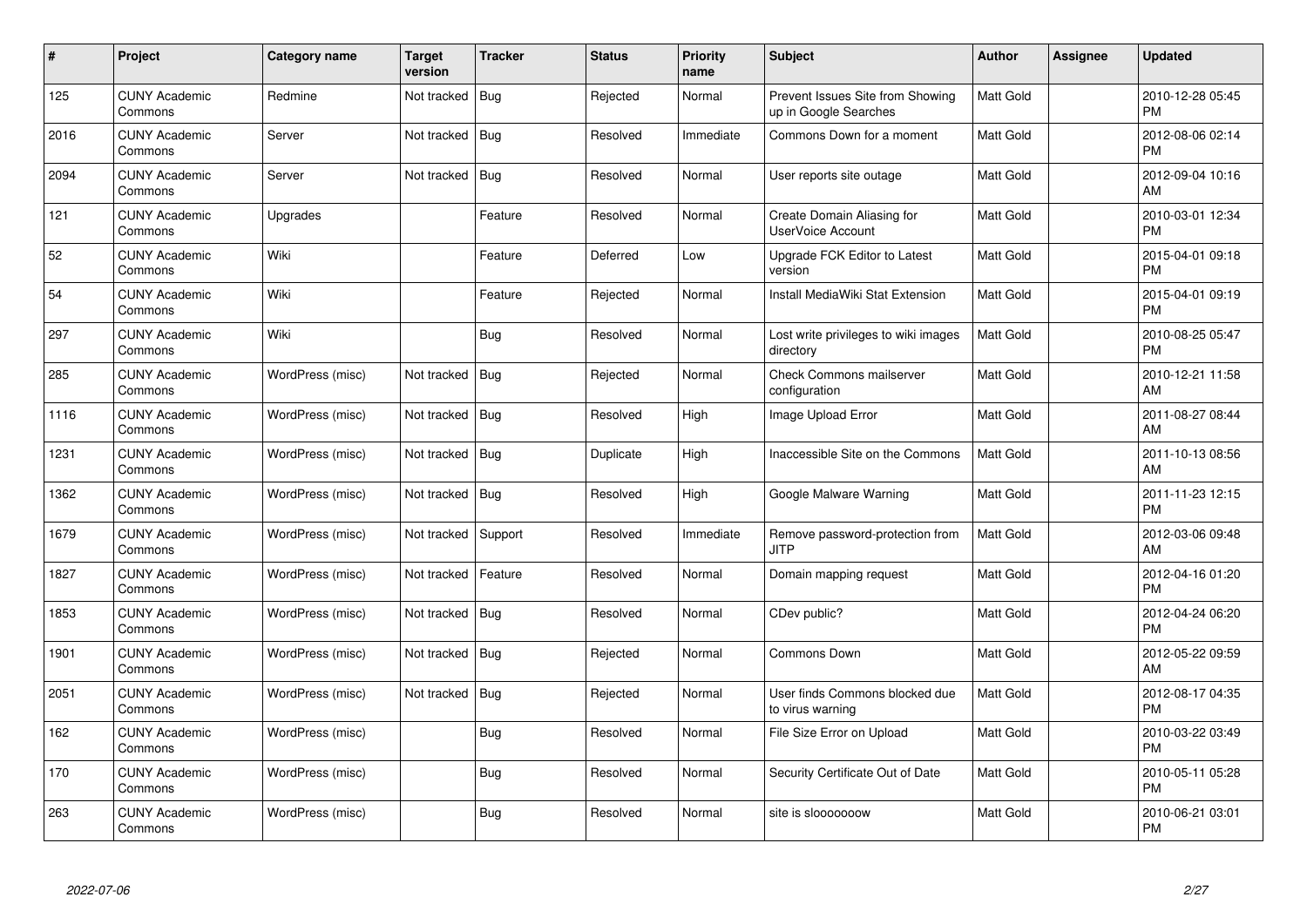| #     | <b>Project</b>                  | Category name            | <b>Target</b><br>version | <b>Tracker</b> | <b>Status</b> | <b>Priority</b><br>name | <b>Subject</b>                                                           | <b>Author</b>    | Assignee            | <b>Updated</b>                |
|-------|---------------------------------|--------------------------|--------------------------|----------------|---------------|-------------------------|--------------------------------------------------------------------------|------------------|---------------------|-------------------------------|
| 298   | <b>CUNY Academic</b><br>Commons | WordPress (misc)         |                          | Bug            | Resolved      | Normal                  | User Reports Problem Uploading<br>Images to Blog                         | Matt Gold        |                     | 2010-08-25 12:10<br><b>PM</b> |
| 38    | <b>CUNY Academic</b><br>Commons | <b>WordPress Plugins</b> | Future<br>release        | Feature        | Deferred      | Normal                  | Possible Upgrade to Sitewide Tags<br>Plugin                              | <b>Matt Gold</b> |                     | 2015-04-01 09:18<br><b>PM</b> |
| 364   | <b>CUNY Academic</b><br>Commons | <b>WordPress Plugins</b> | Future<br>release        | Feature        | <b>New</b>    | Normal                  | <b>Bulletin Board</b>                                                    | Matt Gold        |                     | 2015-01-05 08:50<br><b>PM</b> |
| 4010  | <b>CUNY Academic</b><br>Commons | <b>WordPress Plugins</b> | 1.7.20                   | <b>Bug</b>     | Resolved      | High                    | GC Digital Fellows site down                                             | Matt Gold        |                     | 2015-04-22 10:30<br>AM        |
| 304   | <b>CUNY Academic</b><br>Commons |                          | Not tracked              | Feature        | Rejected      | Normal                  | Feature Roadmap                                                          | <b>Matt Gold</b> | Boone Gorges        | 2010-08-30 04:38<br>PM        |
| 2265  | <b>CUNY Academic</b><br>Commons |                          | Not tracked              | Bug            | Rejected      | Normal                  | "Need Support" widget in cbox<br>documentation                           | Matt Gold        | <b>Boone Gorges</b> | 2012-11-20 01:07<br>PM        |
| 4641  | <b>CUNY Academic</b><br>Commons |                          | Not tracked              | Bug            | Resolved      | Normal                  | Reply by email going to the wrong<br>address                             | <b>Matt Gold</b> | Boone Gorges        | 2015-09-21 04:05<br><b>PM</b> |
| 5954  | <b>CUNY Academic</b><br>Commons |                          | Not tracked              | Feature        | Resolved      | Normal                  | replace video on homepage with<br>featured sites/groups                  | Matt Gold        | Boone Gorges        | 2016-09-23 02:23<br><b>PM</b> |
| 9112  | <b>CUNY Academic</b><br>Commons |                          | Not tracked   Bug        |                | Resolved      | High                    | <b>GCDI</b> site down                                                    | <b>Matt Gold</b> | Boone Gorges        | 2018-01-23 10:18<br><b>PM</b> |
| 13949 | <b>CUNY Academic</b><br>Commons |                          | Not tracked              | <b>Bug</b>     | New           | Normal                  | Continued debugging of runaway<br>MySQL connections                      | <b>Matt Gold</b> | Boone Gorges        | 2021-09-14 10:42<br>AM        |
| 14951 | <b>CUNY Academic</b><br>Commons |                          | Not tracked              | Bug            | Resolved      | Normal                  | Commons down                                                             | <b>Matt Gold</b> | Boone Gorges        | 2021-11-23 04:21<br><b>PM</b> |
| 133   | <b>CUNY Academic</b><br>Commons |                          |                          | Feature        | Resolved      | Low                     | Add TinyMCE to BP Profiles?                                              | Matt Gold        | <b>Boone Gorges</b> | 2010-01-07 01:59<br>PM        |
| 2267  | <b>CUNY Academic</b><br>Commons |                          |                          | <b>Bug</b>     | Resolved      | Normal                  | Change "Cbox" to "CBOX" in<br>Dashboard Menu                             | <b>Matt Gold</b> | Boone Gorges        | 2012-11-18 11:01<br><b>PM</b> |
| 2268  | <b>CUNY Academic</b><br>Commons |                          |                          | <b>Bug</b>     | Rejected      | Normal                  | Add CBOX icon to dashboard<br>menu?                                      | Matt Gold        | <b>Boone Gorges</b> | 2012-11-18 10:58<br>PM        |
| 2618  | <b>NYCDH Community Site</b>     |                          |                          | Bug            | Assigned      | Low                     | Mark blogs as spam when created<br>by users marked as spam               | <b>Matt Gold</b> | Boone Gorges        | 2013-06-09 11:38<br><b>PM</b> |
| 2651  | NYCDH Community Site            |                          |                          | Bug            | Rejected      | Normal                  | BP Doc save button returns users<br>to doc directory instead of to group | Matt Gold        | Boone Gorges        | 2013-08-02 12:47<br><b>PM</b> |
| 3642  | <b>CUNY Academic</b><br>Commons |                          |                          | <b>Bug</b>     | Rejected      | Normal                  | Group search hanging                                                     | Matt Gold        | Boone Gorges        | 2014-11-10 12:50<br><b>PM</b> |
| 4196  | <b>CUNY Academic</b><br>Commons |                          |                          | Bug            | Rejected      | High                    | News feed weirdness                                                      | Matt Gold        | Boone Gorges        | 2015-06-25 03:41<br><b>PM</b> |
| 4640  | <b>CUNY Academic</b><br>Commons |                          |                          | Bug            | Resolved      | Normal                  | Group forum problem                                                      | Matt Gold        | Boone Gorges        | 2015-09-21 03:44<br>PM        |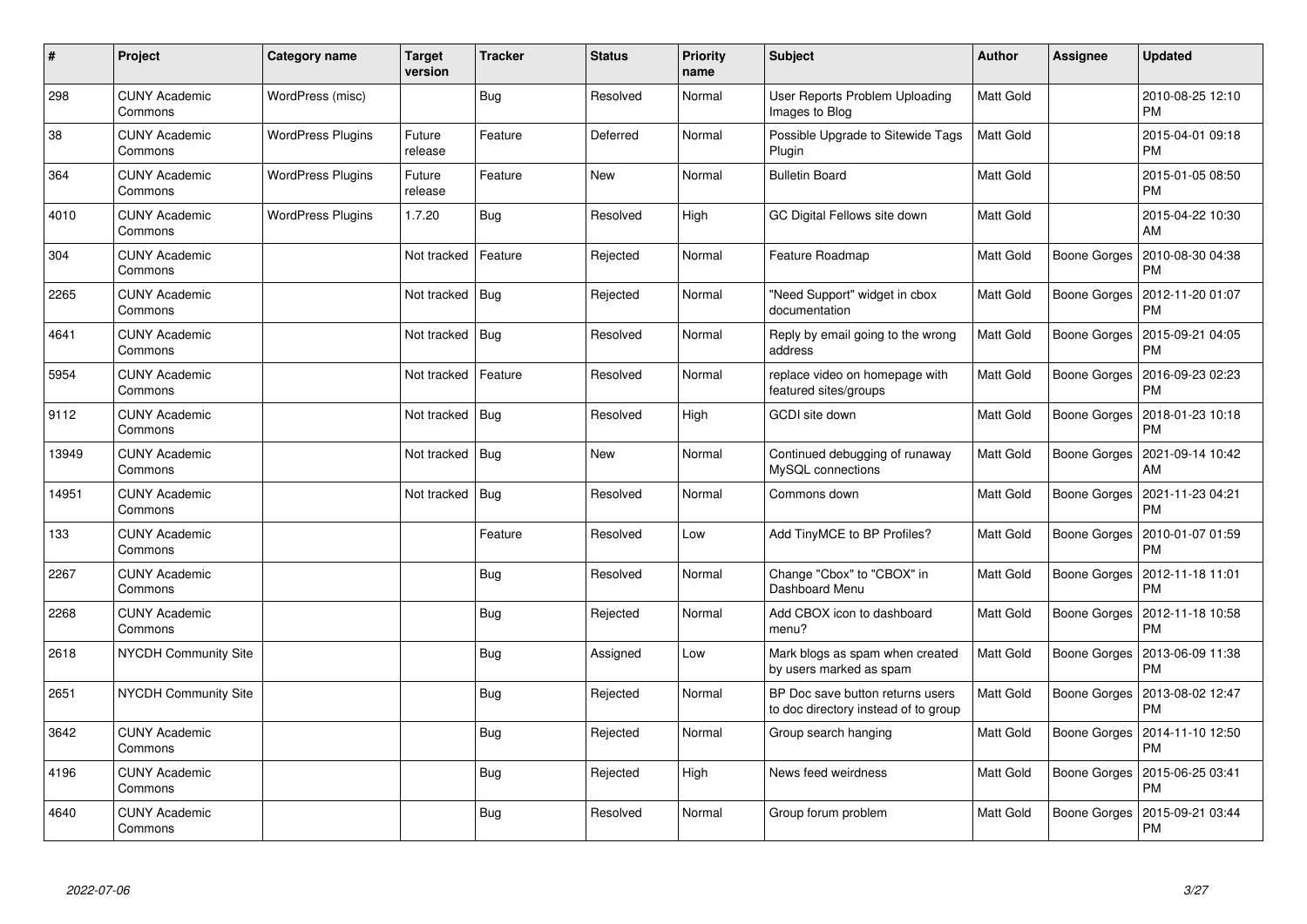| #     | Project                         | <b>Category name</b>      | <b>Target</b><br>version | <b>Tracker</b> | <b>Status</b> | <b>Priority</b><br>name | <b>Subject</b>                                                                 | Author           | <b>Assignee</b>     | <b>Updated</b>                               |
|-------|---------------------------------|---------------------------|--------------------------|----------------|---------------|-------------------------|--------------------------------------------------------------------------------|------------------|---------------------|----------------------------------------------|
| 7689  | <b>CUNY Academic</b><br>Commons |                           |                          | <b>Bug</b>     | Duplicate     | Immediate               | Commons in Blank State                                                         | Matt Gold        | Boone Gorges        | 2017-02-15 10:19<br><b>PM</b>                |
| 8161  | <b>CUNY Academic</b><br>Commons |                           |                          | Bug            | Rejected      | Normal                  | Contact form info sent to Commons<br>email                                     | Matt Gold        |                     | Boone Gorges   2017-05-21 10:52<br><b>PM</b> |
| 10538 | <b>CUNY Academic</b><br>Commons |                           |                          | Bug            | Resolved      | Normal                  | "This Site Can't be Reached"                                                   | Matt Gold        | Boone Gorges        | 2018-10-16 09:39<br><b>PM</b>                |
| 13862 | <b>CUNY Academic</b><br>Commons |                           |                          | Bug            | Resolved      | Normal                  | Under maintenance message                                                      | Matt Gold        | <b>Boone Gorges</b> | 2021-01-28 08:56<br><b>PM</b>                |
| 14737 | <b>CUNY Academic</b><br>Commons |                           |                          | Bug            | Duplicate     | Normal                  | Final step of group/site clone<br>reloads page                                 | Matt Gold        | Boone Gorges        | 2021-08-31 11:41<br>AM                       |
| 14896 | <b>CUNY Academic</b><br>Commons |                           |                          | Bug            | Resolved      | Urgent                  | site down for maintenance                                                      | Matt Gold        |                     | Boone Gorges   2021-10-26 11:01<br>AM        |
| 16020 | <b>CUNY Academic</b><br>Commons |                           |                          | Support        | Rejected      | Normal                  | Metaslider Pro                                                                 | Matt Gold        | Boone Gorges        | 2022-05-10 10:43<br>AM                       |
| 16307 | <b>CUNY Academic</b><br>Commons |                           |                          | <b>Bug</b>     | New           | Normal                  | Add brief messaging to<br>accept/decline group membership<br>requests          | Matt Gold        | Boone Gorges        | 2022-06-27 06:13<br><b>PM</b>                |
| 12185 | <b>CUNY Academic</b><br>Commons |                           | 1.16.1                   | <b>Bug</b>     | Resolved      | Immediate               | Group links not working                                                        | Matt Gold        | Boone Gorges        | 2019-12-10 10:35<br>AM                       |
| 11610 | <b>CUNY Academic</b><br>Commons |                           | 1.15.5                   | <b>Bug</b>     | Resolved      | Normal                  | Homepage thumbnails not loading                                                | Matt Gold        | Boone Gorges        | 2019-06-29 10:38<br><b>PM</b>                |
| 10563 | <b>CUNY Academic</b><br>Commons |                           | 1.13.12                  | Bug            | Resolved      | Urgent                  | cllicking on links from site menu<br>leads to 500 error                        | <b>Matt Gold</b> | Boone Gorges        | 2018-10-23 10:48<br>AM                       |
| 1197  | <b>CUNY Academic</b><br>Commons |                           | 1.3.13                   | Feature        | Resolved      | Low                     | Remove Quotation Marks from<br><b>Email Notifications of Uploaded</b><br>Files | Matt Gold        | <b>Boone Gorges</b> | 2012-04-16 03:11<br><b>PM</b>                |
| 8900  | <b>CUNY Academic</b><br>Commons | Accessibility             | Future<br>release        | Feature        | Assigned      | Normal                  | Look into tools to enforce<br>accessibility in WP environment                  | Matt Gold        | Boone Gorges        | 2022-04-26 11:59<br>AM                       |
| 8901  | <b>CUNY Academic</b><br>Commons | Accessibility             | Future<br>release        | Feature        | Assigned      | Normal                  | Theme analysis for accessibility                                               | Matt Gold        | Boone Gorges        | 2022-04-26 11:59<br>AM                       |
| 8899  | <b>CUNY Academic</b><br>Commons | Accessibility             | 1.13                     | Feature        | Resolved      | Normal                  | <b>Accessibility Fixes</b>                                                     | Matt Gold        |                     | Boone Gorges   2018-04-23 10:55<br>AM        |
| 8836  | <b>CUNY Academic</b><br>Commons | <b>Blogs (BuddyPress)</b> | Future<br>release        | Feature        | Assigned      | Normal                  | Redesign site launch process                                                   | Matt Gold        |                     | Boone Gorges   2019-10-03 02:49<br>PM        |
| 342   | <b>CUNY Academic</b><br>Commons | <b>Blogs (BuddyPress)</b> | 1.10.2                   | Feature        | Resolved      | Low                     | <b>Blog Listing Displays User Avatars</b><br>Instead of Blog Avatars           | Matt Gold        |                     | Boone Gorges   2019-12-06 11:08<br>AM        |
| 6350  | <b>CUNY Academic</b><br>Commons | Blogs (BuddyPress)        | 1.9.31                   | <b>Bug</b>     | Resolved      | Normal                  | Editing blog posts results in activity<br>items                                | Matt Gold        | Boone Gorges        | 2016-10-18 09:24<br><b>PM</b>                |
| 1098  | <b>CUNY Academic</b><br>Commons | Blogs (BuddyPress)        | 1.6                      | Feature        | Resolved      | Low                     | Create way for people to search<br>through authors on blog listings            | Matt Gold        | Boone Gorges        | 2014-03-31 07:01<br><b>PM</b>                |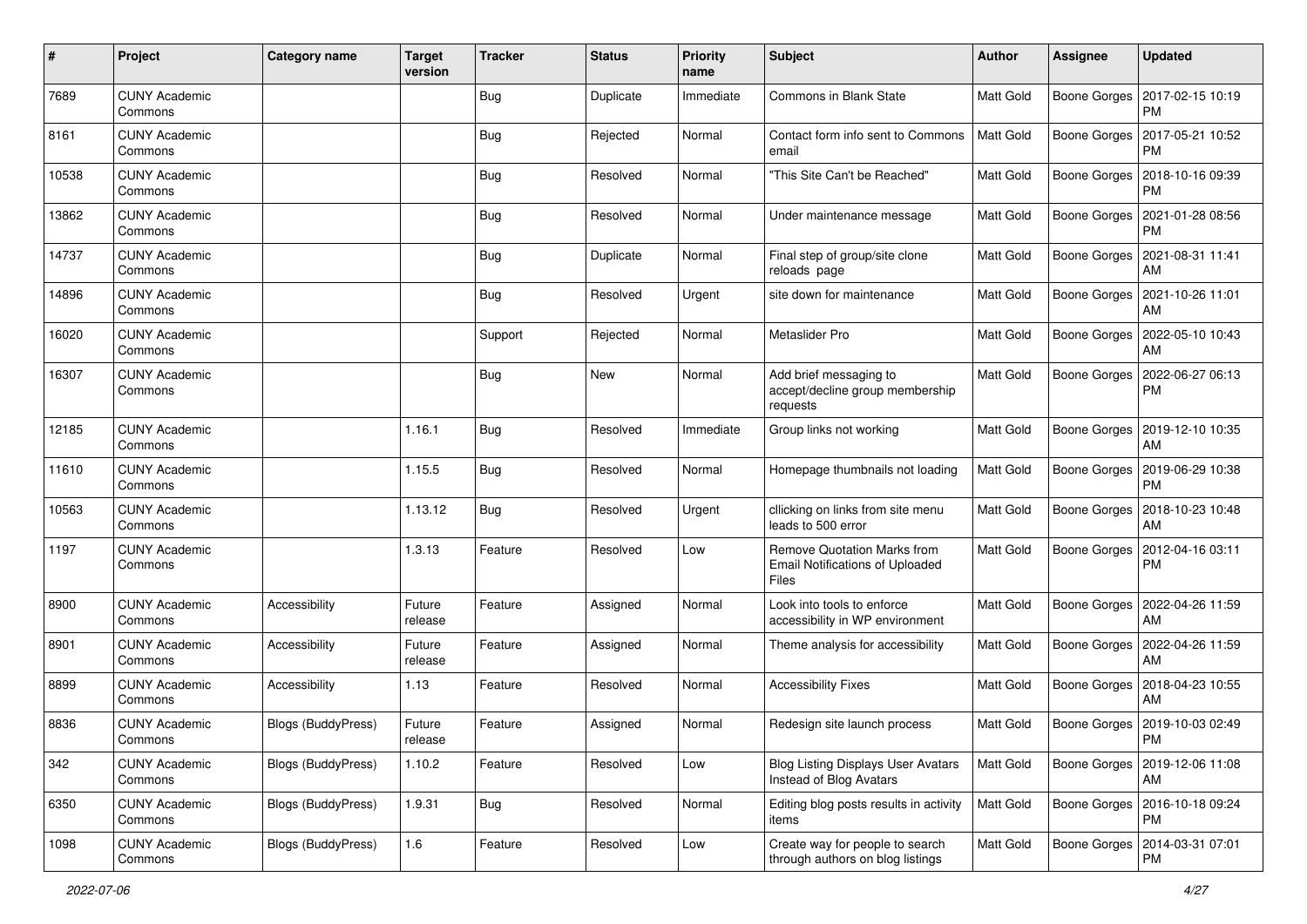| #    | Project                         | Category name     | <b>Target</b><br>version | <b>Tracker</b> | <b>Status</b> | <b>Priority</b><br>name | <b>Subject</b>                                                       | <b>Author</b>    | Assignee     | <b>Updated</b>                |
|------|---------------------------------|-------------------|--------------------------|----------------|---------------|-------------------------|----------------------------------------------------------------------|------------------|--------------|-------------------------------|
| 157  | <b>CUNY Academic</b><br>Commons | BuddyPress (misc) | Not tracked              | Feature        | Rejected      | Normal                  | Conduct a review of BuddyPress<br>plugins                            | Matt Gold        | Boone Gorges | 2016-01-26 12:16<br>AM        |
| 256  | <b>CUNY Academic</b><br>Commons | BuddyPress (misc) | Not tracked              | Bug            | Resolved      | High                    | Security warnings on site                                            | Matt Gold        | Boone Gorges | 2014-05-01 09:23<br>AM        |
| 320  | <b>CUNY Academic</b><br>Commons | BuddyPress (misc) | Not tracked              | <b>Bug</b>     | Resolved      | Normal                  | Multiple listings of account in BP<br>group                          | Matt Gold        | Boone Gorges | 2010-09-01 07:37<br>AM        |
| 330  | <b>CUNY Academic</b><br>Commons | BuddyPress (misc) | Not tracked              | Feature        | Resolved      | Low                     | Create avatar/gravatar for<br>Commons WP profile page                | Matt Gold        | Boone Gorges | 2010-09-10 03:36<br>PM        |
| 351  | <b>CUNY Academic</b><br>Commons | BuddyPress (misc) | Not tracked   Bug        |                | Rejected      | Normal                  | <b>Invited Group Members Aren't</b><br>Automatically Added to Groups | <b>Matt Gold</b> | Boone Gorges | 2011-08-22 06:54<br><b>PM</b> |
| 363  | <b>CUNY Academic</b><br>Commons | BuddyPress (misc) | Not tracked              | Bug            | Resolved      | Normal                  | Member listed twice in group                                         | Matt Gold        | Boone Gorges | 2010-10-06 10:35<br>AM        |
| 402  | <b>CUNY Academic</b><br>Commons | BuddyPress (misc) | Not tracked              | Support        | Resolved      | Normal                  | Name Change Request                                                  | Matt Gold        | Boone Gorges | 2016-01-26 12:15<br>AM        |
| 451  | <b>CUNY Academic</b><br>Commons | BuddyPress (misc) | Not tracked              | Bug            | Resolved      | High                    | Members Unable to Upload<br>Documents to Groups                      | Matt Gold        | Boone Gorges | 2010-12-09 12:32<br>PM        |
| 456  | <b>CUNY Academic</b><br>Commons | BuddyPress (misc) | Not tracked   Bug        |                | Resolved      | Normal                  | <b>Check Sitewide Plugins</b>                                        | <b>Matt Gold</b> | Boone Gorges | 2010-12-21 12:31<br><b>PM</b> |
| 466  | <b>CUNY Academic</b><br>Commons | BuddyPress (misc) | Not tracked              | <b>Bug</b>     | Rejected      | Normal                  | Friendship Requests coming out of<br>nowhere                         | <b>Matt Gold</b> | Boone Gorges | 2011-08-22 06:52<br>PM        |
| 467  | <b>CUNY Academic</b><br>Commons | BuddyPress (misc) | Not tracked   Bug        |                | Resolved      | Low                     | CAC Blog no longer listed on<br>BP-Admin Bar "My Blogs" list         | Matt Gold        | Boone Gorges | 2010-12-21 12:38<br>PM        |
| 590  | <b>CUNY Academic</b><br>Commons | BuddyPress (misc) | Not tracked   Bug        |                | Resolved      | Normal                  | Roadmap Discussion                                                   | Matt Gold        | Boone Gorges | 2011-08-22 06:51<br>PM        |
| 651  | <b>CUNY Academic</b><br>Commons | BuddyPress (misc) | Not tracked              | Feature        | Resolved      | Normal                  | Update Roadmap                                                       | Matt Gold        | Boone Gorges | 2011-03-26 07:20<br><b>PM</b> |
| 674  | <b>CUNY Academic</b><br>Commons | BuddyPress (misc) | Not tracked              | <b>Bug</b>     | Rejected      | Normal                  | <b>Errant Friend Request?</b>                                        | Matt Gold        | Boone Gorges | 2011-04-06 11:28<br>PM        |
| 929  | <b>CUNY Academic</b><br>Commons | BuddyPress (misc) | Not tracked              | Support        | Resolved      | Normal                  | Request: Change Member ID                                            | Matt Gold        | Boone Gorges | 2011-07-08 02:25<br>PM        |
| 1294 | <b>CUNY Academic</b><br>Commons | BuddyPress (misc) | Not tracked   Bug        |                | Resolved      | Normal                  | Profile Field Search by College Not<br><b>Working Correctly</b>      | <b>Matt Gold</b> | Boone Gorges | 2011-12-09 07:11<br>AM        |
| 1441 | <b>CUNY Academic</b><br>Commons | BuddyPress (misc) | Not tracked              | Support        | Rejected      | Normal                  | Hiding BP Admin bar on a<br>subdomain blog                           | Matt Gold        | Boone Gorges | 2011-12-14 04:01<br><b>PM</b> |
| 2106 | <b>CUNY Academic</b><br>Commons | BuddyPress (misc) | Not tracked              | Support        | Resolved      | Normal                  | Blog posts part of group activity<br>feed                            | Matt Gold        | Boone Gorges | 2016-01-26 12:30<br>AM        |
| 2169 | CUNY Academic<br>Commons        | BuddyPress (misc) | Not tracked              | Feature        | Resolved      | Normal                  | Increase Maximum Number of Invite   Matt Gold<br>Anyone Invites      |                  | Boone Gorges | 2012-10-04 07:36<br>AM        |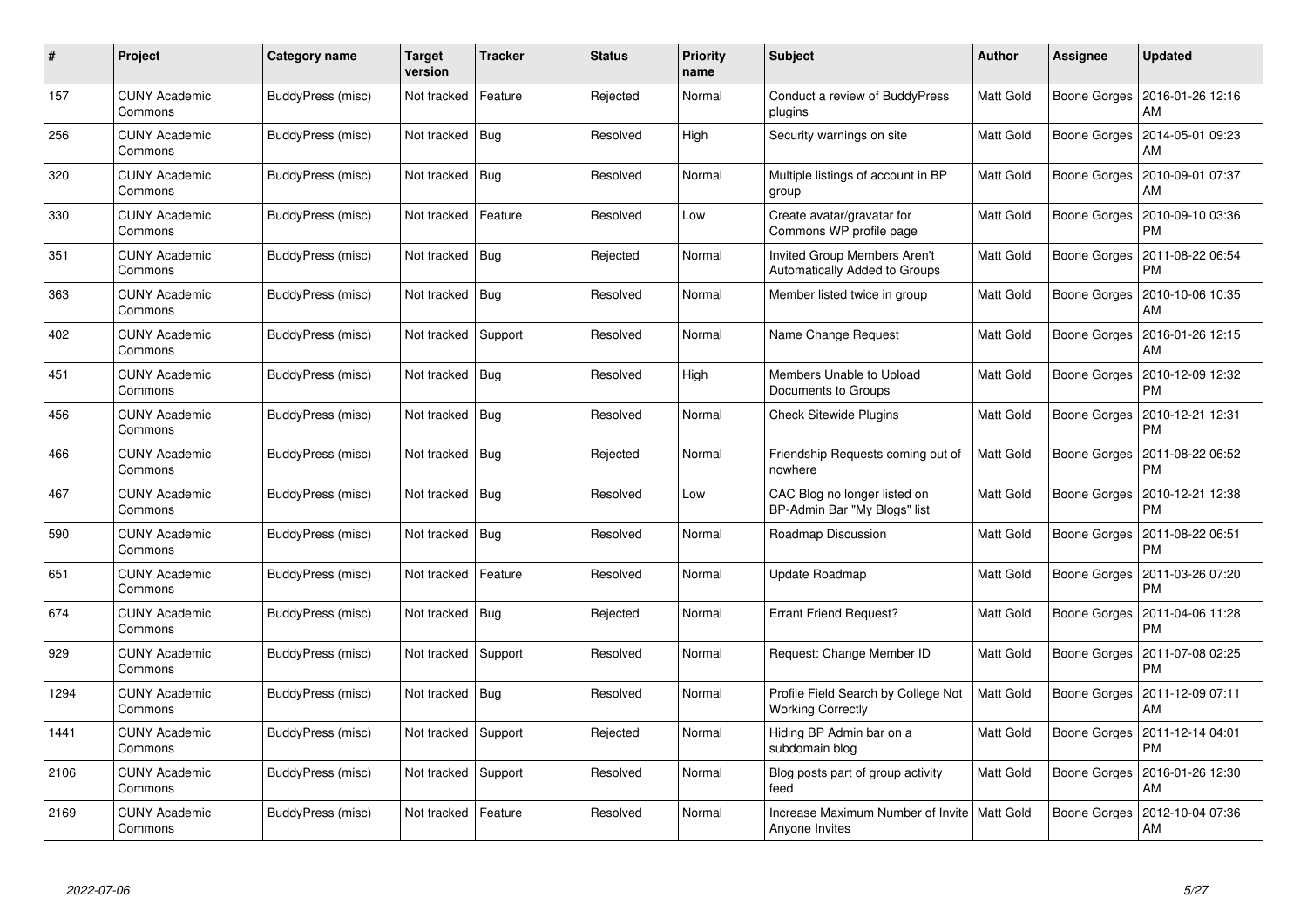| #     | Project                         | Category name            | <b>Target</b><br>version | <b>Tracker</b> | <b>Status</b> | Priority<br>name | <b>Subject</b>                                                                          | Author           | <b>Assignee</b>     | <b>Updated</b>                               |
|-------|---------------------------------|--------------------------|--------------------------|----------------|---------------|------------------|-----------------------------------------------------------------------------------------|------------------|---------------------|----------------------------------------------|
| 2183  | <b>CUNY Academic</b><br>Commons | <b>BuddyPress (misc)</b> | Not tracked              | Support        | Resolved      | Normal           | Limit on group membership                                                               | Matt Gold        | <b>Boone Gorges</b> | 2012-10-12 03:40<br><b>PM</b>                |
| 2468  | <b>CUNY Academic</b><br>Commons | BuddyPress (misc)        | Not tracked              | Support        | Resolved      | Normal           | Group files total and individual size<br>limit?                                         | Matt Gold        |                     | Boone Gorges   2013-02-20 10:31<br><b>PM</b> |
| 2731  | CUNY Academic<br>Commons        | BuddyPress (misc)        | Not tracked              | Support        | Resolved      | Normal           | <b>Profile Positions Question</b>                                                       | <b>Matt Gold</b> | Boone Gorges        | 2013-08-26 08:41<br>AM                       |
| 2785  | <b>CUNY Academic</b><br>Commons | BuddyPress (misc)        | Not tracked              | <b>Bug</b>     | Resolved      | Normal           | Don't see cuny.is shortlink for<br>myself                                               | Matt Gold        | <b>Boone Gorges</b> | 2013-09-12 10:56<br>AM                       |
| 2830  | <b>CUNY Academic</b><br>Commons | BuddyPress (misc)        | Not tracked              | Support        | Resolved      | Normal           | User question: "How do I stop the<br>automatic underlining of things in<br>my profile?" | Matt Gold        | Boone Gorges        | 2013-10-15 03:32<br><b>PM</b>                |
| 2857  | <b>CUNY Academic</b><br>Commons | BuddyPress (misc)        | Not tracked              | <b>Bug</b>     | Resolved      | Normal           | Double posting via RBE                                                                  | <b>Matt Gold</b> | Boone Gorges        | 2013-11-01 02:55<br><b>PM</b>                |
| 3995  | <b>CUNY Academic</b><br>Commons | BuddyPress (misc)        | Not tracked              | Big            | Resolved      | Normal           | Possible People Page filter error                                                       | <b>Matt Gold</b> | Boone Gorges        | 2015-04-16 07:51<br>AM                       |
| 5978  | <b>CUNY Academic</b><br>Commons | BuddyPress (misc)        | Not tracked              | Feature        | Resolved      | Normal           | Add Undergraduate Student to<br>Checkable filters on People page                        | <b>Matt Gold</b> | Boone Gorges        | 2016-09-04 09:48<br>PM                       |
| 6365  | <b>CUNY Academic</b><br>Commons | BuddyPress (misc)        | Not tracked              | Feature        | Duplicate     | Normal           | Create Undergraduate Student<br>status/role on the CAC                                  | Matt Gold        | Boone Gorges        | 2016-10-20 11:38<br>AM                       |
| 6467  | <b>CUNY Academic</b><br>Commons | BuddyPress (misc)        | Not tracked              | Support        | Resolved      | Normal           | Question about what happens when   Matt Gold<br>people leave/are removed from<br>groups |                  | Boone Gorges        | 2017-11-15 01:24<br><b>PM</b>                |
| 12353 | <b>CUNY Academic</b><br>Commons | BuddyPress (misc)        | Not tracked              | <b>Bug</b>     | Abandoned     | Normal           | Member filtering not working                                                            | <b>Matt Gold</b> | Boone Gorges        | 2020-03-10 11:14<br>AM                       |
| 291   | <b>CUNY Academic</b><br>Commons | BuddyPress (misc)        | Future<br>release        | Feature        | Rejected      | Normal           | Add Chat/IM functionality                                                               | <b>Matt Gold</b> | Boone Gorges        | 2015-11-12 01:36<br>AM                       |
| 328   | <b>CUNY Academic</b><br>Commons | BuddyPress (misc)        | Future<br>release        | Feature        | Duplicate     | Normal           | Make Group Invitation Status<br>Clearer                                                 | <b>Matt Gold</b> | Boone Gorges        | 2010-12-20 11:08<br>AM                       |
| 339   | <b>CUNY Academic</b><br>Commons | BuddyPress (misc)        | Future<br>release        | Feature        | Rejected      | Low              | Offer Views/Previews of Documents   Matt Gold<br>in Group Docs folder                   |                  | <b>Boone Gorges</b> | 2010-09-20 09:03<br><b>PM</b>                |
| 377   | <b>CUNY Academic</b><br>Commons | BuddyPress (misc)        | Future<br>release        | Feature        | Assigned      | Normal           | Like buttons                                                                            | <b>Matt Gold</b> |                     | Boone Gorges   2010-11-16 05:13<br><b>PM</b> |
| 435   | <b>CUNY Academic</b><br>Commons | BuddyPress (misc)        | Future<br>release        | Feature        | Assigned      | Normal           | Include Avatar Images in Forum<br><b>Post Notification Emails</b>                       | <b>Matt Gold</b> | Boone Gorges        | 2010-12-08 12:40<br>PM                       |
| 500   | <b>CUNY Academic</b><br>Commons | BuddyPress (misc)        | Future<br>release        | Feature        | Assigned      | Normal           | <b>Export Group Data</b>                                                                | <b>Matt Gold</b> |                     | Boone Gorges   2010-12-19 12:09<br><b>PM</b> |
| 554   | <b>CUNY Academic</b><br>Commons | BuddyPress (misc)        | Future<br>release        | Feature        | Assigned      | Normal           | Add Trackback notifications to<br>site-wide activity feed                               | <b>Matt Gold</b> |                     | Boone Gorges   2015-11-09 06:19<br><b>PM</b> |
| 599   | <b>CUNY Academic</b><br>Commons | BuddyPress (misc)        | Future<br>release        | Feature        | Assigned      | Normal           | Consider adding rating plugins for<br>BuddyPress/BBPress                                | Matt Gold        | Boone Gorges        | 2011-08-22 06:50<br>PM                       |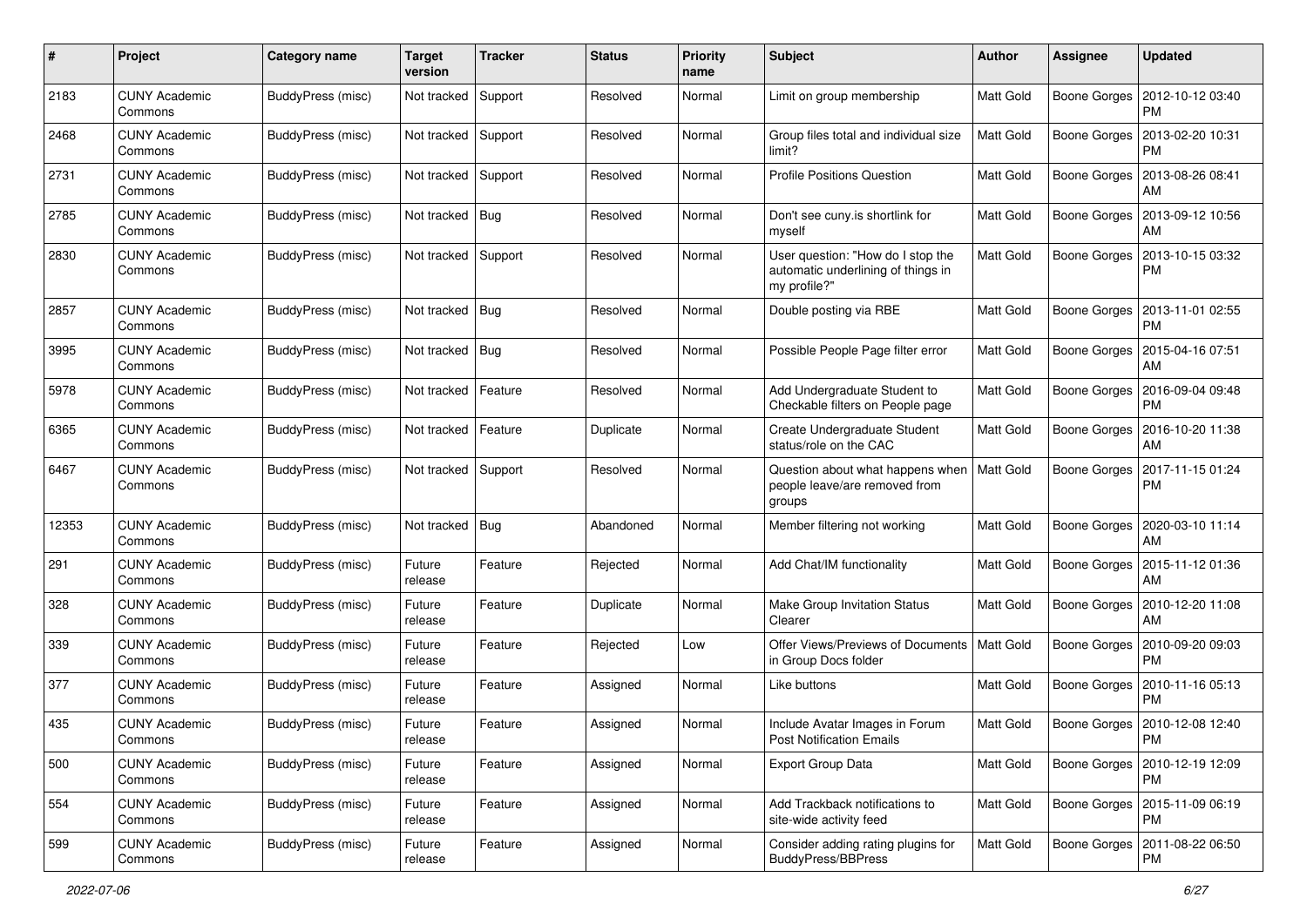| $\#$           | Project                         | Category name     | <b>Target</b><br>version | <b>Tracker</b> | <b>Status</b> | <b>Priority</b><br>name | <b>Subject</b>                                                             | <b>Author</b>    | <b>Assignee</b> | <b>Updated</b>                |
|----------------|---------------------------------|-------------------|--------------------------|----------------|---------------|-------------------------|----------------------------------------------------------------------------|------------------|-----------------|-------------------------------|
| 635            | <b>CUNY Academic</b><br>Commons | BuddyPress (misc) | Future<br>release        | Feature        | Assigned      | Normal                  | Big Blue Button -<br>Videoconferencing in Groups and<br><b>Blogs</b>       | <b>Matt Gold</b> | Boone Gorges    | 2011-03-14 03:24<br><b>PM</b> |
| 1624           | <b>CUNY Academic</b><br>Commons | BuddyPress (misc) | Future<br>release        | Feature        | Rejected      | Low                     | Group's announcements disappear<br>when group privacy changed              | <b>Matt Gold</b> | Boone Gorges    | 2012-02-29 09:31<br>AM        |
| $\overline{7}$ | <b>CUNY Academic</b><br>Commons | BuddyPress (misc) |                          | <b>Bug</b>     | Resolved      | Normal                  | BuddyPress theme error on iPhone                                           | Matt Gold        | Boone Gorges    | 2009-09-15 07:39<br>PM        |
| 30             | <b>CUNY Academic</b><br>Commons | BuddyPress (misc) |                          | Bug            | Resolved      | Normal                  | Hidden Forum Activity Showing up<br>in News Feed                           | <b>Matt Gold</b> | Boone Gorges    | 2009-09-30 02:51<br>PM        |
| 31             | <b>CUNY Academic</b><br>Commons | BuddyPress (misc) |                          | Feature        | Resolved      | Low                     | Upgrade to BuddyPress 1.1                                                  | Matt Gold        | Boone Gorges    | 2009-12-08 04:00<br><b>PM</b> |
| 34             | <b>CUNY Academic</b><br>Commons | BuddyPress (misc) |                          | Feature        | Resolved      | Low                     | <b>Create Privacy Settings for Profile</b><br>Data                         | Matt Gold        | Boone Gorges    | 2010-05-11 06:52<br><b>PM</b> |
| 37             | <b>CUNY Academic</b><br>Commons | BuddyPress (misc) |                          | Feature        | Resolved      | Low                     | Move Member Search up on<br>Member page                                    | <b>Matt Gold</b> | Boone Gorges    | 2009-12-07 08:20<br>AM        |
| 50             | <b>CUNY Academic</b><br>Commons | BuddyPress (misc) |                          | Feature        | Resolved      | Low                     | Give Group Moderators Additional<br>Privileges                             | Matt Gold        | Boone Gorges    | 2009-12-08 02:23<br>PM        |
| 53             | <b>CUNY Academic</b><br>Commons | BuddyPress (misc) |                          | Bug            | Resolved      | Normal                  | Search on Group Page Not<br>Working, Leads to Home Page                    | Matt Gold        | Boone Gorges    | 2009-10-22 10:51<br>AM        |
| 55             | <b>CUNY Academic</b><br>Commons | BuddyPress (misc) |                          | Feature        | Resolved      | Low                     | Length of RSS feed on News page                                            | Matt Gold        | Boone Gorges    | 2009-10-22 10:32<br>AM        |
| 64             | <b>CUNY Academic</b><br>Commons | BuddyPress (misc) |                          | Feature        | Resolved      | Normal                  | Create links to file attachments in<br><b>BP Forum Subscription Plugin</b> | <b>Matt Gold</b> | Boone Gorges    | 2009-12-10 01:29<br>PM        |
| 66             | <b>CUNY Academic</b><br>Commons | BuddyPress (misc) |                          | Feature        | Resolved      | Normal                  | Remove "Popular" listing from<br><b>Members Widget</b>                     | <b>Matt Gold</b> | Boone Gorges    | 2009-11-18 09:20<br>AM        |
| 67             | <b>CUNY Academic</b><br>Commons | BuddyPress (misc) |                          | Feature        | Resolved      | Low                     | Who's Online                                                               | <b>Matt Gold</b> | Boone Gorges    | 2009-12-08 07:33<br><b>PM</b> |
| 69             | <b>CUNY Academic</b><br>Commons | BuddyPress (misc) |                          | <b>Bug</b>     | Resolved      | Normal                  | UserName doesn't appear in News<br>Feed Wiki Edit                          | Matt Gold        | Boone Gorges    | 2009-12-03 09:33<br>AM        |
| 130            | <b>CUNY Academic</b><br>Commons | BuddyPress (misc) |                          | Bug            | Resolved      | Normal                  | Link to Blog on Group Pages leads<br>back to Group                         | <b>Matt Gold</b> | Boone Gorges    | 2009-12-10 01:28<br><b>PM</b> |
| 134            | <b>CUNY Academic</b><br>Commons | BuddyPress (misc) |                          | Bug            | Resolved      | Low                     | Div Overflow Issue on Mail Interface   Matt Gold                           |                  | Boone Gorges    | 2009-12-13 06:28<br>PM        |
| 138            | <b>CUNY Academic</b><br>Commons | BuddyPress (misc) |                          | Bug            | Resolved      | Normal                  | Broken Links in Forum Notification<br>Emails                               | Matt Gold        | Boone Gorges    | 2010-03-02 07:59<br>PM        |
| 143            | <b>CUNY Academic</b><br>Commons | BuddyPress (misc) |                          | Bug            | Resolved      | Normal                  | Friendship Acceptance Error<br>Message                                     | <b>Matt Gold</b> | Boone Gorges    | 2010-05-11 04:44<br><b>PM</b> |
| 145            | <b>CUNY Academic</b><br>Commons | BuddyPress (misc) |                          | Bug            | Resolved      | Normal                  | Trackbacks are being attributed to<br>'ungooglable'                        | Matt Gold        | Boone Gorges    | 2010-05-20 03:07<br><b>PM</b> |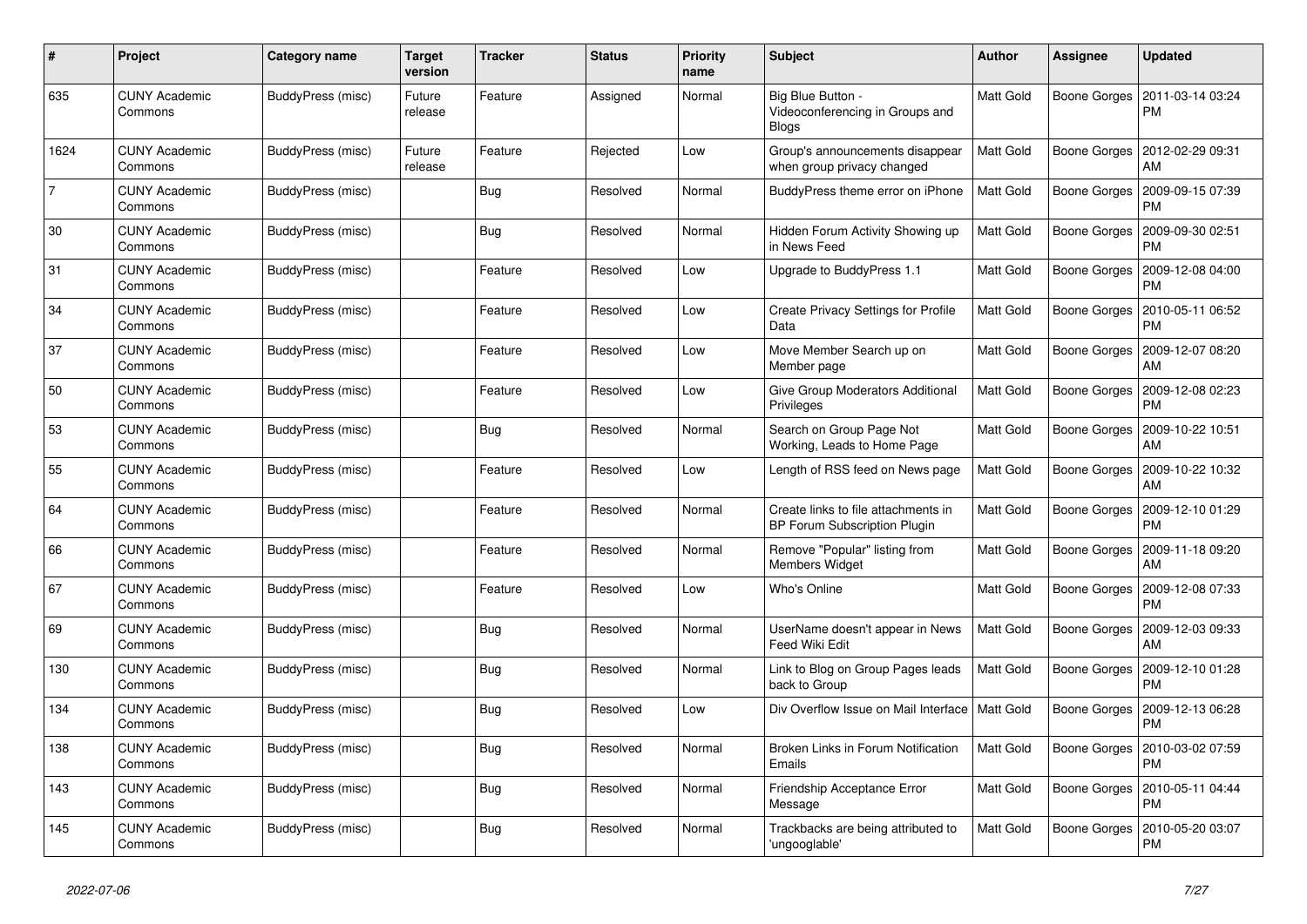| #   | Project                         | Category name     | Target<br>version | <b>Tracker</b> | <b>Status</b> | <b>Priority</b><br>name | <b>Subject</b>                                                     | <b>Author</b>    | Assignee            | <b>Updated</b>                |
|-----|---------------------------------|-------------------|-------------------|----------------|---------------|-------------------------|--------------------------------------------------------------------|------------------|---------------------|-------------------------------|
| 148 | <b>CUNY Academic</b><br>Commons | BuddyPress (misc) |                   | <b>Bug</b>     | Resolved      | Normal                  | TinyMCE Problem with URLs in<br>Posts                              | Matt Gold        | Boone Gorges        | 2010-02-25 12:22<br><b>PM</b> |
| 149 | <b>CUNY Academic</b><br>Commons | BuddyPress (misc) |                   | Bug            | Resolved      | Normal                  | Email Notifications and TinyMCE                                    | <b>Matt Gold</b> | <b>Boone Gorges</b> | 2010-01-08 09:33<br><b>PM</b> |
| 152 | <b>CUNY Academic</b><br>Commons | BuddyPress (misc) |                   | <b>Bug</b>     | Resolved      | Normal                  | HTML Tags Added to Email<br><b>Notifications</b>                   | Matt Gold        | Boone Gorges        | 2010-05-11 04:52<br>PM        |
| 153 | <b>CUNY Academic</b><br>Commons | BuddyPress (misc) |                   | <b>Bug</b>     | Resolved      | Normal                  | User Asked to login again while<br>trying to submit wire post      | Matt Gold        | Boone Gorges        | 2010-05-11 04:48<br>PM        |
| 154 | <b>CUNY Academic</b><br>Commons | BuddyPress (misc) |                   | Bug            | Resolved      | Low                     | Order of posts on Forum page                                       | <b>Matt Gold</b> | Boone Gorges        | 2010-05-11 04:53<br><b>PM</b> |
| 155 | <b>CUNY Academic</b><br>Commons | BuddyPress (misc) |                   | Bug            | Resolved      | Normal                  | Problem with Group Blog<br><b>BuddyPress Plugin</b>                | Matt Gold        | Boone Gorges        | 2010-01-23 07:19<br>AM        |
| 156 | <b>CUNY Academic</b><br>Commons | BuddyPress (misc) |                   | <b>Bug</b>     | Resolved      | Low                     | Sticky Posts and Recently Active<br><b>Topics List</b>             | Matt Gold        | Boone Gorges        | 2010-05-11 05:22<br><b>PM</b> |
| 159 | <b>CUNY Academic</b><br>Commons | BuddyPress (misc) |                   | <b>Bug</b>     | Resolved      | Normal                  | Member reports trouble with<br><b>Notification Settings</b>        | Matt Gold        | Boone Gorges        | 2010-05-11 04:50<br>PM        |
| 160 | <b>CUNY Academic</b><br>Commons | BuddyPress (misc) |                   | Bug            | Resolved      | Low                     | <b>Sticky Posts and Recently Active</b><br><b>Topics List</b>      | <b>Matt Gold</b> | Boone Gorges        | 2010-01-21 02:02<br><b>PM</b> |
| 173 | <b>CUNY Academic</b><br>Commons | BuddyPress (misc) |                   | Bug            | Resolved      | Normal                  | Blockquote display cut off in mac<br>browsers                      | Matt Gold        | Boone Gorges        | 2010-05-11 04:58<br>PM        |
| 174 | <b>CUNY Academic</b><br>Commons | BuddyPress (misc) |                   | <b>Bug</b>     | Resolved      | Normal                  | College names no longer active<br>links on profiles                | Matt Gold        | Boone Gorges        | 2010-05-11 05:00<br>PM        |
| 177 | <b>CUNY Academic</b><br>Commons | BuddyPress (misc) |                   | Feature        | Resolved      | Normal                  | Allow members to edit forum posts                                  | <b>Matt Gold</b> | Boone Gorges        | 2010-05-11 10:01<br>PM        |
| 180 | <b>CUNY Academic</b><br>Commons | BuddyPress (misc) |                   | Bug            | Resolved      | Normal                  | Incorrect Link on Friendship<br><b>Request Notification Issues</b> | Matt Gold        | Boone Gorges        | 2010-03-13 08:47<br>AM        |
| 181 | <b>CUNY Academic</b><br>Commons | BuddyPress (misc) |                   | Bug            | Resolved      | Low                     | spam comments showing up in<br>activity stream                     | Matt Gold        | Boone Gorges        | 2010-06-22 06:53<br>PM        |
| 184 | <b>CUNY Academic</b><br>Commons | BuddyPress (misc) |                   | Support        | Resolved      | Normal                  | Allowing Users to Delete Accounts                                  | Matt Gold        | Boone Gorges        | 2010-05-11 09:54<br>PM        |
| 185 | <b>CUNY Academic</b><br>Commons | BuddyPress (misc) |                   | Bug            | Resolved      | Immediate               | Private Group Info/Documents on<br><b>Activity Stream</b>          | <b>Matt Gold</b> | <b>Boone Gorges</b> | 2010-05-11 05:01<br><b>PM</b> |
| 187 | <b>CUNY Academic</b><br>Commons | BuddyPress (misc) |                   | Bug            | Resolved      | Normal                  | Group Member unable to be<br>promoted to admin status              | Matt Gold        | Boone Gorges        | 2010-04-02 09:26<br><b>PM</b> |
| 188 | <b>CUNY Academic</b><br>Commons | BuddyPress (misc) |                   | Feature        | Resolved      | Low                     | Allow Group Documents to be<br>Sorted by Date                      | Matt Gold        | Boone Gorges        | 2010-05-11 10:14<br>PM        |
| 189 | CUNY Academic<br>Commons        | BuddyPress (misc) |                   | <b>Bug</b>     | Resolved      | Normal                  | <b>Trouble Uploading Document</b>                                  | Matt Gold        | Boone Gorges        | 2010-05-11 04:31<br><b>PM</b> |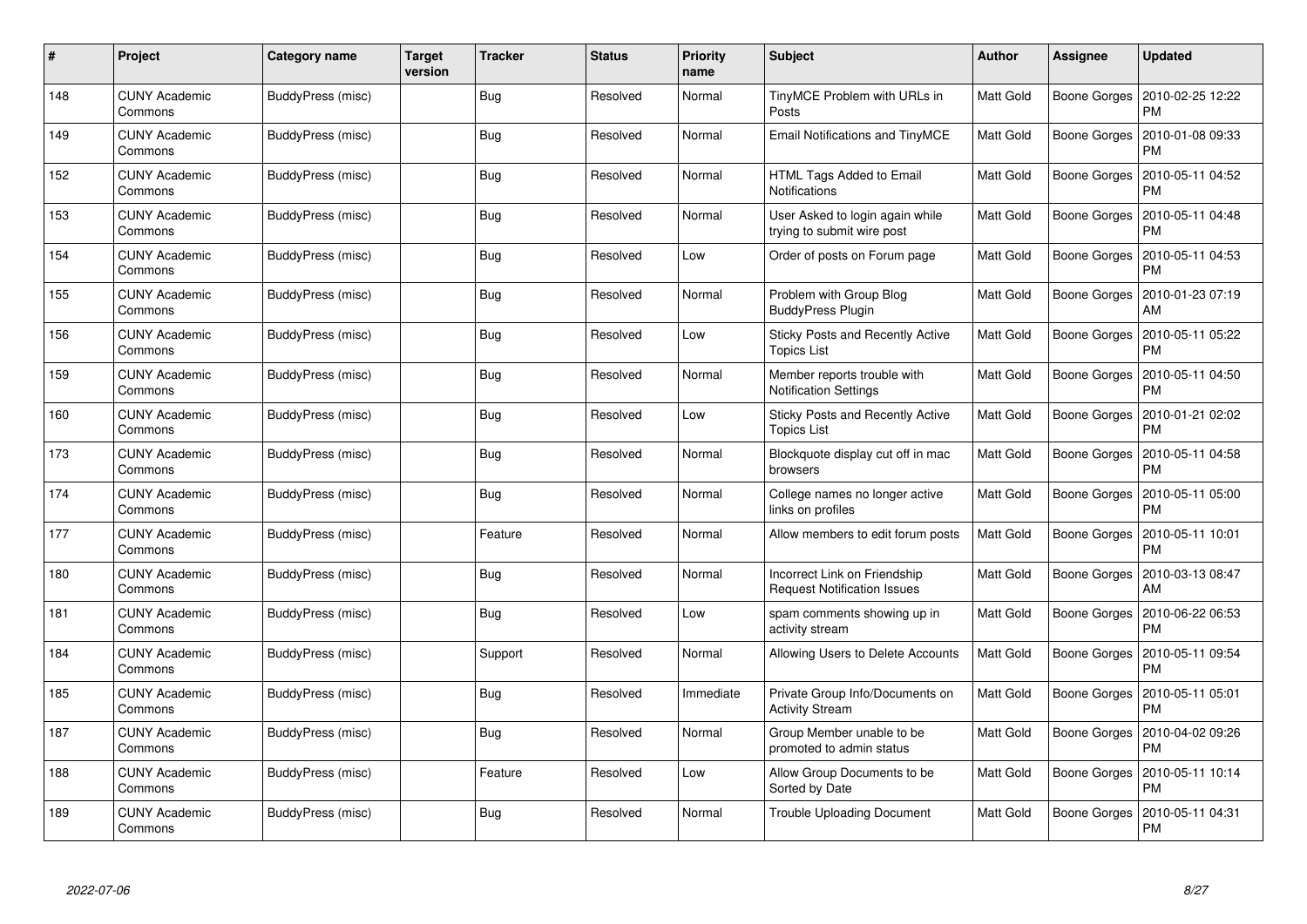| #   | Project                         | Category name     | <b>Target</b><br>version | <b>Tracker</b> | <b>Status</b> | <b>Priority</b><br>name | <b>Subject</b>                                                        | <b>Author</b> | <b>Assignee</b>     | Updated                       |
|-----|---------------------------------|-------------------|--------------------------|----------------|---------------|-------------------------|-----------------------------------------------------------------------|---------------|---------------------|-------------------------------|
| 204 | <b>CUNY Academic</b><br>Commons | BuddyPress (misc) |                          | Bug            | Resolved      | Normal                  | Embiggen list of my groups                                            | Matt Gold     | <b>Boone Gorges</b> | 2010-05-11 05:13<br><b>PM</b> |
| 205 | <b>CUNY Academic</b><br>Commons | BuddyPress (misc) |                          | Bug            | Resolved      | High                    | <b>Cannot Create Account</b>                                          | Matt Gold     | Boone Gorges        | 2010-05-20 03:18<br><b>PM</b> |
| 209 | <b>CUNY Academic</b><br>Commons | BuddyPress (misc) |                          | Bug            | Resolved      | High                    | Members Report that Forum<br>Attachments not working                  | Matt Gold     | <b>Boone Gorges</b> | 2010-05-14 12:13<br><b>PM</b> |
| 212 | <b>CUNY Academic</b><br>Commons | BuddyPress (misc) |                          | Feature        | Resolved      | High                    | Create a way for group members to<br>send out email announcements     | Matt Gold     | Boone Gorges        | 2010-05-12 10:11<br>AM        |
| 215 | <b>CUNY Academic</b><br>Commons | BuddyPress (misc) |                          | Bug            | Resolved      | Low                     | Inaccurate dates on group page`                                       | Matt Gold     | Boone Gorges        | 2010-05-12 12:11<br><b>PM</b> |
| 218 | <b>CUNY Academic</b><br>Commons | BuddyPress (misc) |                          | Feature        | Resolved      | Normal                  | Who's Online listing on homepage                                      | Matt Gold     | Boone Gorges        | 2010-05-20 05:49<br>PM        |
| 220 | <b>CUNY Academic</b><br>Commons | BuddyPress (misc) |                          | <b>Bug</b>     | Resolved      | High                    | Hidden Groups showing up in<br>homepage group listing                 | Matt Gold     | Boone Gorges        | 2010-05-07 10:30<br>AM        |
| 222 | <b>CUNY Academic</b><br>Commons | BuddyPress (misc) |                          | Bug            | Resolved      | High                    | No way for group admins to invite<br>new members                      | Matt Gold     | Boone Gorges        | 2010-05-11 09:02<br><b>PM</b> |
| 223 | <b>CUNY Academic</b><br>Commons | BuddyPress (misc) |                          | Bug            | Resolved      | Normal                  | <b>Uploaded Group Document Failed</b><br>to Create Email Notification | Matt Gold     | Boone Gorges        | 2010-05-11 10:12<br><b>PM</b> |
| 224 | <b>CUNY Academic</b><br>Commons | BuddyPress (misc) |                          | Feature        | Resolved      | Low                     | <b>Sort Group Documents</b>                                           | Matt Gold     | Boone Gorges        | 2010-05-11 07:36<br><b>PM</b> |
| 231 | <b>CUNY Academic</b><br>Commons | BuddyPress (misc) |                          | Feature        | Resolved      | Normal                  | Select from all groups on email<br>invites                            | Matt Gold     | Boone Gorges        | 2010-05-12 10:08<br>AM        |
| 235 | <b>CUNY Academic</b><br>Commons | BuddyPress (misc) |                          | Bug            | Resolved      | Normal                  | BP Admin Bar Not Appearing on<br>Help Blog                            | Matt Gold     | Boone Gorges        | 2010-05-20 06:15<br>PM        |
| 237 | <b>CUNY Academic</b><br>Commons | BuddyPress (misc) |                          | Feature        | Resolved      | Low                     | Change Subject Line of Emailed<br><b>Group Updates</b>                | Matt Gold     | Boone Gorges        | 2010-05-12 11:24<br>AM        |
| 238 | <b>CUNY Academic</b><br>Commons | BuddyPress (misc) |                          | Feature        | Resolved      | Low                     | Change Subject Line of Group<br>Document Emails                       | Matt Gold     | Boone Gorges        | 2010-05-12 11:27<br>AM        |
| 239 | <b>CUNY Academic</b><br>Commons | BuddyPress (misc) |                          | Bug            | Resolved      | Normal                  | Forum Post Error                                                      | Matt Gold     | Boone Gorges        | 2010-05-12 11:48<br>AM        |
| 240 | <b>CUNY Academic</b><br>Commons | BuddyPress (misc) |                          | Bug            | Resolved      | Normal                  | Invite Anyone - CUNY email domain   Matt Gold<br>produces error       |               | <b>Boone Gorges</b> | 2010-05-14 12:39<br><b>PM</b> |
| 241 | <b>CUNY Academic</b><br>Commons | BuddyPress (misc) |                          | <b>Bug</b>     | Resolved      | Normal                  | <b>Emailed Group Activity Updates</b><br>Contain Escape Characters    | Matt Gold     | Boone Gorges        | 2010-08-25 01:30<br><b>PM</b> |
| 244 | <b>CUNY Academic</b><br>Commons | BuddyPress (misc) |                          | Bug            | Rejected      | Low                     | Some notifications persist after<br>being clicked                     | Matt Gold     | <b>Boone Gorges</b> | 2014-05-01 09:20<br>AM        |
| 247 | <b>CUNY Academic</b><br>Commons | BuddyPress (misc) |                          | Bug            | Resolved      | Normal                  | Email problem on signup                                               | Matt Gold     | Boone Gorges        | 2010-05-18 03:09<br><b>PM</b> |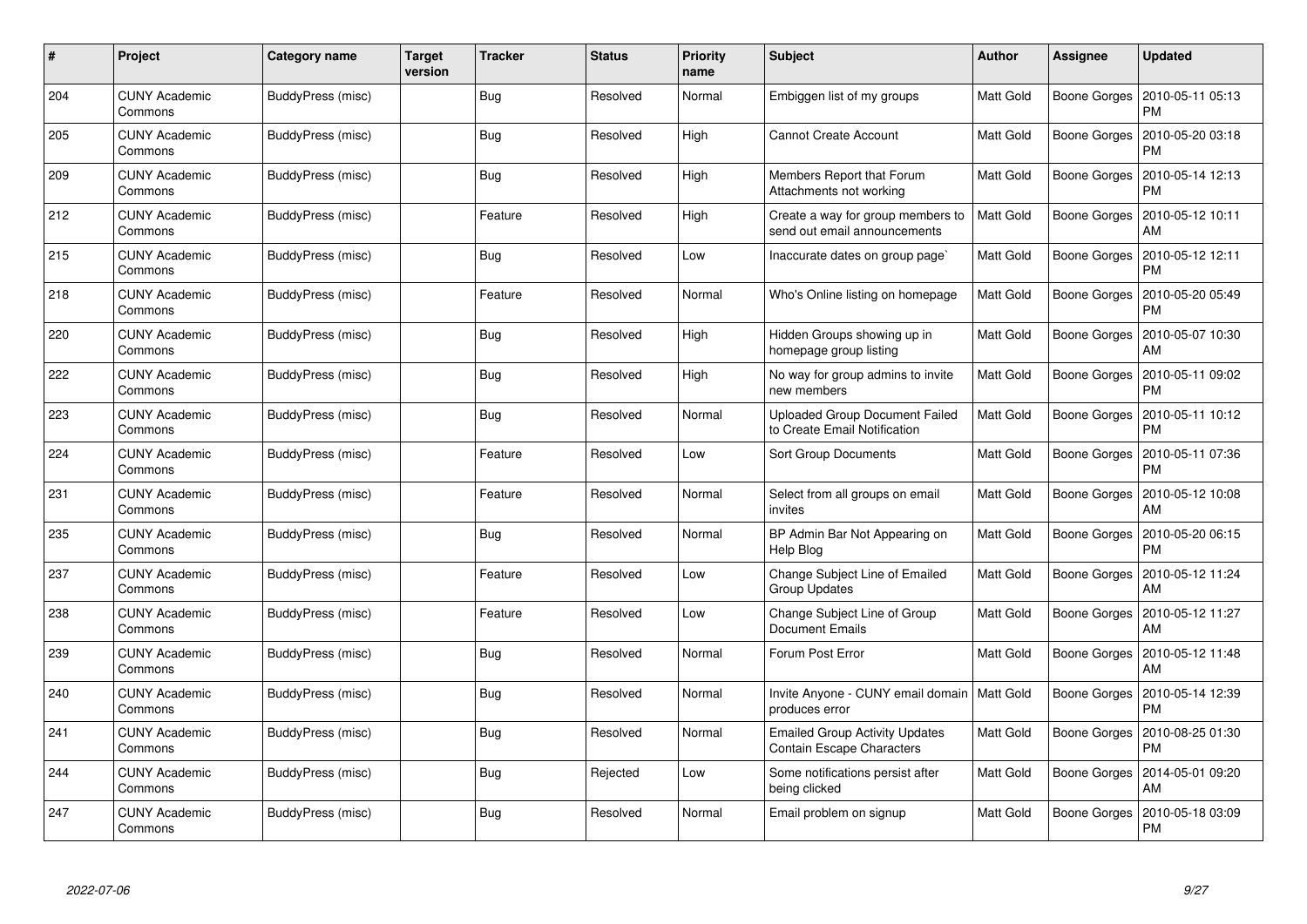| #    | Project                         | <b>Category name</b>     | <b>Target</b><br>version | <b>Tracker</b> | <b>Status</b> | <b>Priority</b><br>name | Subject                                                                                                                      | Author           | <b>Assignee</b>     | <b>Updated</b>                        |
|------|---------------------------------|--------------------------|--------------------------|----------------|---------------|-------------------------|------------------------------------------------------------------------------------------------------------------------------|------------------|---------------------|---------------------------------------|
| 249  | <b>CUNY Academic</b><br>Commons | <b>BuddyPress (misc)</b> |                          | Bug            | Resolved      | Normal                  | New group contains activity stream<br>post from older group                                                                  | <b>Matt Gold</b> | Boone Gorges        | 2010-05-20 03:00<br>PM                |
| 254  | <b>CUNY Academic</b><br>Commons | <b>BuddyPress (misc)</b> |                          | Feature        | Resolved      | Normal                  | Move "Upload a New Document"<br>link                                                                                         | Matt Gold        | Boone Gorges        | 2010-06-22 06:53<br><b>PM</b>         |
| 259  | CUNY Academic<br>Commons        | BuddyPress (misc)        |                          | Feature        | Resolved      | Normal                  | Send group document description<br>with email notification                                                                   | Matt Gold        | Boone Gorges        | 2010-06-24 03:46<br><b>PM</b>         |
| 261  | <b>CUNY Academic</b><br>Commons | BuddyPress (misc)        |                          | Feature        | Resolved      | Normal                  | Add "more groups" and "more<br>blogs" and "more members" links to<br>homepage under lists of recently<br>active groups/blogs | <b>Matt Gold</b> | <b>Boone Gorges</b> | 2010-06-24 03:44<br><b>PM</b>         |
| 264  | <b>CUNY Academic</b><br>Commons | BuddyPress (misc)        |                          | Bug            | Resolved      | Normal                  | user reports receiving two<br>notifications for each new group<br>forum post                                                 | Matt Gold        | Boone Gorges        | 2010-08-26 02:57<br><b>PM</b>         |
| 280  | <b>CUNY Academic</b><br>Commons | BuddyPress (misc)        |                          | Support        | Resolved      | Normal                  | Prospective Member has trouble<br>signing up                                                                                 | Matt Gold        | Boone Gorges        | 2010-07-27 09:41<br>AM                |
| 301  | <b>CUNY Academic</b><br>Commons | BuddyPress (misc)        |                          | Bug            | Resolved      | High                    | User unable to upload documents                                                                                              | <b>Matt Gold</b> | Boone Gorges        | 2010-08-25 12:06<br><b>PM</b>         |
| 450  | <b>CUNY Academic</b><br>Commons | BuddyPress (misc)        |                          | <b>Bug</b>     | Duplicate     | Normal                  | Email Notifications Summary vs.<br><b>Full Posts</b>                                                                         | Matt Gold        | Boone Gorges        | 2010-12-08 07:30<br>AM                |
| 498  | <b>CUNY Academic</b><br>Commons | BuddyPress (misc)        |                          | Feature        | Duplicate     | Normal                  | Create ability to respond to forum<br>posts by email                                                                         | <b>Matt Gold</b> | <b>Boone Gorges</b> | 2010-12-20 11:34<br>AM                |
| 506  | <b>CUNY Academic</b><br>Commons | BuddyPress (misc)        |                          | Feature        | Rejected      | Normal                  | <b>Attachments for Group</b><br><b>Announcement Posts</b>                                                                    | Matt Gold        | <b>Boone Gorges</b> | 2016-10-24 11:20<br>AM                |
| 615  | <b>CUNY Academic</b><br>Commons | BuddyPress (misc)        |                          | Feature        | Rejected      | Low                     | "Enter" should trigger autocomplete<br>event                                                                                 | <b>Matt Gold</b> | <b>Boone Gorges</b> | 2016-10-24 11:49<br>AM                |
| 909  | <b>CUNY Academic</b><br>Commons | BuddyPress (misc)        |                          | Feature        | Duplicate     | Normal                  | Create Calendar Feature for<br>Groups                                                                                        | Matt Gold        | Boone Gorges        | 2012-07-16 12:38<br><b>PM</b>         |
| 1191 | <b>CUNY Academic</b><br>Commons | BuddyPress (misc)        |                          | Feature        | Rejected      | Normal                  | Integrate Zotero Libraries into<br>Individual and Group Profiles                                                             | <b>Matt Gold</b> | Boone Gorges        | 2015-11-09 05:46<br><b>PM</b>         |
| 1220 | <b>CUNY Academic</b><br>Commons | BuddyPress (misc)        |                          | Feature        | Duplicate     | Normal                  | Create native WordPress version of<br>UserVoice integrated into the<br>Commons                                               | <b>Matt Gold</b> | Boone Gorges        | 2012-08-15 01:15<br><b>PM</b>         |
| 1615 | <b>CUNY Academic</b><br>Commons | BuddyPress (misc)        |                          | Feature        | Duplicate     | Low                     | Forum search                                                                                                                 | Matt Gold        | Boone Gorges        | 2012-02-04 10:22<br>AM                |
| 2033 | <b>CUNY Academic</b><br>Commons | <b>BuddyPress (misc)</b> |                          | Feature        | Rejected      | Normal                  | Allow status update to be deleted<br>directly from profile page                                                              | Matt Gold        |                     | Boone Gorges   2012-08-10 04:51<br>PM |
| 2045 | <b>CUNY Academic</b><br>Commons | <b>BuddyPress (misc)</b> |                          | <b>Bug</b>     | Duplicate     | Normal                  | Double Post/RBE Notification                                                                                                 | <b>Matt Gold</b> |                     | Boone Gorges   2012-08-15 08:53<br>AM |
| 2052 | <b>CUNY Academic</b><br>Commons | BuddyPress (misc)        |                          | Bug            | Rejected      | Normal                  | RBE Not Enabled?                                                                                                             | <b>Matt Gold</b> |                     | Boone Gorges   2012-08-18 09:16<br>PM |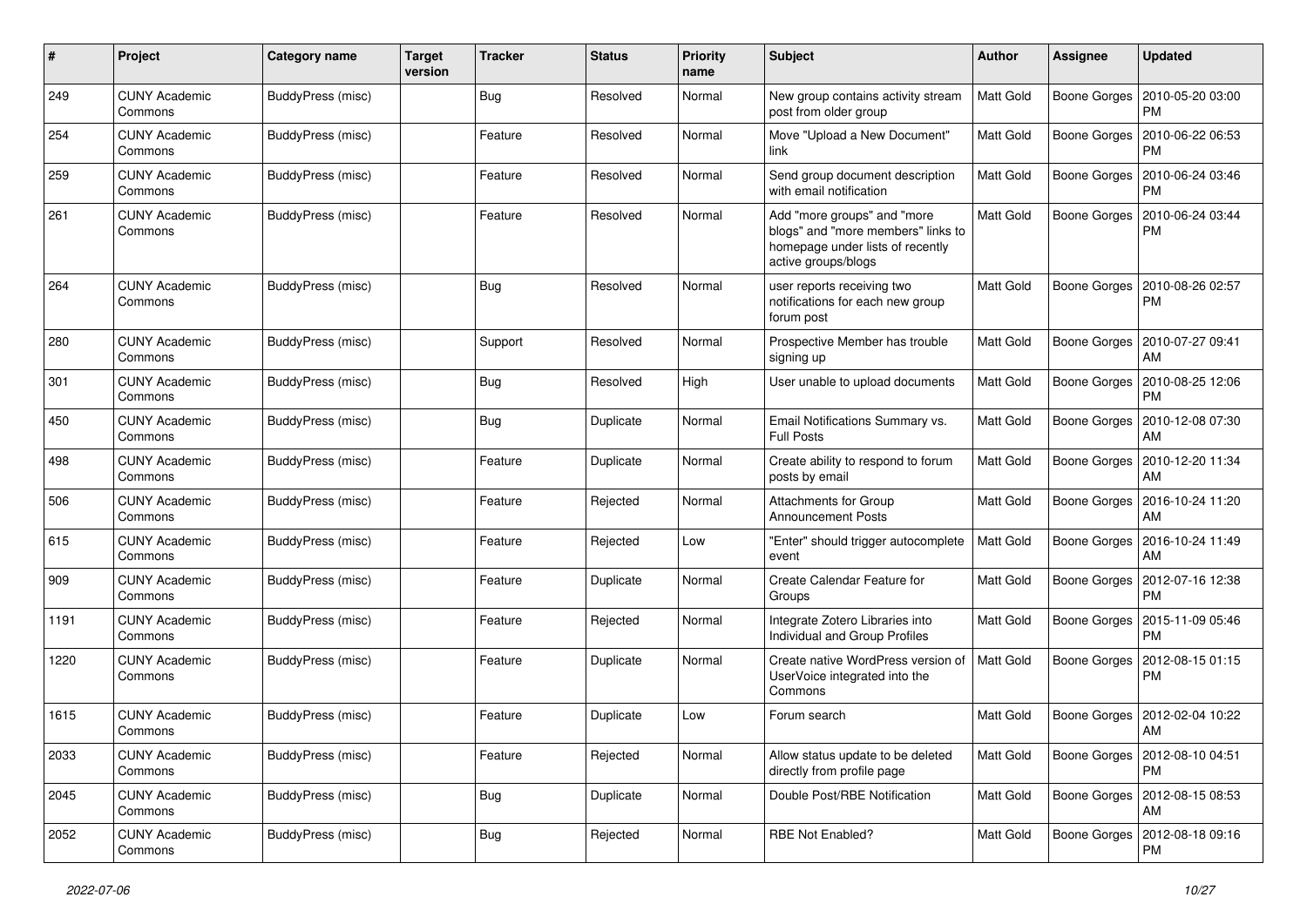| #     | Project                         | Category name     | <b>Target</b><br>version | <b>Tracker</b> | <b>Status</b> | <b>Priority</b><br>name | Subject                                                                                            | Author           | Assignee            | <b>Updated</b>                               |
|-------|---------------------------------|-------------------|--------------------------|----------------|---------------|-------------------------|----------------------------------------------------------------------------------------------------|------------------|---------------------|----------------------------------------------|
| 2090  | <b>CUNY Academic</b><br>Commons | BuddyPress (misc) |                          | Feature        | Rejected      | Normal                  | Create Course Group Template that   Matt Gold<br>includes notifications of new blog<br>posts       |                  | Boone Gorges        | 2012-12-18 10:59<br>AM                       |
| 2221  | <b>CUNY Academic</b><br>Commons | BuddyPress (misc) |                          | Bug            | Duplicate     | Low                     | Spacing error on BP Doc comments   Matt Gold                                                       |                  | Boone Gorges        | 2012-10-30 10:03<br>AM                       |
| 2519  | <b>CUNY Academic</b><br>Commons | BuddyPress (misc) |                          | Bug            | Rejected      | Low                     | User doesn't show up in site search                                                                | <b>Matt Gold</b> | Boone Gorges        | 2014-05-01 08:33<br><b>PM</b>                |
| 2596  | <b>CUNY Academic</b><br>Commons | BuddyPress (misc) |                          | Bug            | Rejected      | Normal                  | Homepage Recent blog posts<br>widget display                                                       | Matt Gold        | Boone Gorges        | 2013-05-23 10:50<br>РM                       |
| 2730  | <b>CUNY Academic</b><br>Commons | BuddyPress (misc) |                          | Bug            | Duplicate     | Normal                  | Limits on Publications Entry Field                                                                 | <b>Matt Gold</b> | Boone Gorges        | 2013-08-29 09:36<br>AM                       |
| 2763  | <b>CUNY Academic</b><br>Commons | BuddyPress (misc) |                          | Bug            | Rejected      | Normal                  | Send Invites Page Hang                                                                             | <b>Matt Gold</b> | Boone Gorges        | 2013-08-29 09:33<br>AM                       |
| 2892  | <b>CUNY Academic</b><br>Commons | BuddyPress (misc) |                          | Bug            | Rejected      | High                    | Commons homepage - blog column                                                                     | <b>Matt Gold</b> |                     | Boone Gorges   2013-11-14 01:00<br><b>PM</b> |
| 2922  | <b>CUNY Academic</b><br>Commons | BuddyPress (misc) |                          | Bug            | Rejected      | Normal                  | Unconfirmed Plugin error - user<br>could not be activated                                          | Matt Gold        | Boone Gorges        | 2013-12-10 04:47<br><b>PM</b>                |
| 2979  | <b>CUNY Academic</b><br>Commons | BuddyPress (misc) |                          | Bug            | Resolved      | Normal                  | Frame error in Invite Anyone                                                                       | <b>Matt Gold</b> | Boone Gorges        | 2014-01-29 03:53<br><b>PM</b>                |
| 3293  | <b>CUNY Academic</b><br>Commons | BuddyPress (misc) |                          | Bug            | Rejected      | Normal                  | 'Page Not Found' Message<br>Received After Clicking on<br>View/Reply Link in Email<br>Notification | <b>Matt Gold</b> | Boone Gorges        | 2014-07-02 08:47<br><b>PM</b>                |
| 15123 | <b>CUNY Academic</b><br>Commons | BuddyPress (misc) | 1.19.1                   | Feature        | Resolved      | Low                     | Actions in notification list unclear?                                                              | <b>Matt Gold</b> | Boone Gorges        | 2022-01-11 04:41<br><b>PM</b>                |
| 3343  | <b>CUNY Academic</b><br>Commons | BuddyPress (misc) | 1.6.11                   | Bug            | Resolved      | Low                     | Minor Email display error                                                                          | <b>Matt Gold</b> | Boone Gorges        | 2014-08-01 10:01<br>AM                       |
| 2706  | <b>CUNY Academic</b><br>Commons | BuddyPress (misc) | 1.6.4                    | Bug            | Resolved      | Normal                  | Problem sending group invitations                                                                  | <b>Matt Gold</b> | Boone Gorges        | 2014-05-18 11:36<br>AM                       |
| 3190  | <b>CUNY Academic</b><br>Commons | BuddyPress (misc) | 1.6.3                    | Bug            | Resolved      | Normal                  | Mention link on Member Profile<br>Leads to SiteWide activity stream                                | Matt Gold        | Boone Gorges        | 2014-05-12 02:53<br><b>PM</b>                |
| 3058  | <b>CUNY Academic</b><br>Commons | BuddyPress (misc) | 1.5.18.1                 | Bug            | Resolved      | Urgent                  | Main navigation bar not working                                                                    | <b>Matt Gold</b> | <b>Boone Gorges</b> | 2014-02-21 09:28<br>AM                       |
| 2976  | <b>CUNY Academic</b><br>Commons | BuddyPress (misc) | 1.5.16                   | Feature        | Resolved      | Normal                  | Allow users to permanently dismiss<br>notification of new profiles on profile<br>page              | Matt Gold        |                     | Boone Gorges   2014-02-01 02:56<br><b>PM</b> |
| 2944  | <b>CUNY Academic</b><br>Commons | BuddyPress (misc) | 1.5.13                   | Bug            | Resolved      | Normal                  | Long load time on send invites<br>group pages                                                      | Matt Gold        |                     | Boone Gorges   2014-01-02 02:50<br>PM        |
| 2906  | <b>CUNY Academic</b><br>Commons | BuddyPress (misc) | 1.5.10                   | Bug            | Resolved      | Normal                  | Unable to delete file attachment<br>from forum post                                                | Matt Gold        |                     | Boone Gorges   2013-12-01 09:35<br>PM        |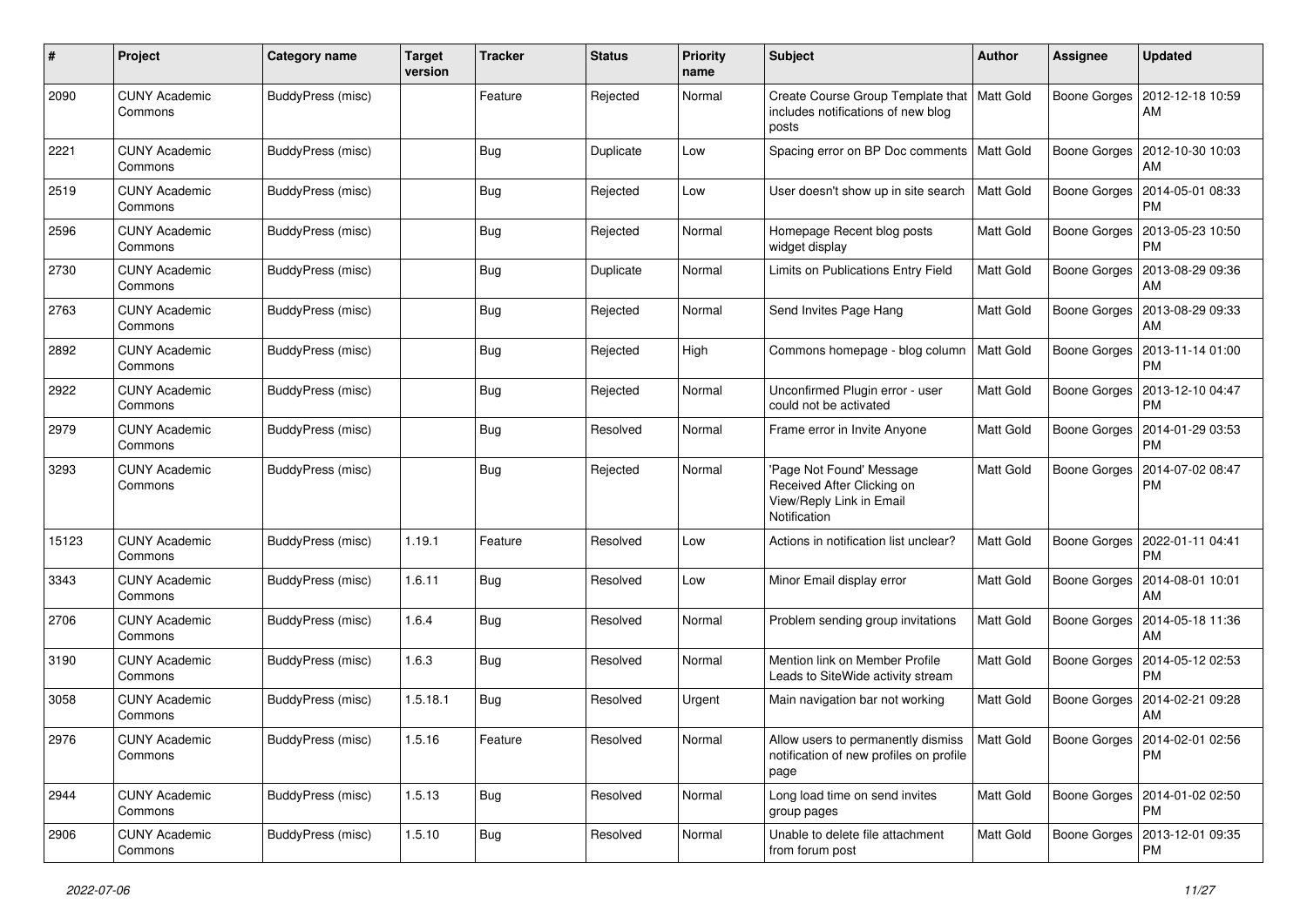| #    | Project                         | Category name            | <b>Target</b><br>version | <b>Tracker</b> | <b>Status</b> | <b>Priority</b><br>name | Subject                                                                            | Author           | <b>Assignee</b>     | <b>Updated</b>                               |
|------|---------------------------------|--------------------------|--------------------------|----------------|---------------|-------------------------|------------------------------------------------------------------------------------|------------------|---------------------|----------------------------------------------|
| 2845 | <b>CUNY Academic</b><br>Commons | <b>BuddyPress (misc)</b> | 1.5.7                    | Bug            | Resolved      | Normal                  | Anchor errors with bp activity items<br>created from associated blog<br>postings   | <b>Matt Gold</b> | Boone Gorges        | 2013-11-01 08:15<br>PM                       |
| 2858 | <b>CUNY Academic</b><br>Commons | BuddyPress (misc)        | 1.5.7                    | Bug            | Resolved      | Normal                  | […] redux                                                                          | Matt Gold        | Boone Gorges        | 2013-10-30 10:08<br>PM                       |
| 2786 | <b>CUNY Academic</b><br>Commons | BuddyPress (misc)        | 1.5.3                    | Bug            | Resolved      | Normal                  | Move position of close window<br>checkbox on overlay                               | <b>Matt Gold</b> | Boone Gorges        | 2013-09-19 12:07<br>PM                       |
| 2771 | <b>CUNY Academic</b><br>Commons | BuddyPress (misc)        | 1.5.2                    | Feature        | Resolved      | Normal                  | Change Brief Descriptor Text Color<br>Again                                        | Matt Gold        | Boone Gorges        | 2013-09-10 06:07<br>AM                       |
| 2776 | <b>CUNY Academic</b><br>Commons | BuddyPress (misc)        | 1.5.2                    | Bug            | Resolved      | Normal                  | Change Name of SPS in College<br>list                                              | Matt Gold        | Boone Gorges        | 2013-09-11 08:19<br><b>PM</b>                |
| 2775 | <b>CUNY Academic</b><br>Commons | BuddyPress (misc)        | 1.5.1.1                  | Bug            | Resolved      | High                    | Add Lehman College to List of<br>Colleges in Profiles                              | Matt Gold        | Boone Gorges        | 2013-09-06 04:40<br><b>PM</b>                |
| 2711 | <b>CUNY Academic</b><br>Commons | BuddyPress (misc)        | 1.5.1                    | Feature        | Resolved      | Normal                  | Add Change Avatar Link/Interface<br>to Profile Editing Page                        | Matt Gold        |                     | Boone Gorges   2013-08-28 12:40<br><b>PM</b> |
| 2713 | <b>CUNY Academic</b><br>Commons | BuddyPress (misc)        | 1.5.1                    | Feature        | Resolved      | Normal                  | Lighten Brief Descriptor Text Color                                                | <b>Matt Gold</b> | Boone Gorges        | 2013-08-28 12:58<br><b>PM</b>                |
| 2732 | <b>CUNY Academic</b><br>Commons | <b>BuddyPress (misc)</b> | 1.5.1                    | Feature        | Resolved      | Normal                  | Return users to profile public view<br>after editing save                          | <b>Matt Gold</b> | Boone Gorges        | 2013-08-28 12:53<br>PM                       |
| 2735 | <b>CUNY Academic</b><br>Commons | BuddyPress (misc)        | 1.5.1                    | Bug            | Resolved      | Normal                  | Profile Incorrectly Shortens About<br>You Field                                    | Matt Gold        | Boone Gorges        | 2013-08-28 11:36<br>AM                       |
| 2755 | <b>CUNY Academic</b><br>Commons | BuddyPress (misc)        | 1.5.1                    | Bug            | Resolved      | Normal                  | Alphabetize list of colleges in<br>positions drop-down                             | <b>Matt Gold</b> | Boone Gorges        | 2013-08-29 09:30<br>AM                       |
| 2729 | <b>CUNY Academic</b><br>Commons | BuddyPress (misc)        | 1.5.0.2                  | Bug            | Resolved      | Urgent                  | Update Positions to Include Missing  <br>Colleges                                  | Matt Gold        | Boone Gorges        | 2013-08-26 09:54<br>AM                       |
| 2737 | <b>CUNY Academic</b><br>Commons | BuddyPress (misc)        | 1.5.0.2                  | Bug            | Resolved      | Urgent                  | CAC Not allowing CUNY Addresses   Matt Gold<br>to Register                         |                  | <b>Boone Gorges</b> | 2013-08-26 05:43<br><b>PM</b>                |
| 2738 | <b>CUNY Academic</b><br>Commons | BuddyPress (misc)        | 1.5.0.2                  | Bug            | Resolved      | High                    | Users Unable to Change Email<br>Address in Settings                                | Matt Gold        | Boone Gorges        | 2013-08-28 09:05<br>PM                       |
| 2712 | <b>CUNY Academic</b><br>Commons | BuddyPress (misc)        | 1.5.0.1                  | Bug            | Resolved      | Normal                  | Font Size in BP Profile Menu<br>Should be Larger                                   | <b>Matt Gold</b> | Boone Gorges        | 2013-08-23 04:36<br><b>PM</b>                |
| 2714 | <b>CUNY Academic</b><br>Commons | <b>BuddyPress (misc)</b> | 1.5.0.1                  | Bug            | Resolved      | Normal                  | Font and Font Size Inconsistent in<br><b>Commons Profile</b>                       | <b>Matt Gold</b> | Boone Gorges        | 2013-08-23 04:17<br><b>PM</b>                |
| 2066 | <b>CUNY Academic</b><br>Commons | BuddyPress (misc)        | 1.5                      | Feature        | Resolved      | Low                     | Public Blog Posts Associated with<br>Private Groups showing up in<br>Sitewide feed | <b>Matt Gold</b> |                     | Boone Gorges   2013-08-09 08:24<br><b>PM</b> |
| 2101 | <b>CUNY Academic</b><br>Commons | <b>BuddyPress (misc)</b> | 1.5                      | Feature        | Resolved      | Low                     | Provide Site Admins Access to<br>Send Invites Menus                                | <b>Matt Gold</b> |                     | Boone Gorges   2013-08-01 09:07<br><b>PM</b> |
| 2360 | <b>CUNY Academic</b><br>Commons | BuddyPress (misc)        | 1.5                      | Feature        | Resolved      | Low                     | Confirmation before File Deletion                                                  | <b>Matt Gold</b> |                     | Boone Gorges   2013-08-01 09:08<br><b>PM</b> |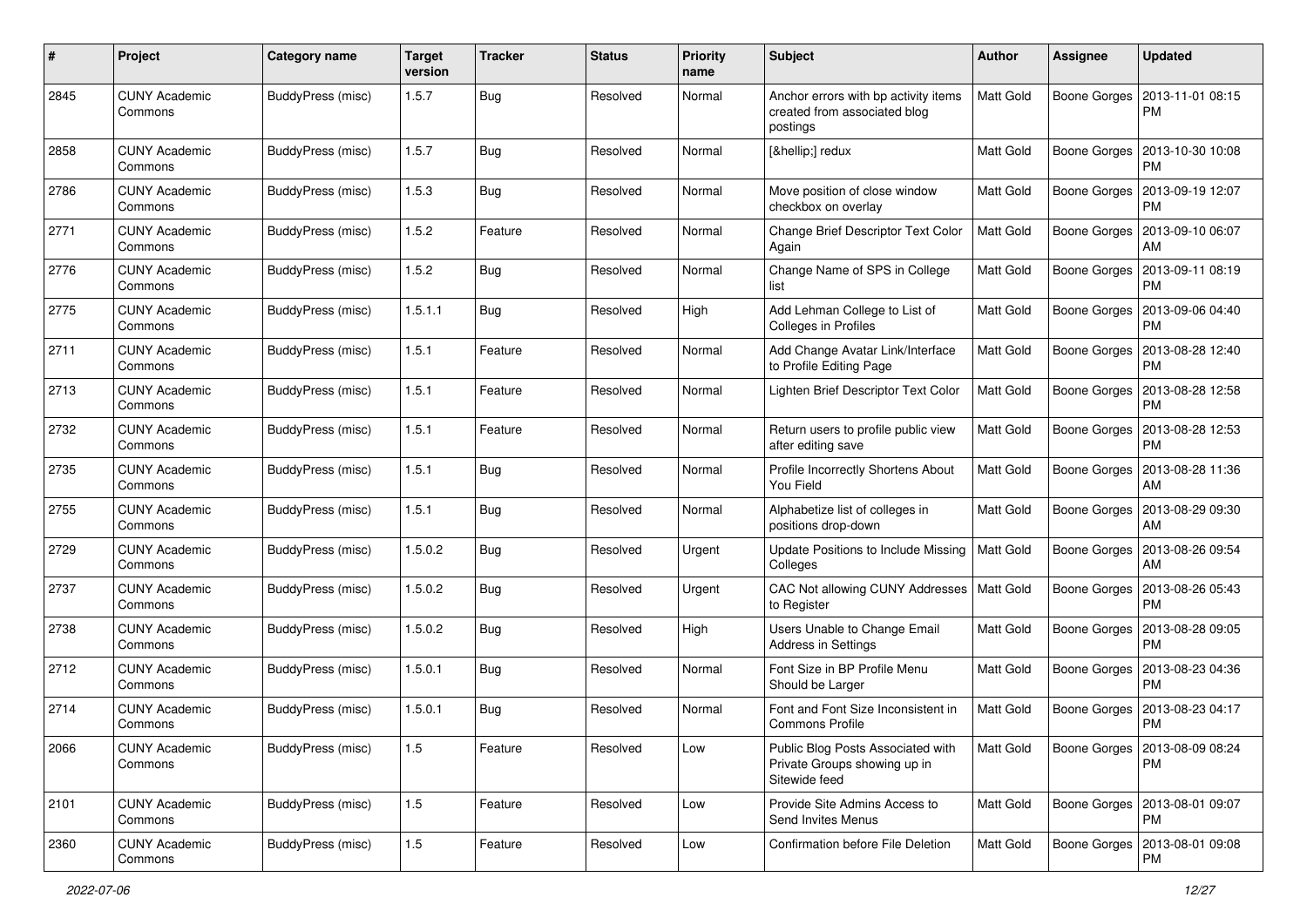| $\#$ | Project                         | Category name     | <b>Target</b><br>version | <b>Tracker</b> | <b>Status</b> | <b>Priority</b><br>name | <b>Subject</b>                                                                      | Author           | <b>Assignee</b> | <b>Updated</b>                |
|------|---------------------------------|-------------------|--------------------------|----------------|---------------|-------------------------|-------------------------------------------------------------------------------------|------------------|-----------------|-------------------------------|
| 2595 | <b>CUNY Academic</b><br>Commons | BuddyPress (misc) | 1.4.29                   | Bug            | Resolved      | Low                     | Group invitation script                                                             | <b>Matt Gold</b> | Boone Gorges    | 2013-06-02 04:06<br><b>PM</b> |
| 2387 | <b>CUNY Academic</b><br>Commons | BuddyPress (misc) | 1.4.19                   | Bug            | Resolved      | Low                     | File upload notifications contain<br>escape characters                              | Matt Gold        | Boone Gorges    | 2013-02-11 02:21<br>PM        |
| 2415 | <b>CUNY Academic</b><br>Commons | BuddyPress (misc) | 1.4.19                   | Bug            | Resolved      | Normal                  | Remove "Popular" link on<br>homepage members widget                                 | Matt Gold        | Boone Gorges    | 2013-02-12 10:05<br>PM        |
| 2385 | <b>CUNY Academic</b><br>Commons | BuddyPress (misc) | 1.4.18                   | Bug            | Resolved      | Normal                  | Sitewide nav bar not appearing                                                      | Matt Gold        | Boone Gorges    | 2013-01-24 10:21<br>AM        |
| 2251 | <b>CUNY Academic</b><br>Commons | BuddyPress (misc) | 1.4.13                   | Bug            | Resolved      | Low                     | From address of forum notifications                                                 | Matt Gold        | Boone Gorges    | 2013-02-03 01:56<br>PM        |
| 2184 | <b>CUNY Academic</b><br>Commons | BuddyPress (misc) | 1.4.9                    | Support        | Resolved      | Normal                  | Adjust Invite Directions to include<br>info about max invites                       | Matt Gold        | Boone Gorges    | 2012-11-03 04:23<br><b>PM</b> |
| 1997 | <b>CUNY Academic</b><br>Commons | BuddyPress (misc) | 1.4.6                    | Bug            | Resolved      | Normal                  | Forum post notification didn't<br>indicate image attachments                        | Matt Gold        | Boone Gorges    | 2012-09-23 05:03<br><b>PM</b> |
| 2053 | <b>CUNY Academic</b><br>Commons | BuddyPress (misc) | 1.4.6                    | Feature        | Resolved      | Normal                  | RBE on BP Docs                                                                      | Matt Gold        | Boone Gorges    | 2012-10-01 04:14<br><b>PM</b> |
| 2121 | <b>CUNY Academic</b><br>Commons | BuddyPress (misc) | 1.4.6                    | Bug            | Resolved      | Low                     | Email notification of forum post<br>omits hyperlinked word                          | Matt Gold        | Boone Gorges    | 2012-09-30 09:05<br>AM        |
| 2129 | <b>CUNY Academic</b><br>Commons | BuddyPress (misc) | 1.4.6                    | <b>Bug</b>     | Resolved      | Low                     | […]                                                                                 | Matt Gold        | Boone Gorges    | 2012-09-30 09:53<br>AM        |
| 2057 | <b>CUNY Academic</b><br>Commons | BuddyPress (misc) | 1.4.3                    | Bug            | Resolved      | Normal                  | Newest/Active/Popular Filters Not<br>working on Homepage List of<br>Groups, Members | <b>Matt Gold</b> | Boone Gorges    | 2012-08-23 03:18<br>PM        |
| 2040 | <b>CUNY Academic</b><br>Commons | BuddyPress (misc) | 1.4.2                    | Bug            | Resolved      | Normal                  | RBE on BP Docs Edits?                                                               | Matt Gold        | Boone Gorges    | 2012-08-14 08:13<br>AM        |
| 2041 | <b>CUNY Academic</b><br>Commons | BuddyPress (misc) | 1.4.2                    | Bug            | Resolved      | Low                     | Vertical Alignment on BP Doc<br>'delete" hoverlink                                  | Matt Gold        | Boone Gorges    | 2012-08-13 10:54<br><b>PM</b> |
| 120  | <b>CUNY Academic</b><br>Commons | BuddyPress (misc) | 1.4                      | Feature        | Resolved      | Normal                  | <b>Consider Adding Privacy Options</b><br>Plugin for Profiles                       | Matt Gold        | Boone Gorges    | 2015-11-12 01:02<br>AM        |
| 1199 | <b>CUNY Academic</b><br>Commons | BuddyPress (misc) | 1.4                      | Feature        | Resolved      | Normal                  | Add Option for Open Text Field to<br><b>BP Profile Checkbox Fields</b>              | Matt Gold        | Boone Gorges    | 2012-08-01 05:23<br><b>PM</b> |
| 1504 | <b>CUNY Academic</b><br>Commons | BuddyPress (misc) | 1.4                      | Feature        | Resolved      | Normal                  | Allow members to choose multiple<br>colleges on Profile pages                       | Matt Gold        | Boone Gorges    | 2012-08-01 03:34<br>PM        |
| 1505 | <b>CUNY Academic</b><br>Commons | BuddyPress (misc) | 1.4                      | Feature        | Duplicate     | Normal                  | Allow members to clear past status<br>updates                                       | <b>Matt Gold</b> | Boone Gorges    | 2012-04-06 04:42<br>PM        |
| 1979 | <b>CUNY Academic</b><br>Commons | BuddyPress (misc) | 1.4                      | Bug            | Rejected      | Normal                  | Received two notifications of an<br>activity update                                 | <b>Matt Gold</b> | Boone Gorges    | 2012-07-12 10:43<br>AM        |
| 1411 | <b>CUNY Academic</b><br>Commons | BuddyPress (misc) | 1.3.17                   | Feature        | Resolved      | Low                     | <b>Deleting Docs</b>                                                                | Matt Gold        | Boone Gorges    | 2012-07-02 12:43<br><b>PM</b> |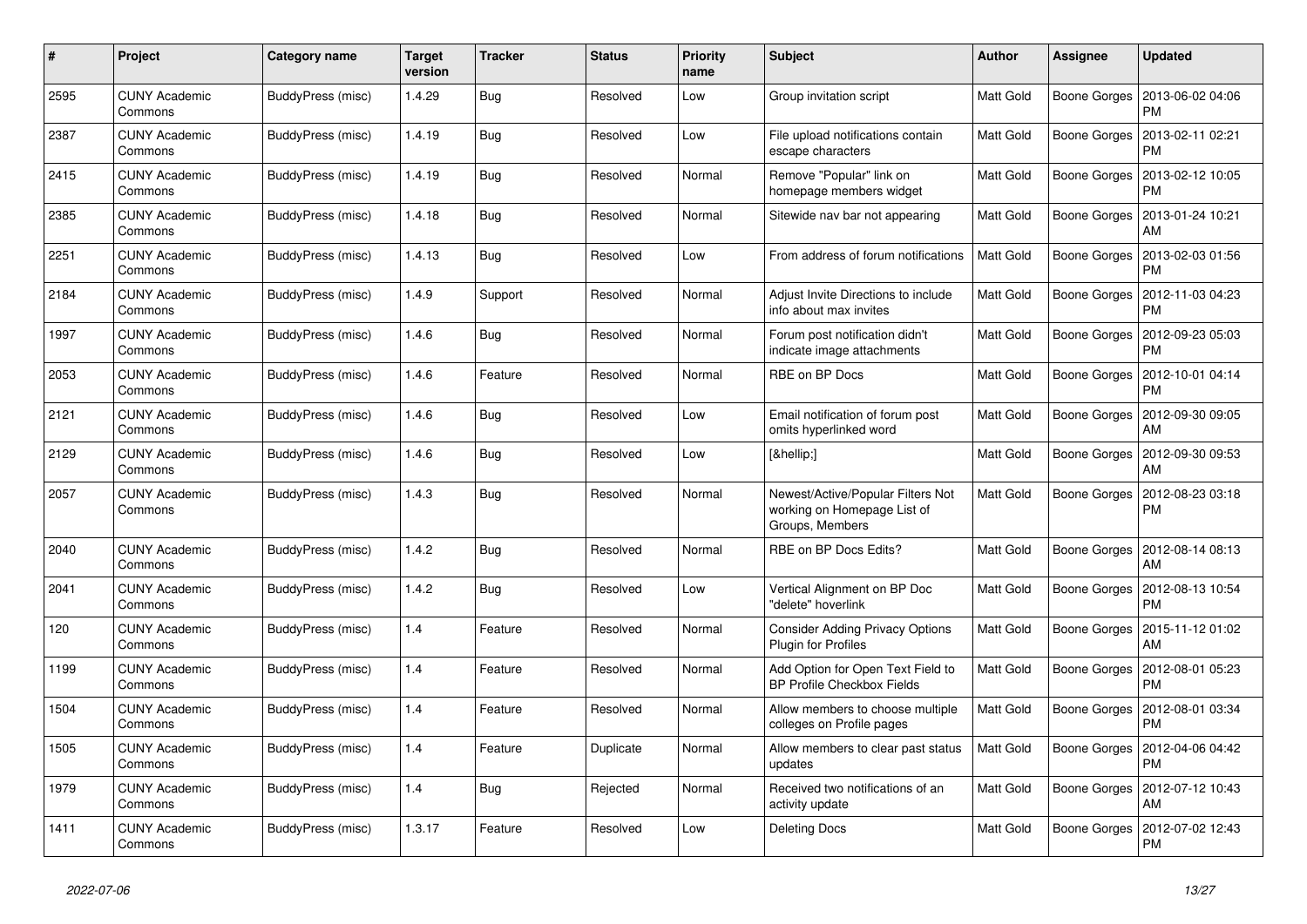| #    | Project                         | Category name     | Target<br>version | <b>Tracker</b> | <b>Status</b> | <b>Priority</b><br>name | <b>Subject</b>                                                      | <b>Author</b>    | Assignee            | <b>Updated</b>                               |
|------|---------------------------------|-------------------|-------------------|----------------|---------------|-------------------------|---------------------------------------------------------------------|------------------|---------------------|----------------------------------------------|
| 1990 | <b>CUNY Academic</b><br>Commons | BuddyPress (misc) | 1.3.17            | Bug            | Resolved      | Low                     | In Forum post list, member avatar<br>partially obscures member name | Matt Gold        | Boone Gorges        | 2012-07-29 08:42<br><b>PM</b>                |
| 1953 | <b>CUNY Academic</b><br>Commons | BuddyPress (misc) | 1.3.15            | <b>Bug</b>     | Resolved      | Normal                  | Email forum notification formatting<br>issue                        | <b>Matt Gold</b> | Boone Gorges        | 2012-06-21 03:32<br><b>PM</b>                |
| 1859 | <b>CUNY Academic</b><br>Commons | BuddyPress (misc) | 1.3.13            | Bug            | Resolved      | Low                     | Orthographical error on page in the<br>sign-up process              | Matt Gold        | <b>Boone Gorges</b> | 2012-05-02 11:43<br>AM                       |
| 1881 | <b>CUNY Academic</b><br>Commons | BuddyPress (misc) | 1.3.13            | Bug            | Resolved      | Low                     | Double forum notification received                                  | Matt Gold        | Boone Gorges        | 2012-05-22 02:51<br><b>PM</b>                |
| 1560 | <b>CUNY Academic</b><br>Commons | BuddyPress (misc) | 1.3.12            | Outreach       | Resolved      | Normal                  | Add social media icons/info to<br>About page and Contact Us page    | Matt Gold        | <b>Boone Gorges</b> | 2012-04-12 09:07<br>AM                       |
| 1614 | <b>CUNY Academic</b><br>Commons | BuddyPress (misc) | 1.3.11            | Bug            | Resolved      | Normal                  | Non-CUNY Sign-Up Code<br>Disappears After Creation                  | Matt Gold        | Boone Gorges        | 2012-04-05 01:50<br>AM                       |
| 1672 | <b>CUNY Academic</b><br>Commons | BuddyPress (misc) | 1.3.11            | Bug            | Resolved      | Normal                  | Activity replies in groups                                          | <b>Matt Gold</b> | Boone Gorges        | 2012-04-04 09:37<br>AM                       |
| 1784 | <b>CUNY Academic</b><br>Commons | BuddyPress (misc) | 1.3.11            | Bug            | Resolved      | Normal                  | Date/Content Problems on Forum<br>digest emails                     | Matt Gold        | Boone Gorges        | 2012-04-03 08:28<br><b>PM</b>                |
| 1794 | <b>CUNY Academic</b><br>Commons | BuddyPress (misc) | 1.3.10            | Bug            | Resolved      | Normal                  | Remove "Notice anything new"<br>notification                        | <b>Matt Gold</b> |                     | Boone Gorges   2012-03-29 09:45<br><b>PM</b> |
| 1616 | <b>CUNY Academic</b><br>Commons | BuddyPress (misc) | 1.3.7             | <b>Bug</b>     | Resolved      | Low                     | <b>BP Docs timeout issue</b>                                        | Matt Gold        | Boone Gorges        | 2012-02-21 03:23<br><b>PM</b>                |
| 1555 | <b>CUNY Academic</b><br>Commons | BuddyPress (misc) | 1.3.6             | Bug            | Resolved      | Low                     | Sticky forum post shows up twice in<br>post listings                | <b>Matt Gold</b> | <b>Boone Gorges</b> | 2012-02-08 06:44<br><b>PM</b>                |
| 1556 | <b>CUNY Academic</b><br>Commons | BuddyPress (misc) | 1.3.6             | Feature        | Rejected      | Normal                  | New option for College profile field                                | Matt Gold        | Boone Gorges        | 2012-01-19 08:12<br>AM                       |
| 1558 | <b>CUNY Academic</b><br>Commons | BuddyPress (misc) | 1.3.6             | Bug            | Resolved      | Normal                  | Login Issues                                                        | Matt Gold        | Boone Gorges        | 2012-02-08 06:40<br><b>PM</b>                |
| 1571 | <b>CUNY Academic</b><br>Commons | BuddyPress (misc) | 1.3.6             | <b>Bug</b>     | Resolved      | Low                     | Non-CUNY Sign-Up Code Pages<br>Published                            | Matt Gold        | <b>Boone Gorges</b> | 2012-02-08 04:46<br><b>PM</b>                |
| 1545 | <b>CUNY Academic</b><br>Commons | BuddyPress (misc) | 1.3.5             | <b>Bug</b>     | Resolved      | Normal                  | Problem with BP Doc Comment Edit   Matt Gold<br>Icon in Forums      |                  | Boone Gorges        | 2012-01-16 06:14<br><b>PM</b>                |
| 1546 | <b>CUNY Academic</b><br>Commons | BuddyPress (misc) | 1.3.5             | Bug            | Resolved      | Low                     | Unable to view comparative<br>document history in BP Docs           | Matt Gold        |                     | Boone Gorges   2012-01-17 06:13<br><b>PM</b> |
| 1487 | <b>CUNY Academic</b><br>Commons | BuddyPress (misc) | 1.3.3             | Feature        | Resolved      | Normal                  | Bug when using Featured Widget to<br>display a page                 | Matt Gold        |                     | Boone Gorges   2012-01-10 10:05<br><b>PM</b> |
| 1488 | <b>CUNY Academic</b><br>Commons | BuddyPress (misc) | 1.3.3             | <b>Bug</b>     | Resolved      | Normal                  | Unable to edit forum post                                           | Matt Gold        | Boone Gorges        | 2012-01-10 07:20<br><b>PM</b>                |
| 1495 | CUNY Academic<br>Commons        | BuddyPress (misc) | 1.3.3             | <b>Bug</b>     | Rejected      | Low                     | Newest Member Filter on<br>homepage not working                     | Matt Gold        | Boone Gorges        | 2011-12-22 11:29<br>AM                       |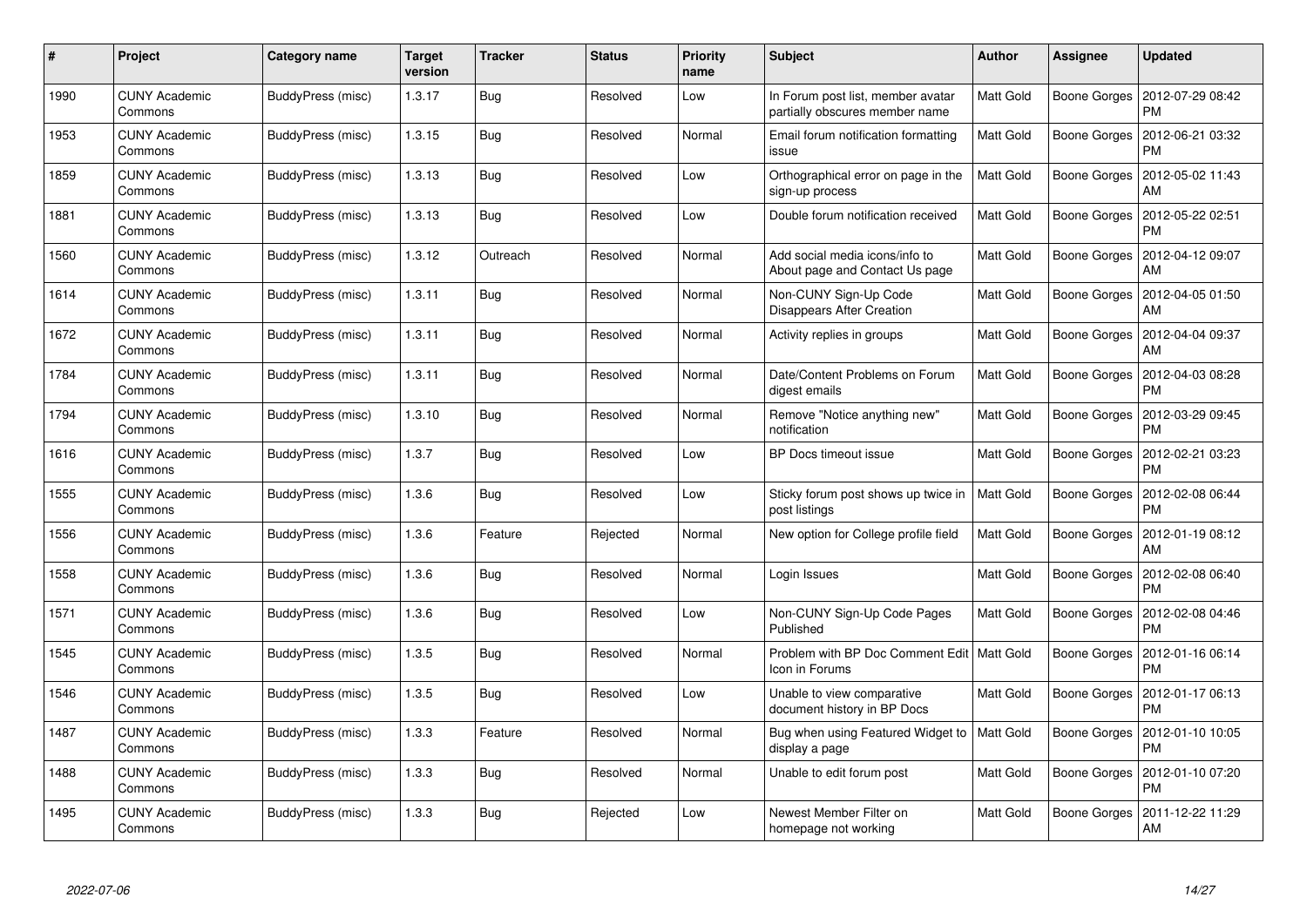| #    | Project                         | Category name     | <b>Target</b><br>version | <b>Tracker</b> | <b>Status</b> | <b>Priority</b><br>name | <b>Subject</b>                                                                     | <b>Author</b>    | Assignee     | <b>Updated</b>                |
|------|---------------------------------|-------------------|--------------------------|----------------|---------------|-------------------------|------------------------------------------------------------------------------------|------------------|--------------|-------------------------------|
| 1498 | <b>CUNY Academic</b><br>Commons | BuddyPress (misc) | 1.3.3                    | Bug            | Resolved      | Normal                  | Non-Logged in User Redirect<br>Feature not working                                 | Matt Gold        | Boone Gorges | 2012-01-11 04:57<br><b>PM</b> |
| 1503 | <b>CUNY Academic</b><br>Commons | BuddyPress (misc) | 1.3.3                    | Bug            | Resolved      | Normal                  | File list not showing file descriptions                                            | Matt Gold        | Boone Gorges | 2012-01-10 07:28<br>PM        |
| 1507 | <b>CUNY Academic</b><br>Commons | BuddyPress (misc) | 1.3.3                    | Feature        | Resolved      | Normal                  | Add Custom Sidebar Plugin                                                          | <b>Matt Gold</b> | Boone Gorges | 2012-01-10 07:30<br>PM        |
| 1451 | <b>CUNY Academic</b><br>Commons | BuddyPress (misc) | 1.3.1                    | <b>Bug</b>     | Resolved      | Normal                  | Social Media Profile Icons Not<br>Showing Up Automatically?                        | Matt Gold        | Boone Gorges | 2011-12-15 07:06<br>PM        |
| 1455 | <b>CUNY Academic</b><br>Commons | BuddyPress (misc) | 1.3.1                    | <b>Bug</b>     | Resolved      | Normal                  | Errant error message on Groups<br>page                                             | Matt Gold        | Boone Gorges | 2011-12-16 02:05<br><b>PM</b> |
| 325  | <b>CUNY Academic</b><br>Commons | BuddyPress (misc) | 1.3                      | Feature        | Resolved      | Normal                  | Add folder hierarchies to Group<br>Documents plugin                                | Matt Gold        | Boone Gorges | 2011-05-23 01:33<br>AM        |
| 532  | <b>CUNY Academic</b><br>Commons | BuddyPress (misc) | 1.3                      | Feature        | Resolved      | Normal                  | Allow members to paste in a group<br>of email addresses when sending<br>invites    | Matt Gold        | Boone Gorges | 2011-09-13 01:12<br>PM        |
| 557  | <b>CUNY Academic</b><br>Commons | BuddyPress (misc) | 1.3                      | Feature        | Rejected      | Normal                  | Denied Size and Extension Alerts<br>on Forum posts                                 | <b>Matt Gold</b> | Boone Gorges | 2011-06-17 02:58<br>PM        |
| 643  | <b>CUNY Academic</b><br>Commons | BuddyPress (misc) | 1.3                      | Feature        | Resolved      | Normal                  | Create Mechanism to Require<br>People to Fill Out New Identity<br>Profile Field    | Matt Gold        | Boone Gorges | 2011-10-19 01:50<br><b>PM</b> |
| 648  | CUNY Academic<br>Commons        | BuddyPress (misc) | 1.3                      | Feature        | Resolved      | Normal                  | Create Print functionality for<br><b>BuddyPress Docs</b>                           | Matt Gold        | Boone Gorges | 2011-07-19 11:46<br>AM        |
| 649  | <b>CUNY Academic</b><br>Commons | BuddyPress (misc) | $1.3$                    | Feature        | Resolved      | Normal                  | Create Copy All button for<br><b>BuddyPress Docs</b>                               | <b>Matt Gold</b> | Boone Gorges | 2011-09-13 11:59<br>AM        |
| 697  | <b>CUNY Academic</b><br>Commons | BuddyPress (misc) | 1.3                      | Feature        | Resolved      | Normal                  | Member request: Indented text in<br>Forum Posts                                    | <b>Matt Gold</b> | Boone Gorges | 2011-09-13 03:29<br><b>PM</b> |
| 774  | <b>CUNY Academic</b><br>Commons | BuddyPress (misc) | 1.3                      | Feature        | Resolved      | Normal                  | Consider Allowing Email to Be Sent<br><b>Between Unfriended Members</b>            | <b>Matt Gold</b> | Boone Gorges | 2011-06-16 04:06<br><b>PM</b> |
| 906  | <b>CUNY Academic</b><br>Commons | BuddyPress (misc) | 1.3                      | Feature        | Resolved      | Low                     | Allow users to edit BP Doc<br>comments                                             | Matt Gold        | Boone Gorges | 2011-09-14 01:27<br>AM        |
| 1256 | <b>CUNY Academic</b><br>Commons | BuddyPress (misc) | 1.3                      | Feature        | Resolved      | Normal                  | Enable BP Docs by default on<br>Commons groups                                     | Matt Gold        | Boone Gorges | 2011-11-15 02:27<br><b>PM</b> |
| 1344 | <b>CUNY Academic</b><br>Commons | BuddyPress (misc) | 1.3                      | Bug            | Resolved      | Normal                  | Activity Feed Items not Appearing in   Matt Gold<br>Group                          |                  | Boone Gorges | 2011-11-14 11:26<br>AM        |
| 1345 | <b>CUNY Academic</b><br>Commons | BuddyPress (misc) | 1.3                      | Bug            | Resolved      | Normal                  | <b>Consider Adding BuddyPress</b><br>Group for Community Admins and<br>Mods Plugin | Matt Gold        | Boone Gorges | 2011-11-28 03:17<br>PM        |
| 1394 | <b>CUNY Academic</b><br>Commons | BuddyPress (misc) | 1.3                      | Feature        | Rejected      | Normal                  | Update Filters to include new BP<br>Profile roles                                  | Matt Gold        | Boone Gorges | 2011-12-09 07:11<br>AM        |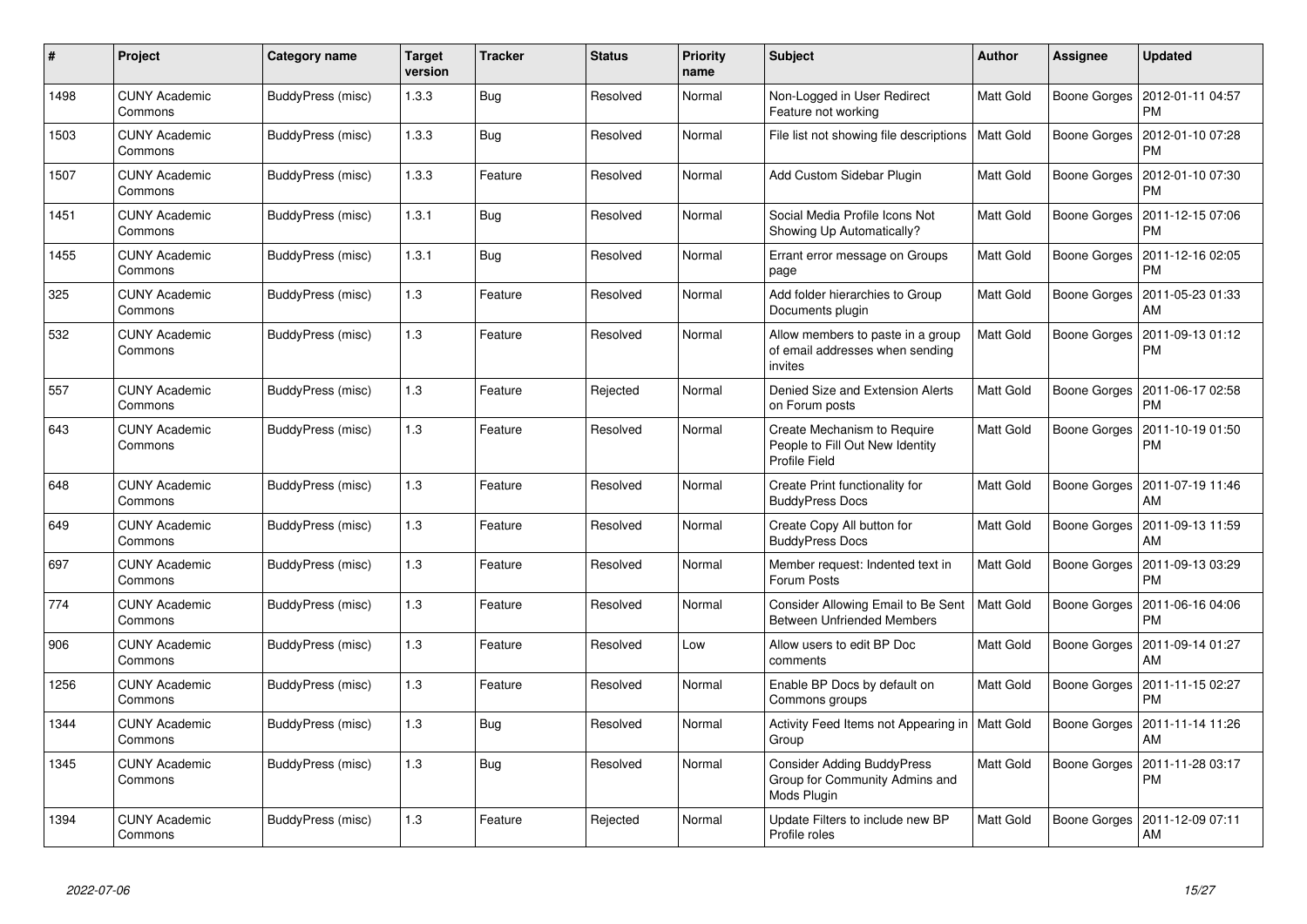| $\#$ | Project                         | Category name     | <b>Target</b><br>version | <b>Tracker</b> | <b>Status</b> | <b>Priority</b><br>name | <b>Subject</b>                                                                           | <b>Author</b>    | <b>Assignee</b>     | <b>Updated</b>                               |
|------|---------------------------------|-------------------|--------------------------|----------------|---------------|-------------------------|------------------------------------------------------------------------------------------|------------------|---------------------|----------------------------------------------|
| 1412 | <b>CUNY Academic</b><br>Commons | BuddyPress (misc) | 1.3                      | <b>Bug</b>     | Resolved      | Normal                  | Alter text on pop-up message about<br>role field                                         | Matt Gold        | Boone Gorges        | 2011-12-08 12:58<br><b>PM</b>                |
| 1400 | <b>CUNY Academic</b><br>Commons | BuddyPress (misc) | 1.2.7                    | <b>Bug</b>     | Resolved      | Normal                  | Firefox Login Caching Issue                                                              | Matt Gold        | Boone Gorges        | 2011-12-06 05:53<br><b>PM</b>                |
| 735  | CUNY Academic<br>Commons        | BuddyPress (misc) | 1.2.5                    | Feature        | Resolved      | Normal                  | BP Docs - Include Check-Box to<br>Avoid Email Notifications of Minor<br>Edits            | Matt Gold        | Boone Gorges        | 2011-07-24 11:34<br>AM                       |
| 992  | <b>CUNY Academic</b><br>Commons | BuddyPress (misc) | 1.2.5                    | <b>Bug</b>     | Resolved      | Normal                  | BP Docs comments show up on<br><b>WP Dashboard</b>                                       | <b>Matt Gold</b> | Boone Gorges        | 2011-07-19 02:17<br><b>PM</b>                |
| 993  | CUNY Academic<br>Commons        | BuddyPress (misc) | 1.2.5                    | Bug            | Resolved      | Low                     | <b>BP Docs Notification Issue</b>                                                        | Matt Gold        | Boone Gorges        | 2011-07-20 12:10<br>AM                       |
| 1117 | <b>CUNY Academic</b><br>Commons | BuddyPress (misc) | 1.2.5                    | <b>Bug</b>     | Resolved      | Normal                  | Character Display Error in Feed                                                          | Matt Gold        |                     | Boone Gorges   2011-09-12 06:29<br><b>PM</b> |
| 1145 | <b>CUNY Academic</b><br>Commons | BuddyPress (misc) | 1.2.5                    | <b>Bug</b>     | Resolved      | Low                     | Alert Box on Group Join                                                                  | Matt Gold        | Boone Gorges        | 2011-09-12 05:56<br><b>PM</b>                |
| 1162 | CUNY Academic<br>Commons        | BuddyPress (misc) | 1.2.5                    | Feature        | Resolved      | Normal                  | Organization of "My Blogs"<br>Dropdown on Nav Bar                                        | <b>Matt Gold</b> | Boone Gorges        | 2011-09-14 01:24<br>AM                       |
| 1321 | <b>CUNY Academic</b><br>Commons | BuddyPress (misc) | 1.2.5                    | <b>Bug</b>     | Duplicate     | Normal                  | BP Doc Comment Doesn't Show Up<br>on Doc (but does appear in group<br>stream)            | Matt Gold        | Boone Gorges        | 2011-11-04 08:04<br>AM                       |
| 783  | CUNY Academic<br>Commons        | BuddyPress (misc) | 1.2.4                    | <b>Bug</b>     | Resolved      | Normal                  | Broken Avatar Images                                                                     | Matt Gold        | Boone Gorges        | 2011-06-06 02:49<br><b>PM</b>                |
| 806  | <b>CUNY Academic</b><br>Commons | BuddyPress (misc) | 1.2.4                    | <b>Bug</b>     | Resolved      | Normal                  | <b>BP Docs Notification Throttling</b><br>Issues                                         | Matt Gold        | <b>Boone Gorges</b> | 2011-06-08 12:17<br><b>PM</b>                |
| 810  | CUNY Academic<br>Commons        | BuddyPress (misc) | 1.2.4                    | Bug            | Resolved      | Normal                  | Can't see all blogs in "My Blogs"                                                        | Matt Gold        | Boone Gorges        | 2011-07-12 10:51<br><b>PM</b>                |
| 905  | <b>CUNY Academic</b><br>Commons | BuddyPress (misc) | 1.2.4                    | <b>Bug</b>     | Resolved      | Low                     | <b>BP Docs Authentication Issue</b>                                                      | Matt Gold        | Boone Gorges        | 2011-07-12 01:39<br><b>PM</b>                |
| 908  | <b>CUNY Academic</b><br>Commons | BuddyPress (misc) | 1.2.4                    | <b>Bug</b>     | Resolved      | Normal                  | Free a BP Doc from Locked Status                                                         | Matt Gold        | Boone Gorges        | 2011-07-02 11:15<br><b>PM</b>                |
| 950  | <b>CUNY Academic</b><br>Commons | BuddyPress (misc) | 1.2.4                    | <b>Bug</b>     | Rejected      | Normal                  | Spam/Moderation Issue                                                                    | Matt Gold        | Boone Gorges        | 2011-07-11 09:15<br>AM                       |
| 763  | <b>CUNY Academic</b><br>Commons | BuddyPress (misc) | 1.2.3                    | Bug            | Resolved      | Low                     | Resaving BP Docs Preferences on<br>Same Setting Produces Unclear<br><b>Error Message</b> | Matt Gold        | Boone Gorges        | 2011-06-02 09:19<br>AM                       |
| 782  | <b>CUNY Academic</b><br>Commons | BuddyPress (misc) | 1.2.3                    | Feature        | Resolved      | Normal                  | Add Captcha Plugin                                                                       | Matt Gold        | Boone Gorges        | 2011-06-06 10:37<br>AM                       |
| 778  | <b>CUNY Academic</b><br>Commons | BuddyPress (misc) | 1.2.2                    | Bug            | Resolved      | Normal                  | Private BP Docs Comment<br>Notification in RSS Feed                                      | Matt Gold        | Boone Gorges        | 2011-06-02 09:29<br>AM                       |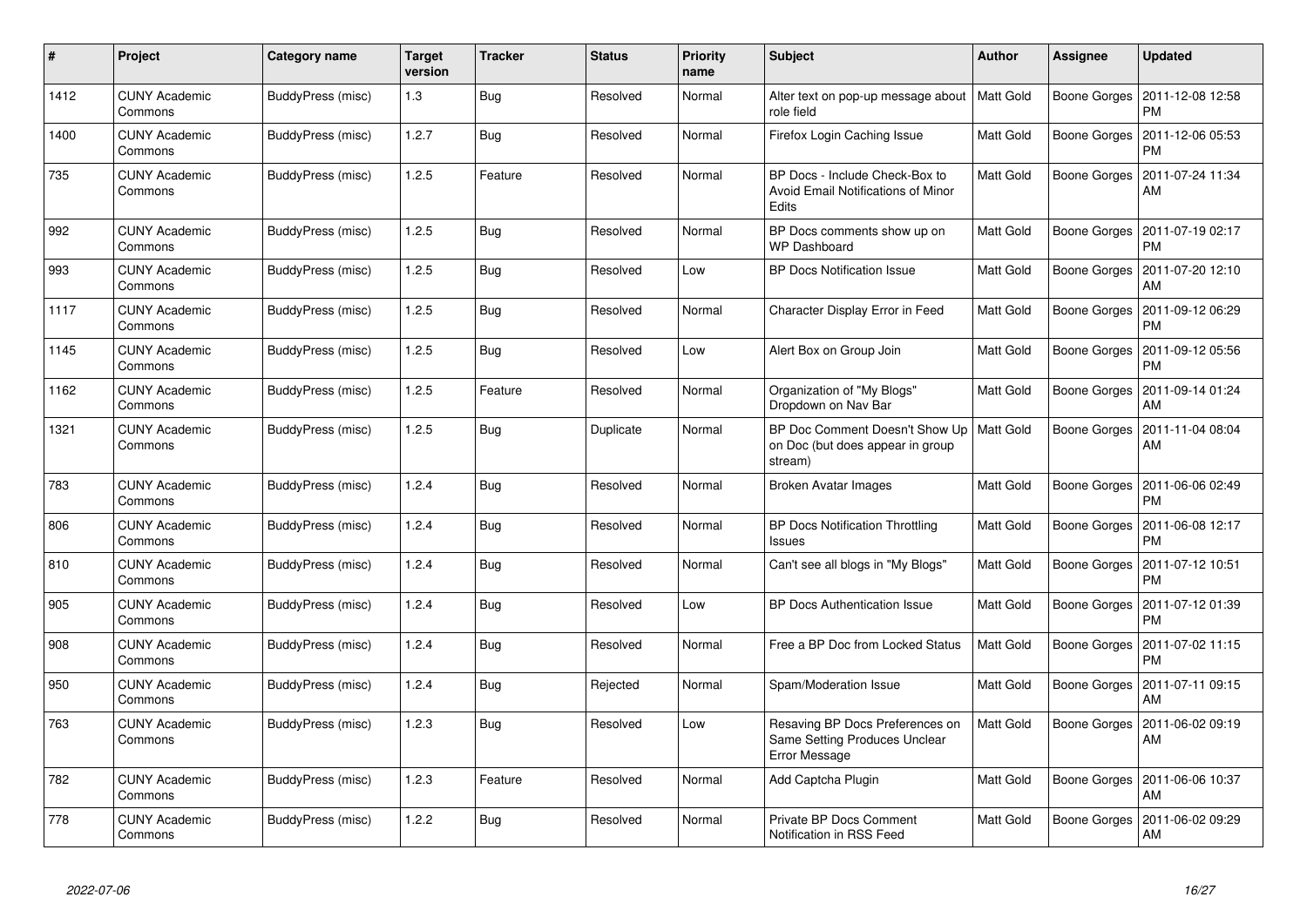| #   | Project                         | <b>Category name</b>     | <b>Target</b><br>version | <b>Tracker</b> | <b>Status</b> | <b>Priority</b><br>name | Subject                                                                                               | Author           | <b>Assignee</b>     | <b>Updated</b>                               |
|-----|---------------------------------|--------------------------|--------------------------|----------------|---------------|-------------------------|-------------------------------------------------------------------------------------------------------|------------------|---------------------|----------------------------------------------|
| 724 | <b>CUNY Academic</b><br>Commons | <b>BuddyPress (misc)</b> | 1.2.1                    | Bug            | Rejected      | Normal                  | Word Limit on Email Notifications of<br>Forum Posts?                                                  | Matt Gold        | Boone Gorges        | 2011-05-11 12:04<br>PM                       |
| 731 | <b>CUNY Academic</b><br>Commons | <b>BuddyPress (misc)</b> | 1.2.1                    | Bug            | Resolved      | Normal                  | Member reports a problem posting<br>to a private group                                                | <b>Matt Gold</b> | Boone Gorges        | 2011-05-03 07:10<br><b>PM</b>                |
| 348 | <b>CUNY Academic</b><br>Commons | BuddyPress (misc)        | 1.2                      | Feature        | Resolved      | Normal                  | Create status marker to show which<br>invited group members have<br>already received group invites    | Matt Gold        | Boone Gorges        | 2011-03-08 09:08<br><b>PM</b>                |
| 349 | <b>CUNY Academic</b><br>Commons | BuddyPress (misc)        | 1.2                      | Feature        | Resolved      | Normal                  | Add explanatory note to Group<br>Send Invites Page                                                    | <b>Matt Gold</b> | Boone Gorges        | 2011-03-08 08:44<br><b>PM</b>                |
| 350 | <b>CUNY Academic</b><br>Commons | BuddyPress (misc)        | 1.2                      | Feature        | Resolved      | Normal                  | Move "Send Invites" Button                                                                            | Matt Gold        | <b>Boone Gorges</b> | 2010-12-20 11:29<br>AM                       |
| 362 | <b>CUNY Academic</b><br>Commons | BuddyPress (misc)        | 1.2                      | Feature        | Resolved      | Low                     | Require Confirmation on Leaving a<br>Group                                                            | Matt Gold        | Boone Gorges        | 2011-02-21 02:51<br><b>PM</b>                |
| 428 | <b>CUNY Academic</b><br>Commons | BuddyPress (misc)        | 1.2                      | Feature        | Resolved      | Normal                  | Consider adding Log Out button to<br><b>BP Admin Bar</b>                                              | Matt Gold        |                     | Boone Gorges   2010-12-22 12:12<br><b>PM</b> |
| 510 | <b>CUNY Academic</b><br>Commons | BuddyPress (misc)        | 1.2                      | Feature        | Resolved      | Normal                  | Change group slug placement on<br>group admin menu                                                    | <b>Matt Gold</b> | Boone Gorges        | 2011-02-21 04:51<br><b>PM</b>                |
| 539 | <b>CUNY Academic</b><br>Commons | <b>BuddyPress (misc)</b> | 1.2                      | Feature        | Rejected      | Normal                  | Allow document category names to<br>be edited                                                         | <b>Matt Gold</b> | Boone Gorges        | 2011-01-24 12:52<br>PM                       |
| 623 | <b>CUNY Academic</b><br>Commons | BuddyPress (misc)        | 1.2                      | Feature        | Resolved      | Normal                  | <b>BuddyPress Docs: Move</b><br>Paste-from-Word Icon Into Top Row<br>of Tiny-MCE icons                | Matt Gold        | Boone Gorges        | 2011-02-28 06:33<br><b>PM</b>                |
| 627 | <b>CUNY Academic</b><br>Commons | BuddyPress (misc)        | 1.2                      | Feature        | Resolved      | Normal                  | Add LaTeX support for BP Group<br>Forums                                                              | Matt Gold        | Boone Gorges        | 2011-05-09 05:21<br><b>PM</b>                |
| 646 | <b>CUNY Academic</b><br>Commons | BuddyPress (misc)        | 1.2                      | Bug            | Resolved      | Low                     | Change Error Message Non<br>Logged-In Users See When<br>Authorized Page is Requested<br>Without Login | <b>Matt Gold</b> | Boone Gorges        | 2011-03-22 10:28<br>AM                       |
| 656 | <b>CUNY Academic</b><br>Commons | <b>BuddyPress (misc)</b> | 1.2                      | Bug            | Resolved      | Low                     | <b>Conflicting Email Subscription</b><br>Messages                                                     | Matt Gold        | Boone Gorges        | 2011-04-10 10:10<br><b>PM</b>                |
| 660 | <b>CUNY Academic</b><br>Commons | BuddyPress (misc)        | 1.2                      | Bug            | Resolved      | Low                     | HTML Markup appears in activity<br>comment                                                            | <b>Matt Gold</b> | Boone Gorges        | 2011-04-04 02:39<br><b>PM</b>                |
| 638 | CUNY Academic<br>Commons        | BuddyPress (misc)        | 1.1.11                   | Bug            | Resolved      | Normal                  | Email Notifications Include Odd<br>Characters                                                         | Matt Gold        | Boone Gorges        | 2011-03-16 11:06<br>AM                       |
| 568 | <b>CUNY Academic</b><br>Commons | BuddyPress (misc)        | 1.1.10                   | Bug            | Resolved      | High                    | Member reports trouble uploading<br>documents to groups                                               | Matt Gold        |                     | Boone Gorges   2011-02-10 02:33<br><b>PM</b> |
| 574 | <b>CUNY Academic</b><br>Commons | <b>BuddyPress (misc)</b> | 1.1.10                   | <b>Bug</b>     | Resolved      | High                    | Members unable to read documents   Matt Gold<br>posted to groups                                      |                  |                     | Boone Gorges   2011-02-10 03:01<br><b>PM</b> |
| 605 | <b>CUNY Academic</b><br>Commons | <b>BuddyPress (misc)</b> | 1.1.10                   | <b>Bug</b>     | Rejected      | Normal                  | Member search on Group Invite<br>Page Not Working                                                     | Matt Gold        | Boone Gorges        | 2011-02-24 11:41<br><b>PM</b>                |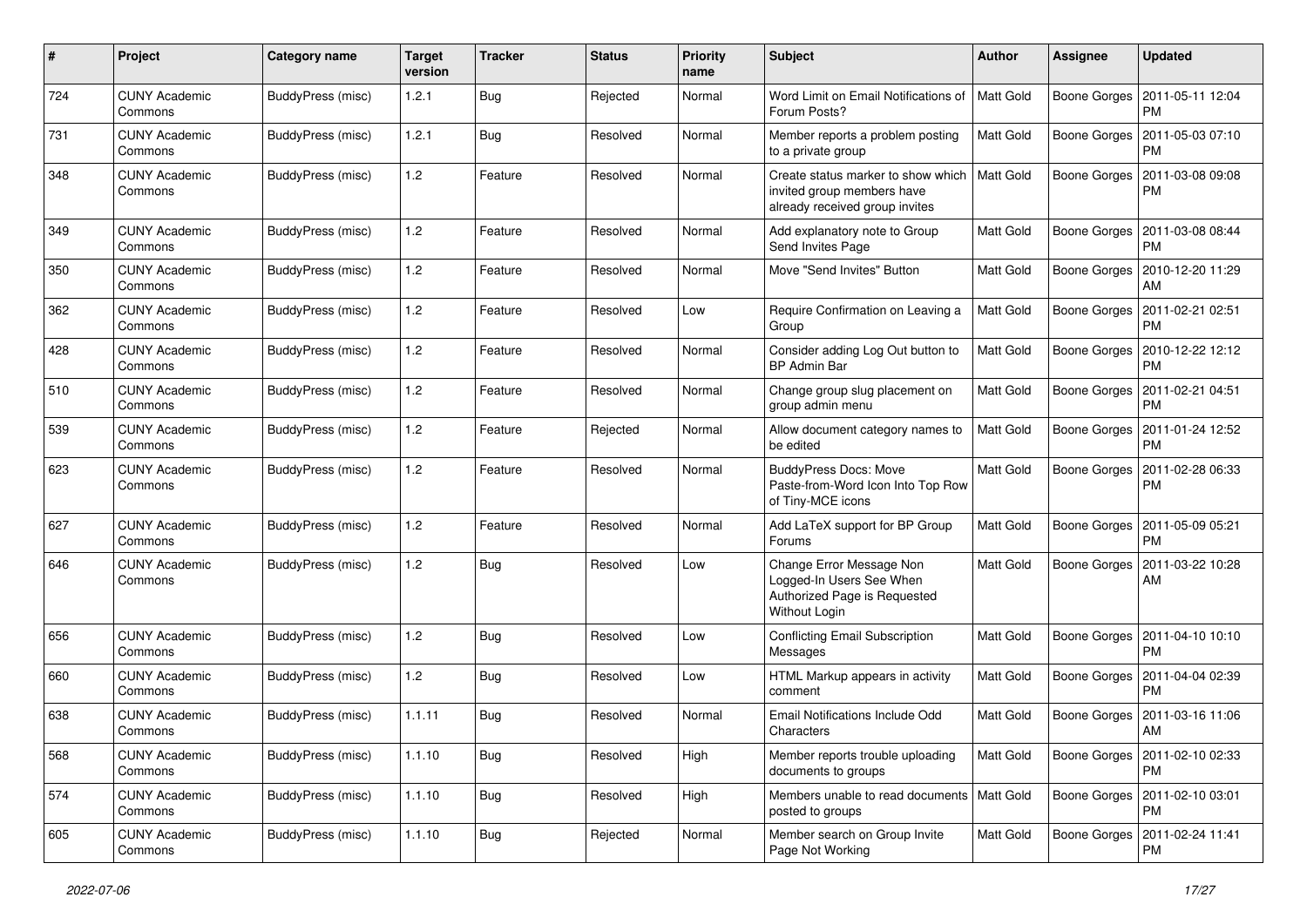| $\#$ | Project                         | <b>Category name</b>     | <b>Target</b><br>version | <b>Tracker</b> | <b>Status</b> | <b>Priority</b><br>name | <b>Subject</b>                                                                                    | Author           | Assignee            | <b>Updated</b>                        |
|------|---------------------------------|--------------------------|--------------------------|----------------|---------------|-------------------------|---------------------------------------------------------------------------------------------------|------------------|---------------------|---------------------------------------|
| 606  | <b>CUNY Academic</b><br>Commons | BuddyPress (misc)        | 1.1.10                   | <b>Bug</b>     | Rejected      | Low                     | Avatars don't show up in list of<br>members on group invite tool                                  | <b>Matt Gold</b> | Boone Gorges        | 2011-02-24 11:47<br><b>PM</b>         |
| 612  | <b>CUNY Academic</b><br>Commons | BuddyPress (misc)        | 1.1.10                   | Bug            | Resolved      | Normal                  | Member reports trouble uploading<br>documents to groups                                           | <b>Matt Gold</b> | Boone Gorges        | 2011-03-07 10:12<br><b>PM</b>         |
| 613  | <b>CUNY Academic</b><br>Commons | BuddyPress (misc)        | 1.1.10                   | Bug            | Resolved      | Normal                  | Member reports group blog / group<br>member syncing                                               | <b>Matt Gold</b> | <b>Boone Gorges</b> | 2011-03-03 09:26<br>AM                |
| 614  | <b>CUNY Academic</b><br>Commons | BuddyPress (misc)        | 1.1.10                   | <b>Bug</b>     | Rejected      | Low                     | Log out button on BP Admin bar<br>covers logo                                                     | <b>Matt Gold</b> | <b>Boone Gorges</b> | 2011-03-04 05:58<br><b>PM</b>         |
| 533  | <b>CUNY Academic</b><br>Commons | BuddyPress (misc)        | 1.1.8                    | Bug            | Resolved      | Normal                  | Minor CSS issue on group page                                                                     | Matt Gold        | Boone Gorges        | 2011-02-02 09:44<br>AM                |
| 538  | <b>CUNY Academic</b><br>Commons | BuddyPress (misc)        | 1.1.8                    | Bug            | Resolved      | Normal                  | News feed assigns incorrect<br>trackback origins                                                  | Matt Gold        | <b>Boone Gorges</b> | 2011-02-02 11:22<br>AM                |
| 540  | <b>CUNY Academic</b><br>Commons | BuddyPress (misc)        | 1.1.8                    | Bug            | Resolved      | Normal                  | Long BP Group Doc Names Hide<br>Edit/Delete Options                                               | Matt Gold        | Boone Gorges        | 2011-02-02 10:58<br>AM                |
| 546  | <b>CUNY Academic</b><br>Commons | BuddyPress (misc)        | 1.1.8                    | <b>Bug</b>     | Resolved      | Normal                  | Add Group/Group Blog Author<br>Syncing on an Automated Basis to<br>the Group Blog Plugin          | <b>Matt Gold</b> | <b>Boone Gorges</b> | 2011-02-03 08:44<br>AM                |
| 527  | <b>CUNY Academic</b><br>Commons | <b>BuddyPress (misc)</b> | 1.1.7                    | <b>Bug</b>     | Resolved      | Low                     | BP Admin Bar Doesn't Show up on<br>Cityscape Theme                                                | Matt Gold        | Boone Gorges        | 2011-01-04 03:39<br><b>PM</b>         |
| 531  | <b>CUNY Academic</b><br>Commons | BuddyPress (misc)        | 1.1.7                    | Bug            | Resolved      | Low                     | Member reports problems with<br>avatar cropping                                                   | Matt Gold        | Boone Gorges        | 2011-01-04 05:10<br><b>PM</b>         |
| 507  | <b>CUNY Academic</b><br>Commons | BuddyPress (misc)        | 1.1.6                    | Bug            | Resolved      | High                    | Invite Anyone Rejects CUNY Email<br>Addresses                                                     | <b>Matt Gold</b> | Boone Gorges        | 2010-12-21 11:26<br>AM                |
| 486  | <b>CUNY Academic</b><br>Commons | BuddyPress (misc)        | 1.1.4                    | Feature        | Resolved      | Normal                  | Add "Post Topic" to Group Forum<br>pages                                                          | <b>Matt Gold</b> | Boone Gorges        | 2010-12-16 11:13<br>AM                |
| 458  | <b>CUNY Academic</b><br>Commons | BuddyPress (misc)        | 1.1.3                    | Bug            | Resolved      | Normal                  | Notifications Not Received for Own<br>Messages                                                    | <b>Matt Gold</b> | Boone Gorges        | 2010-12-13 08:28<br><b>PM</b>         |
| 457  | <b>CUNY Academic</b><br>Commons | BuddyPress (misc)        | 1.1.2                    | Bug            | Resolved      | High                    | Unable to Upload Documents as<br>Forum Attachments                                                | <b>Matt Gold</b> | Boone Gorges        | 2010-12-10 06:56<br><b>PM</b>         |
| 436  | <b>CUNY Academic</b><br>Commons | BuddyPress (misc)        | 1.1.1                    | Bug            | Resolved      | Normal                  | Who's Online Widget                                                                               | <b>Matt Gold</b> | Boone Gorges        | 2010-12-07 08:14<br>AM                |
| 32   | <b>CUNY Academic</b><br>Commons | BuddyPress (misc)        | 1.1                      | Feature        | Resolved      | Low                     | Add BP External Group Blogs<br>Plugin                                                             | Matt Gold        | <b>Boone Gorges</b> | 2010-10-06 05:12<br><b>PM</b>         |
| 36   | <b>CUNY Academic</b><br>Commons | BuddyPress (misc)        | $1.1$                    | Feature        | Resolved      | Normal                  | Digest Version of Group Forums<br>Notification Plugin                                             | <b>Matt Gold</b> |                     | Boone Gorges   2010-09-26 11:10<br>AM |
| 193  | <b>CUNY Academic</b><br>Commons | BuddyPress (misc)        | $1.1$                    | Feature        | Rejected      | Low                     | Replace "Kick and Ban" terminology<br>on group member admin page with<br>kinder, gentler language | Matt Gold        | Boone Gorges        | 2010-07-22 02:38<br><b>PM</b>         |
| 279  | <b>CUNY Academic</b><br>Commons | BuddyPress (misc)        | $1.1$                    | <b>Bug</b>     | Rejected      | Normal                  | Members Report Problems with<br>Notifications                                                     | Matt Gold        | <b>Boone Gorges</b> | 2010-11-16 04:37<br><b>PM</b>         |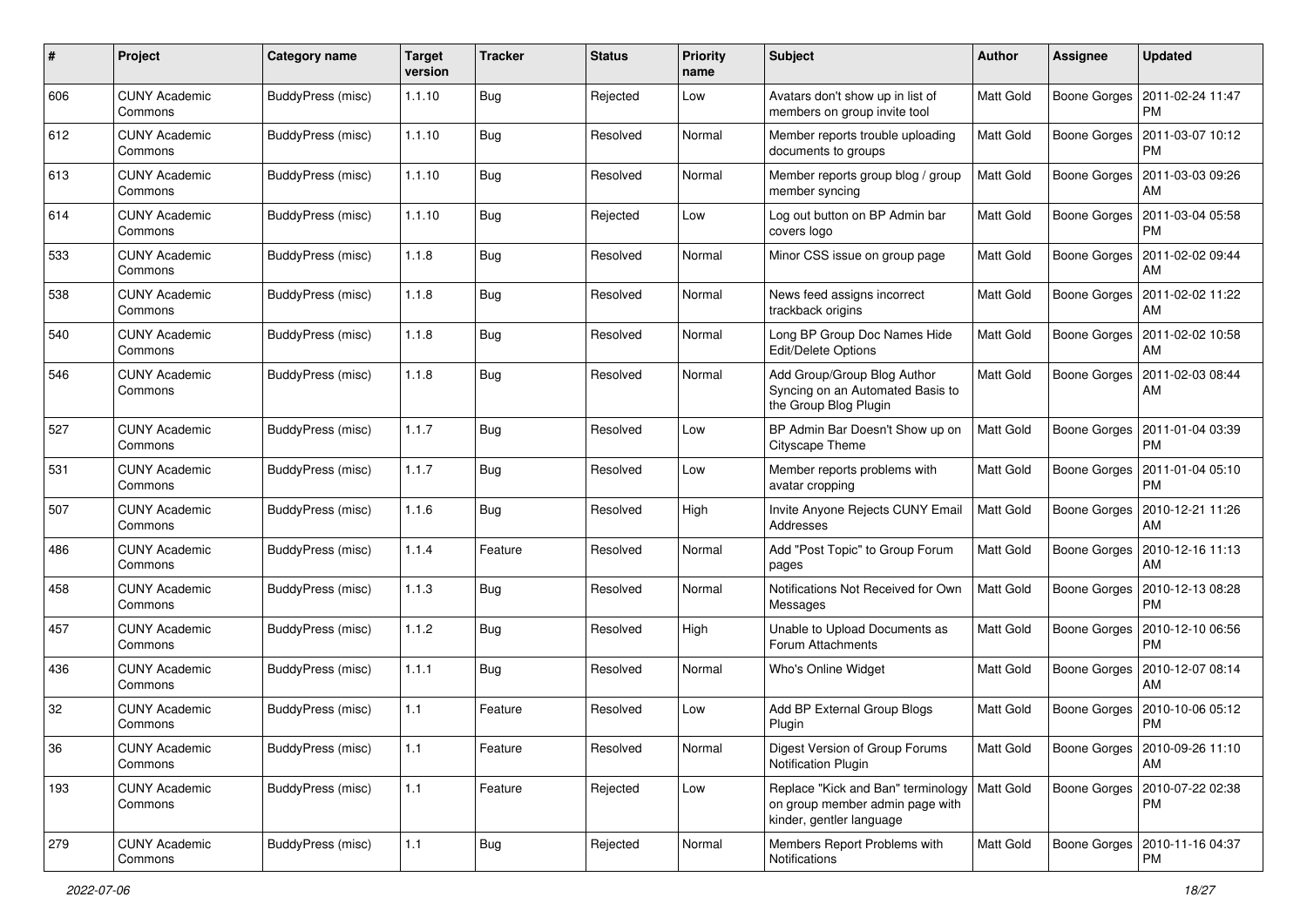| #    | Project                         | Category name          | Target<br>version | <b>Tracker</b> | <b>Status</b> | <b>Priority</b><br>name | <b>Subject</b>                                                 | <b>Author</b>    | Assignee            | <b>Updated</b>                |
|------|---------------------------------|------------------------|-------------------|----------------|---------------|-------------------------|----------------------------------------------------------------|------------------|---------------------|-------------------------------|
| 281  | <b>CUNY Academic</b><br>Commons | BuddyPress (misc)      | 1.1               | Feature        | Resolved      | Low                     | Change "Kick and Ban" terminology<br>in Group Interface        | <b>Matt Gold</b> | Boone Gorges        | 2010-09-08 06:14<br><b>PM</b> |
| 282  | <b>CUNY Academic</b><br>Commons | BuddyPress (misc)      | 1.1               | Feature        | Resolved      | Normal                  | Alter "Kick and Ban" Group<br>Functionality                    | <b>Matt Gold</b> | <b>Boone Gorges</b> | 2010-09-08 06:14<br><b>PM</b> |
| 307  | <b>CUNY Academic</b><br>Commons | BuddyPress (misc)      | 1.1               | Feature        | Resolved      | Low                     | Possible to Change in Group Slug?                              | Matt Gold        | <b>Boone Gorges</b> | 2010-11-20 09:12<br>AM        |
| 340  | <b>CUNY Academic</b><br>Commons | BuddyPress (misc)      | 1.1               | Bug            | Resolved      | High                    | BP Admin Bar Menu Mouseover<br>Areas Too Sensitive             | Matt Gold        | Boone Gorges        | 2010-12-01 09:48<br>AM        |
| 352  | <b>CUNY Academic</b><br>Commons | BuddyPress (misc)      | 1.1               | Bug            | Resolved      | Normal                  | Member reports problems with<br>avatar cropping                | Matt Gold        | Boone Gorges        | 2010-11-16 05:07<br><b>PM</b> |
| 387  | <b>CUNY Academic</b><br>Commons | BuddyPress (misc)      | 1.1               | Bug            | Resolved      | Normal                  | Disable activity replies for group<br>announcements            | Matt Gold        | Boone Gorges        | 2010-11-16 04:20<br><b>PM</b> |
| 323  | <b>CUNY Academic</b><br>Commons | BuddyPress (misc)      | 1.0.3             | Bug            | Resolved      | Normal                  | Multiple listings of member account<br>in BP group             | <b>Matt Gold</b> | <b>Boone Gorges</b> | 2010-09-08 02:40<br><b>PM</b> |
| 332  | <b>CUNY Academic</b><br>Commons | BuddyPress (misc)      | 1.0.3             | Feature        | Resolved      | Low                     | Embed Links in Forum Notification<br>Posts                     | <b>Matt Gold</b> | <b>Boone Gorges</b> | 2010-09-14 09:34<br>AM        |
| 346  | <b>CUNY Academic</b><br>Commons | BuddyPress (misc)      | 1.0.3             | Bug            | Resolved      | High                    | News Nav Bar Link on Wiki Pages<br>Points to Wrong Page        | Matt Gold        | Boone Gorges        | 2010-09-20 05:28<br><b>PM</b> |
| 360  | <b>CUNY Academic</b><br>Commons | BuddyPress (misc)      | 1.0.3             | Bug            | Resolved      | High                    | <b>Activity Feed Problems</b>                                  | <b>Matt Gold</b> | <b>Boone Gorges</b> | 2010-09-28 11:45<br>AM        |
| 314  | <b>CUNY Academic</b><br>Commons | BuddyPress (misc)      | 1.0.2             | Bug            | Resolved      | Normal                  | Changing Blog Title in BuddyPress<br>Menus                     | Matt Gold        | <b>Boone Gorges</b> | 2010-09-02 10:59<br>AM        |
| 322  | <b>CUNY Academic</b><br>Commons | BuddyPress (misc)      | 1.0.2             | Feature        | Resolved      | High                    | Raising Limitation on Emailed<br>Invites                       | Matt Gold        | Boone Gorges        | 2010-09-03 07:07<br>AM        |
| 266  | <b>CUNY Academic</b><br>Commons | BuddyPress (misc)      | 1.0.1             | <b>Bug</b>     | Resolved      | Normal                  | <b>Account Deletion Process</b>                                | Matt Gold        | Boone Gorges        | 2010-07-19 11:07<br>AM        |
| 278  | <b>CUNY Academic</b><br>Commons | BuddyPress (misc)      | 1.0.1             | Bug            | Resolved      | Normal                  | Group Blog plugin creates<br>subdirectory, not subdomain blogs | Matt Gold        | Boone Gorges        | 2010-08-29 01:52<br><b>PM</b> |
| 306  | <b>CUNY Academic</b><br>Commons | BuddyPress (misc)      | 1.0.1             | Bug            | Rejected      | Low                     | Text on Group Page should be<br>darker                         | Matt Gold        | Boone Gorges        | 2010-08-26 04:23<br><b>PM</b> |
| 233  | <b>CUNY Academic</b><br>Commons | BuddyPress (misc)      | 1.0               | Feature        | Resolved      | Low                     | Add time limit to forum post editing<br>capabilities           | Matt Gold        | Boone Gorges        | 2010-08-29 02:09<br><b>PM</b> |
| 258  | <b>CUNY Academic</b><br>Commons | BuddyPress (misc)      | 1.0               | Feature        | Resolved      | Normal                  | Remove posting text box on group<br>homepages                  | Matt Gold        | Boone Gorges        | 2010-08-23 04:09<br><b>PM</b> |
| 4722 | <b>CUNY Academic</b><br>Commons | <b>BuddyPress Docs</b> | Not tracked       | <b>Bug</b>     | Rejected      | Normal                  | Doc listing overflow issue                                     | Matt Gold        | <b>Boone Gorges</b> | 2015-10-11 10:09<br><b>PM</b> |
| 8945 | CUNY Academic<br>Commons        | <b>BuddyPress Docs</b> | Not tracked       | Support        | Duplicate     | Normal                  | Spam report                                                    | <b>Matt Gold</b> | Boone Gorges        | 2017-11-28 01:39<br>PM        |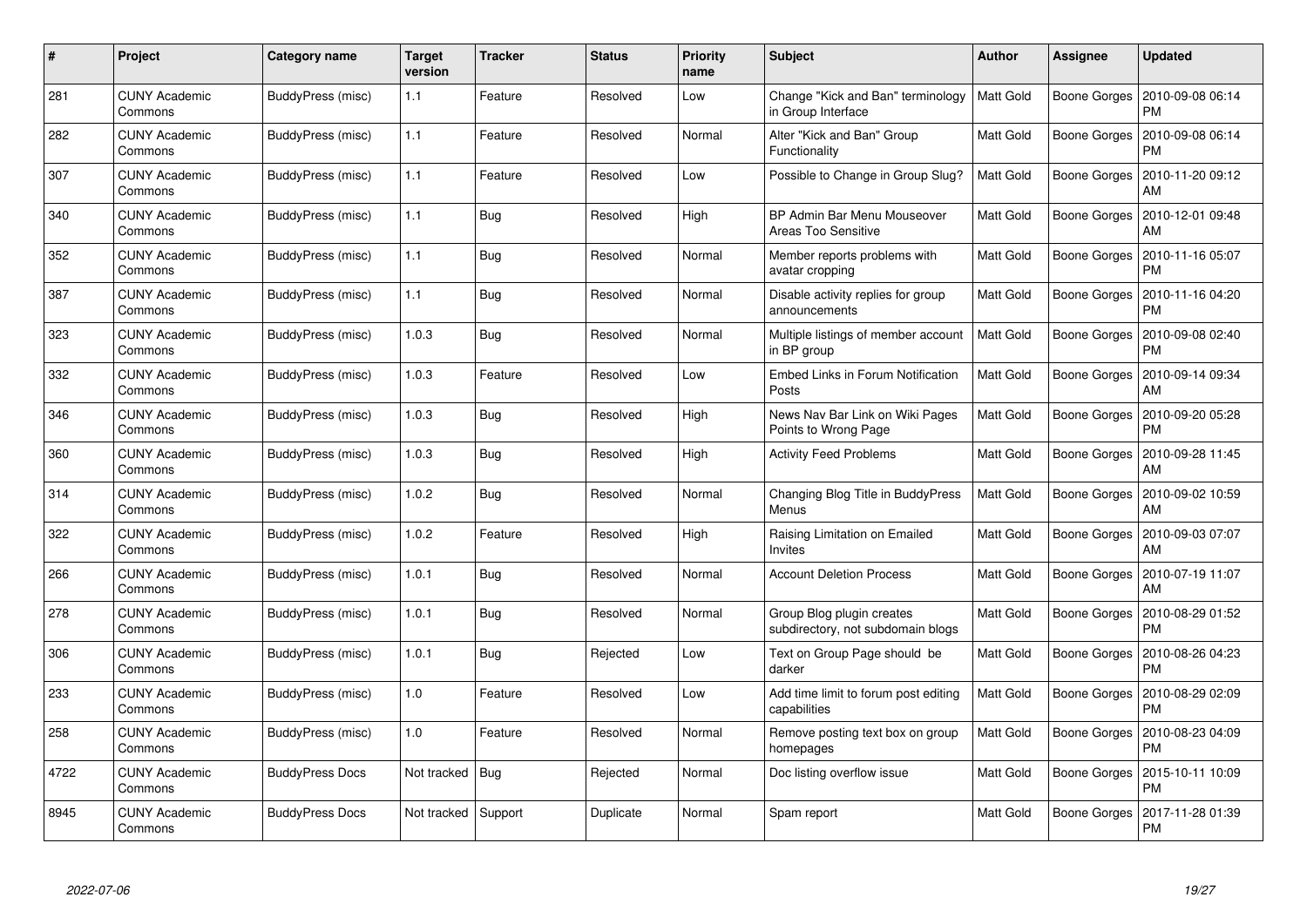| $\#$ | Project                         | Category name          | <b>Target</b><br>version | <b>Tracker</b> | <b>Status</b> | <b>Priority</b><br>name | <b>Subject</b>                                                     | <b>Author</b>    | Assignee            | <b>Updated</b>                |
|------|---------------------------------|------------------------|--------------------------|----------------|---------------|-------------------------|--------------------------------------------------------------------|------------------|---------------------|-------------------------------|
| 1187 | <b>CUNY Academic</b><br>Commons | <b>BuddyPress Docs</b> | Future<br>release        | Feature        | Rejected      | Normal                  | <b>Personal Docs</b>                                               | Matt Gold        | Boone Gorges        | 2015-11-12 12:58<br>AM        |
| 2523 | <b>CUNY Academic</b><br>Commons | <b>BuddyPress Docs</b> | Future<br>release        | Feature        | Assigned      | Normal                  | Allow Users to Upload Images to<br><b>BP</b> Docs                  | <b>Matt Gold</b> | Boone Gorges        | 2015-11-09 06:14<br><b>PM</b> |
| 9149 | <b>CUNY Academic</b><br>Commons | <b>BuddyPress Docs</b> | 1.12.8                   | Bug            | Resolved      | Normal                  | Doc listing layout issue                                           | Matt Gold        | Boone Gorges        | 2018-02-13 10:36<br>AM        |
| 9105 | <b>CUNY Academic</b><br>Commons | <b>BuddyPress Docs</b> | 1.12.7                   | <b>Bug</b>     | Resolved      | Urgent                  | BP doc titles/dates messed up                                      | Matt Gold        | Boone Gorges        | 2018-01-23 11:00<br>AM        |
| 5486 | <b>CUNY Academic</b><br>Commons | <b>BuddyPress Docs</b> | 1.9.15                   | Bug            | Resolved      | Low                     | Doc history not showing up                                         | <b>Matt Gold</b> | Boone Gorges        | 2016-04-24 11:50<br>AM        |
| 4057 | <b>CUNY Academic</b><br>Commons | <b>BuddyPress Docs</b> | 1.8.1                    | Bug            | Resolved      | Normal                  | Canceling edit mode of BP Doc<br>reloads editing screen            | <b>Matt Gold</b> | Boone Gorges        | 2015-06-01 03:08<br>PM        |
| 3688 | <b>CUNY Academic</b><br>Commons | <b>BuddyPress Docs</b> | 1.7.6                    | Bug            | Resolved      | Normal                  | Doc creation didn't create email<br>notification                   | <b>Matt Gold</b> | Boone Gorges        | 2014-12-12 08:57<br>AM        |
| 3599 | <b>CUNY Academic</b><br>Commons | <b>BuddyPress Docs</b> | 1.7.2                    | <b>Bug</b>     | Resolved      | Normal                  | Silent BP Docs edits                                               | Matt Gold        | Boone Gorges        | 2014-11-01 02:20<br><b>PM</b> |
| 3581 | <b>CUNY Academic</b><br>Commons | <b>BuddyPress Docs</b> | 1.7.1                    | Bug            | Resolved      | Normal                  | <b>BuddyPress Docs Line Break issue</b>                            | <b>Matt Gold</b> | Boone Gorges        | 2014-10-20 02:56<br><b>PM</b> |
| 1542 | <b>CUNY Academic</b><br>Commons | <b>BuddyPress Docs</b> | 1.6                      | Bug            | Resolved      | Normal                  | Group Docs Locked                                                  | Matt Gold        | Boone Gorges        | 2014-03-21 03:38<br>PM        |
| 3119 | <b>CUNY Academic</b><br>Commons | cdev.gc.cuny.edu       | Not tracked              | Feature        | Resolved      | Low                     | Sync CDEV Data                                                     | Matt Gold        | Boone Gorges        | 2014-04-01 10:21<br>AM        |
| 5890 | <b>CUNY Academic</b><br>Commons | <b>Commons Profile</b> | 1.9.24                   | Bug            | Resolved      | Normal                  | Commons user profile erroneously<br>indicates a group for a member | Matt Gold        | Boone Gorges        | 2016-08-11 11:53<br>PM        |
| 3205 | <b>CUNY Academic</b><br>Commons | <b>Commons Profile</b> | 1.6.3                    | Bug            | Resolved      | High                    | Email profile field not showing up                                 | Matt Gold        | Boone Gorges        | 2014-05-12 02:18<br><b>PM</b> |
| 2231 | <b>CUNY Academic</b><br>Commons | commonsinabox.org      | Not tracked              | Bug            | Resolved      | Normal                  | Fix Header issue on<br>Commonsinabox.org                           | Matt Gold        | Boone Gorges        | 2014-05-01 07:51<br>PM        |
| 2269 | <b>CUNY Academic</b><br>Commons | commonsinabox.org      | Not tracked              | Bug            | Rejected      | Normal                  | Replace Default CBOX Icon for<br>Groups                            | Matt Gold        | <b>Boone Gorges</b> | 2012-11-20 01:53<br>PM        |
| 2270 | <b>CUNY Academic</b><br>Commons | commonsinabox.org      | Not tracked              | Bug            | Rejected      | Normal                  | CBOX group sign up - default email<br>setting                      | <b>Matt Gold</b> | Boone Gorges        | 2012-11-20 03:51<br>PM        |
| 2271 | <b>CUNY Academic</b><br>Commons | commonsinabox.org      | Not tracked              | Feature        | Resolved      | Normal                  | CBOX forum posts include "notify<br>by email" checkbox             | Matt Gold        | Boone Gorges        | 2016-01-26 12:33<br>AM        |
| 2274 | <b>CUNY Academic</b><br>Commons | commonsinabox.org      | Not tracked              | <b>Bug</b>     | Rejected      | Normal                  | CBOX - group names on group<br>pages                               | Matt Gold        | Boone Gorges        | 2012-11-20 02:05<br><b>PM</b> |
| 2275 | CUNY Academic<br>Commons        | commonsinabox.org      | Not tracked              | Bug            | Resolved      | Normal                  | <b>CBOX</b> support requests                                       | Matt Gold        | Boone Gorges        | 2012-11-20 02:05<br><b>PM</b> |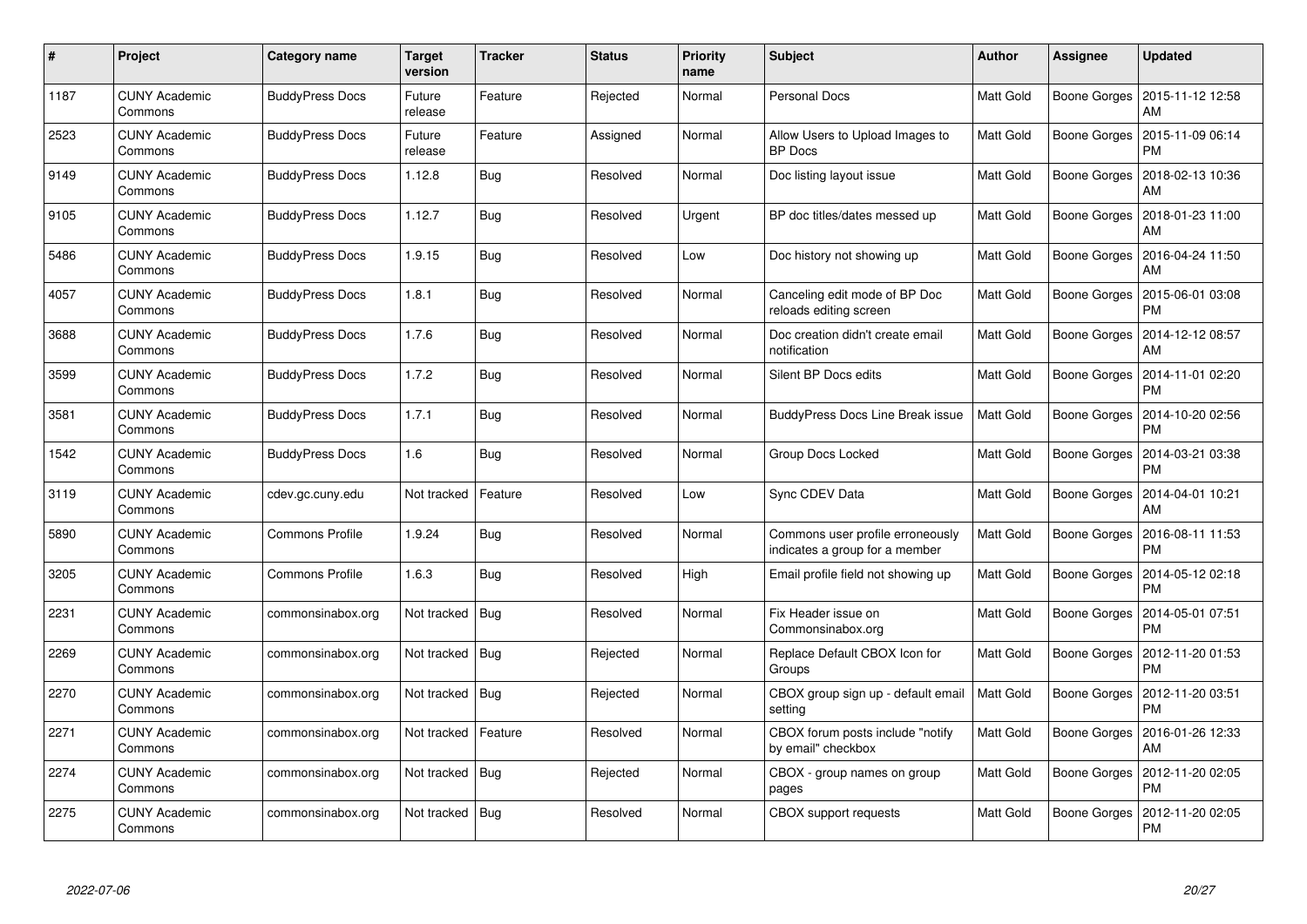| #    | Project                         | Category name     | <b>Target</b><br>version | <b>Tracker</b> | <b>Status</b> | <b>Priority</b><br>name | <b>Subject</b>                                                       | <b>Author</b>    | Assignee     | <b>Updated</b>                |
|------|---------------------------------|-------------------|--------------------------|----------------|---------------|-------------------------|----------------------------------------------------------------------|------------------|--------------|-------------------------------|
| 2279 | <b>CUNY Academic</b><br>Commons | commonsinabox.org | Not tracked              | Bug            | Resolved      | Low                     | CBOX mention system rewrites<br>twitter links                        | Matt Gold        | Boone Gorges | 2012-11-20 07:41<br><b>PM</b> |
| 2280 | <b>CUNY Academic</b><br>Commons | commonsinabox.org | Not tracked   Bug        |                | Resolved      | High                    | Forum links not working                                              | Matt Gold        | Boone Gorges | 2012-11-20 12:33<br><b>PM</b> |
| 2343 | <b>CUNY Academic</b><br>Commons | commonsinabox.org | Not tracked              | Bug            | Rejected      | Normal                  | Double Notifications from<br>commonsinabox.org                       | Matt Gold        | Boone Gorges | 2013-03-20 01:45<br>PM        |
| 2351 | <b>CUNY Academic</b><br>Commons | commonsinabox.org | Not tracked              | Support        | Resolved      | Normal                  | Spam User/Forum post on CBOX                                         | <b>Matt Gold</b> | Boone Gorges | 2012-12-20 10:02<br>AM        |
| 2355 | <b>CUNY Academic</b><br>Commons | commonsinabox.org | Not tracked              | Feature        | Resolved      | Normal                  | Set up cbox.org                                                      | Matt Gold        | Boone Gorges | 2016-01-26 12:34<br>AM        |
| 2388 | <b>CUNY Academic</b><br>Commons | commonsinabox.org | Not tracked              | Support        | Resolved      | Normal                  | Prevent .zip attachments from being   Matt Gold<br>added to cbox.org |                  | Boone Gorges | 2013-02-13 02:54<br>PM        |
| 2654 | <b>CUNY Academic</b><br>Commons | commonsinabox.org | Not tracked   Bug        |                | Resolved      | Normal                  | Forum creation step in group setup<br>doesn't stick                  | <b>Matt Gold</b> | Boone Gorges | 2013-08-11 11:51<br>AM        |
| 2694 | <b>CUNY Academic</b><br>Commons | commonsinabox.org | Not tracked              | Feature        | Resolved      | Normal                  | CBOX - Redirect to previous page<br>on login                         | Matt Gold        | Boone Gorges | 2013-08-11 12:32<br>PM        |
| 2903 | <b>CUNY Academic</b><br>Commons | commonsinabox.org | Not tracked   Bug        |                | Resolved      | Normal                  | Turning off activity commenting on<br>commonsinabox.org?             | <b>Matt Gold</b> | Boone Gorges | 2013-11-29 03:43<br><b>PM</b> |
| 2950 | <b>CUNY Academic</b><br>Commons | commonsinabox.org | Not tracked              | Bug            | Resolved      | Normal                  | Layout broken on<br>commonsinabox.org forum 404                      | <b>Matt Gold</b> | Boone Gorges | 2014-05-06 02:59<br>PM        |
| 3203 | <b>CUNY Academic</b><br>Commons | commonsinabox.org | Not tracked              | Feature        | Resolved      | Low                     | Upgrade CBOX demo site                                               | Matt Gold        | Boone Gorges | 2014-05-06 02:45<br><b>PM</b> |
| 3489 | <b>CUNY Academic</b><br>Commons | commonsinabox.org | Not tracked              | Feature        | Resolved      | Normal                  | Tighten security on CBOX demo<br>site registration                   | Matt Gold        | Boone Gorges | 2016-01-26 04:32<br>PM        |
| 3692 | <b>CUNY Academic</b><br>Commons | commonsinabox.org | Not tracked              | Feature        | Resolved      | Normal                  | Tighten registration security on<br>commonsinabox.org                | Matt Gold        | Boone Gorges | 2014-12-03 03:06<br><b>PM</b> |
| 3823 | <b>CUNY Academic</b><br>Commons | commonsinabox.org | Not tracked              | <b>Bug</b>     | Resolved      | Normal                  | CBOX styling issue                                                   | Matt Gold        | Boone Gorges | 2015-02-23 03:33<br>PM        |
| 3932 | <b>CUNY Academic</b><br>Commons | commonsinabox.org | Not tracked              | Publicity      | Resolved      | Normal                  | Replace Islamic History Commons<br>screenshot                        | Matt Gold        | Boone Gorges | 2015-03-19 09:39<br>PM        |
| 8204 | <b>CUNY Academic</b><br>Commons | commonsinabox.org | Not tracked              | Support        | Resolved      | Normal                  | How to create a group on<br>commonsinabox.org                        | Matt Gold        | Boone Gorges | 2017-05-26 02:50<br><b>PM</b> |
| 2262 | <b>CUNY Academic</b><br>Commons | commonsinabox.org |                          | Feature        | Resolved      | Normal                  | Add new favicon to<br>commonsinabox.org                              | Matt Gold        | Boone Gorges | 2012-11-18 10:51<br><b>PM</b> |
| 2264 | <b>CUNY Academic</b><br>Commons | commonsinabox.org |                          | Bug            | Rejected      | Normal                  | Update CBOX logo on welcome<br>message                               | Matt Gold        | Boone Gorges | 2012-11-19 02:46<br>AM        |
| 2266 | CUNY Academic<br>Commons        | commonsinabox.org |                          | Bug            | Resolved      | Normal                  | Demo slider                                                          | Matt Gold        | Boone Gorges | 2012-11-18 11:26<br><b>PM</b> |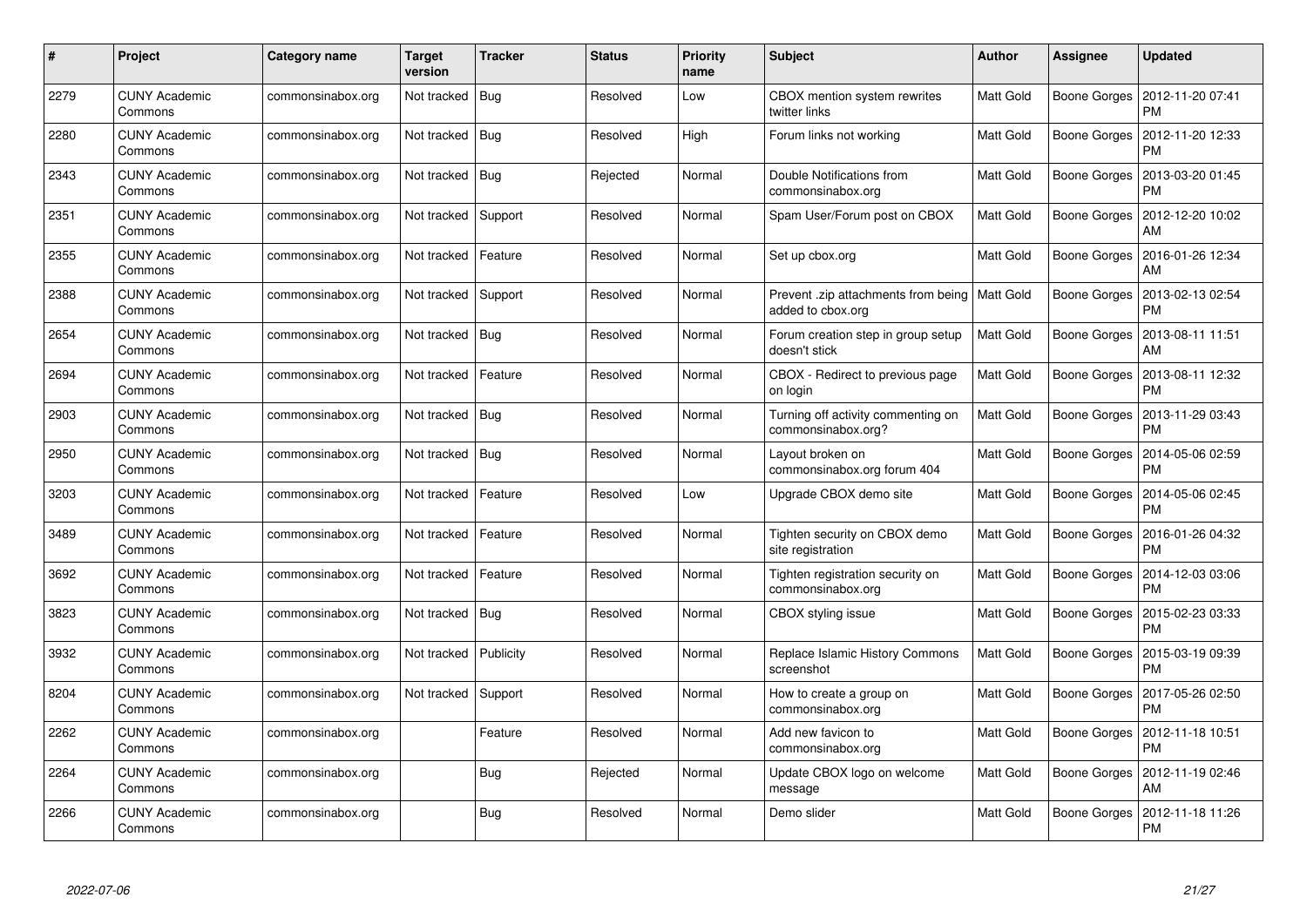| #     | Project                         | Category name     | Target<br>version      | <b>Tracker</b> | <b>Status</b> | <b>Priority</b><br>name | <b>Subject</b>                                 | <b>Author</b>    | Assignee            | <b>Updated</b>                |
|-------|---------------------------------|-------------------|------------------------|----------------|---------------|-------------------------|------------------------------------------------|------------------|---------------------|-------------------------------|
| 2283  | <b>CUNY Academic</b><br>Commons | commonsinabox.org |                        | Feature        | Resolved      | Normal                  | Update commonsinabox.org                       | Matt Gold        | Boone Gorges        | 2012-11-20 08:13<br><b>PM</b> |
| 2284  | <b>CUNY Academic</b><br>Commons | commonsinabox.org |                        | <b>Bug</b>     | Rejected      | Normal                  | cbox.org forum link error from<br>profile page | <b>Matt Gold</b> | Boone Gorges        | 2012-11-20 08:02<br><b>PM</b> |
| 2288  | <b>CUNY Academic</b><br>Commons | commonsinabox.org |                        | Bug            | Rejected      | Normal                  | […] issue occurring on<br>commonsinabox.org    | Matt Gold        | Boone Gorges        | 2012-12-11 01:17<br>AM        |
| 2295  | <b>CUNY Academic</b><br>Commons | commonsinabox.org |                        | Bug            | Rejected      | Normal                  | Glitch in CBOX Logo                            | Matt Gold        | Boone Gorges        | 2012-12-11 01:08<br>AM        |
| 2349  | <b>CUNY Academic</b><br>Commons | commonsinabox.org |                        | Bug            | Resolved      | High                    | CBOX header image position off                 | <b>Matt Gold</b> | Boone Gorges        | 2012-12-15 10:21<br><b>PM</b> |
| 2380  | <b>CUNY Academic</b><br>Commons | commonsinabox.org |                        | <b>Bug</b>     | Resolved      | High                    | Add search to Commonsinabox.org                | <b>Matt Gold</b> | Boone Gorges        | 2013-03-20 11:41<br>AM        |
| 14450 | <b>CUNY Academic</b><br>Commons | Courses           | Not tracked            | <b>Bug</b>     | Rejected      | Low                     | Misclassified site                             | Matt Gold        | Boone Gorges        | 2021-09-15 10:53<br><b>PM</b> |
| 9801  | <b>CUNY Academic</b><br>Commons | Courses           | 1.14                   | Feature        | Resolved      | Normal                  | Add courses item to main<br>Commons nav        | Matt Gold        | Boone Gorges        | 2018-11-13 02:15<br><b>PM</b> |
| 3046  | <b>CUNY Academic</b><br>Commons | cuny.is           | Not tracked   Bug      |                | Resolved      | Urgent                  | Create CUNY.IS                                 | Matt Gold        | Boone Gorges        | 2014-02-18 06:55<br><b>PM</b> |
| 3079  | <b>CUNY Academic</b><br>Commons | cuny.is           | Not tracked            | Bug            | Resolved      | Urgent                  | cuny.is request                                | Matt Gold        | Boone Gorges        | 2014-02-26 07:47<br><b>PM</b> |
| 3244  | <b>CUNY Academic</b><br>Commons | cuny.is           | Not tracked            | Publicity      | Resolved      | Normal                  | <b>CUNY.is link</b>                            | Matt Gold        | <b>Boone Gorges</b> | 2014-05-29 08:22<br><b>PM</b> |
| 3410  | <b>CUNY Academic</b><br>Commons | cuny.is           | Not tracked            | Publicity      | Resolved      | Normal                  | DH Praxis cuny is request                      | Matt Gold        | Boone Gorges        | 2016-01-26 12:03<br>PM        |
| 3450  | <b>CUNY Academic</b><br>Commons | cuny.is           | Not tracked   Outreach |                | Resolved      | Normal                  | two cuny is requests                           | Matt Gold        | Boone Gorges        | 2014-09-08 03:46<br><b>PM</b> |
| 3648  | <b>CUNY Academic</b><br>Commons | cuny.is           | Not tracked            | <b>Bug</b>     | Resolved      | High                    | cuny.is request                                | Matt Gold        | Boone Gorges        | 2014-11-11 06:54<br>PM        |
| 10597 | <b>CUNY Academic</b><br>Commons | cuny.is           | Not tracked            | Bug            | Resolved      | Normal                  | cuny is admin unavailable                      | Matt Gold        | Boone Gorges        | 2018-10-25 01:44<br><b>PM</b> |
| 12581 | <b>CUNY Academic</b><br>Commons | cuny.is           | Not tracked   Bug      |                | Rejected      | High                    | YOURLS shortlinks not working                  | Matt Gold        | Boone Gorges        | 2020-03-27 10:25<br>AM        |
| 12335 | <b>CUNY Academic</b><br>Commons | cuny.is           |                        | <b>Bug</b>     | Rejected      | Normal                  | cuny.is issue                                  | Matt Gold        | Boone Gorges        | 2020-01-30 12:47<br>AM        |
| 13242 | <b>CUNY Academic</b><br>Commons | cuny.is           |                        | Bug            | Rejected      | Normal                  | Unable to edit a cuny.is shortlink             | Matt Gold        | Boone Gorges        | 2020-08-26 01:30<br>AM        |
| 13934 | CUNY Academic<br>Commons        | cuny.is           | 1.18.4                 | Bug            | Resolved      | Low                     | Error message on group settings<br>change      | Matt Gold        | Boone Gorges        | 2021-02-09 11:05<br>AM        |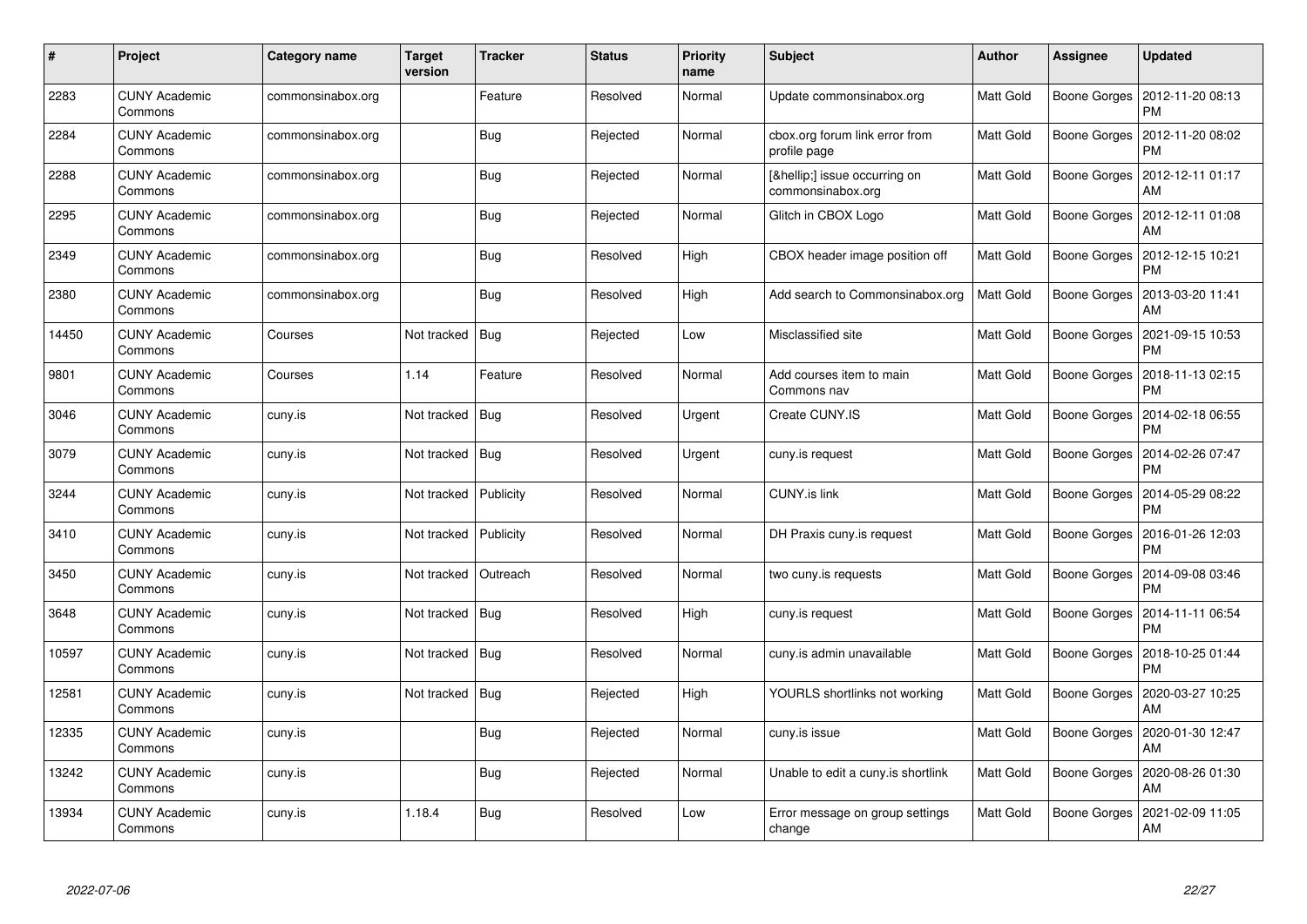| $\#$  | Project                         | Category name              | <b>Target</b><br>version | <b>Tracker</b> | <b>Status</b> | <b>Priority</b><br>name | <b>Subject</b>                                                                | <b>Author</b>    | <b>Assignee</b> | <b>Updated</b>                               |
|-------|---------------------------------|----------------------------|--------------------------|----------------|---------------|-------------------------|-------------------------------------------------------------------------------|------------------|-----------------|----------------------------------------------|
| 5442  | <b>CUNY Academic</b><br>Commons | cuny.is                    | 1.9.14                   | Bug            | Resolved      | Normal                  | Shortlink creation problem                                                    | <b>Matt Gold</b> | Boone Gorges    | 2016-04-12 11:03<br><b>PM</b>                |
| 3788  | <b>CUNY Academic</b><br>Commons | cuny.is                    | 1.8.11                   | Bug            | Resolved      | Normal                  | CUNY.is default links?                                                        | Matt Gold        | Boone Gorges    | 2015-09-25 12:53<br>AM                       |
| 3799  | <b>CUNY Academic</b><br>Commons | cuny.is                    | 1.7.12                   | Bug            | Resolved      | Normal                  | cuny.is issue                                                                 | Matt Gold        | Boone Gorges    | 2015-02-10 09:07<br>PM                       |
| 3714  | <b>CUNY Academic</b><br>Commons | cuny.is                    | 1.7.7                    | Feature        | Resolved      | Normal                  | cuny.is access                                                                | Matt Gold        | Boone Gorges    | 2014-12-22 02:19<br><b>PM</b>                |
| 11121 | <b>CUNY Academic</b><br>Commons | Design                     | 1.15                     | Bug            | Resolved      | Low                     | Overlapping elements on mobile<br>view of CAC                                 | Matt Gold        | Boone Gorges    | 2019-04-23 03:55<br>PM                       |
| 3865  | <b>CUNY Academic</b><br>Commons | Design                     | 1.7.15                   | Bug            | Resolved      | Normal                  | DiRT Tools listing in Group ><br>Manage                                       | Matt Gold        | Boone Gorges    | 2015-03-12 10:35<br>AM                       |
| 3124  | <b>CUNY Academic</b><br>Commons | Design                     | 1.6                      | Bug            | Resolved      | Normal                  | Create small version of horizontal<br>logo image to include in HTML<br>Emails | <b>Matt Gold</b> | Boone Gorges    | 2014-04-01 03:40<br><b>PM</b>                |
| 13739 | <b>CUNY Academic</b><br>Commons | <b>Directories</b>         | 2.0.0                    | Bug            | Resolved      | Normal                  | My Sites and My Groups take user<br>to the profile page                       | Matt Gold        | Boone Gorges    | 2022-05-26 11:36<br>AM                       |
| 3933  | <b>CUNY Academic</b><br>Commons | DiRT Integration           | Not tracked              | Bug            | Rejected      | Normal                  | DiRT Directory 'tool' directory shows   Matt Gold<br>blank page               |                  | Boone Gorges    | 2015-03-20 08:47<br>AM                       |
| 4798  | <b>CUNY Academic</b><br>Commons | DiRT Integration           | Not tracked              | Bug            | Resolved      | Normal                  | DiRT plugin seems to have<br>disappeared                                      | <b>Matt Gold</b> | Boone Gorges    | 2015-10-20 10:05<br><b>PM</b>                |
| 13669 | <b>CUNY Academic</b><br>Commons | DiRT Integration           | 1.18.1                   | Bug            | Resolved      | Normal                  | Digital Research Tools showing up<br>in top nav for logged out users          | Matt Gold        |                 | Boone Gorges   2020-12-08 05:11<br><b>PM</b> |
| 12155 | <b>CUNY Academic</b><br>Commons | DiRT Integration           | 1.18.0                   | Feature        | Resolved      | Normal                  | Update DiRT Tools with new API                                                | Matt Gold        | Boone Gorges    | 2020-12-08 11:06<br>AM                       |
| 4367  | <b>CUNY Academic</b><br>Commons | DiRT Integration           | 1.8.6                    | Bug            | Resolved      | Normal                  | Thumbnail images broken on DiRT<br>tool listing                               | <b>Matt Gold</b> | Boone Gorges    | 2015-08-02 12:55<br>AM                       |
| 3864  | <b>CUNY Academic</b><br>Commons | DiRT Integration           | 1.7.15                   | Bug            | Resolved      | Normal                  | DiRT Tools Group sidebar label<br>display                                     | Matt Gold        | Boone Gorges    | 2015-03-11 09:30<br><b>PM</b>                |
| 6456  | <b>CUNY Academic</b><br>Commons | Documentation              | Not tracked              | Documentation  | Resolved      | Normal                  | Update Dev Blog Free Software<br><b>Contributions Page</b>                    | Matt Gold        | Boone Gorges    | 2017-11-15 05:09<br><b>PM</b>                |
| 5823  | <b>CUNY Academic</b><br>Commons | Domain Mapping             | 1.9.22                   | Support        | Resolved      | Normal                  | <b>Redirect CFR sites</b>                                                     | Matt Gold        | Boone Gorges    | 2016-08-01 11:58<br>PM                       |
| 2059  | <b>CUNY Academic</b><br>Commons | Domain Mapping             | 1.9.6                    | Bug            | Resolved      | Low                     | Domain Mapping Issue                                                          | <b>Matt Gold</b> |                 | Boone Gorges   2016-01-25 11:54<br>PM        |
| 5237  | <b>CUNY Academic</b><br>Commons | <b>Email Invitations</b>   | 1.9.8                    | Feature        | Resolved      | Normal                  | Remove restrictions on undergrad<br>student email domains                     | Matt Gold        | Boone Gorges    | 2016-02-19 03:16<br><b>PM</b>                |
| 4760  | <b>CUNY Academic</b><br>Commons | <b>Email Notifications</b> | Not tracked              | <b>Bug</b>     | Rejected      | Normal                  | email notification contains broken<br>image                                   | Matt Gold        | Boone Gorges    | 2015-10-11 10:24<br><b>PM</b>                |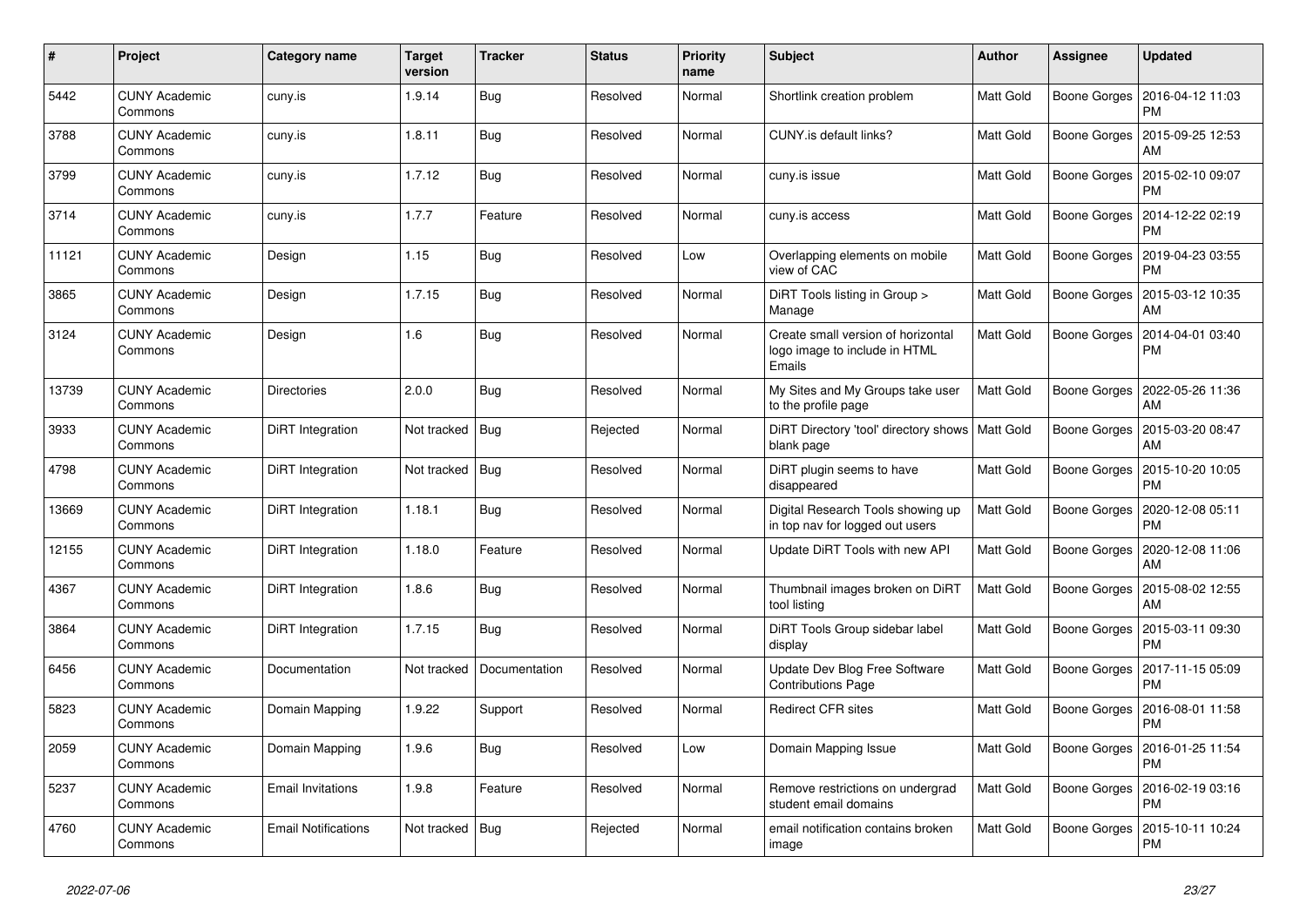| #     | Project                         | Category name              | <b>Target</b><br>version | <b>Tracker</b> | <b>Status</b>        | <b>Priority</b><br>name | Subject                                                                                         | Author           | <b>Assignee</b> | <b>Updated</b>                               |
|-------|---------------------------------|----------------------------|--------------------------|----------------|----------------------|-------------------------|-------------------------------------------------------------------------------------------------|------------------|-----------------|----------------------------------------------|
| 9979  | <b>CUNY Academic</b><br>Commons | <b>Email Notifications</b> | Not tracked              | Bug            | Reporter<br>Feedback | Normal                  | Reports of slow email activation<br>emails                                                      | Matt Gold        | Boone Gorges    | 2018-08-29 09:40<br>PM                       |
| 15604 | <b>CUNY Academic</b><br>Commons | <b>Email Notifications</b> | Future<br>release        | Feature        | Assigned             | Normal                  | Restructure Commons Group<br><b>Digest Email Messages</b>                                       | <b>Matt Gold</b> | Boone Gorges    | 2022-05-26 10:45<br>AM                       |
| 3165  | <b>CUNY Academic</b><br>Commons | <b>Email Notifications</b> |                          | Bug            | Rejected             | Normal                  | HTML notification of post with<br>attachments didn't include mention<br>of/links to attachments | <b>Matt Gold</b> | Boone Gorges    | 2015-03-21 09:05<br><b>PM</b>                |
| 3342  | <b>CUNY Academic</b><br>Commons | <b>Email Notifications</b> |                          | <b>Bug</b>     | Duplicate            | Normal                  | Group Invitation Email Links<br>Incorrect/Non-Working                                           | <b>Matt Gold</b> | Boone Gorges    | 2015-04-01 09:04<br><b>PM</b>                |
| 3427  | <b>CUNY Academic</b><br>Commons | <b>Email Notifications</b> |                          | Bug            | Rejected             | Normal                  | Multiple email notifications received                                                           | Matt Gold        | Boone Gorges    | 2014-08-30 05:02<br><b>PM</b>                |
| 12351 | <b>CUNY Academic</b><br>Commons | <b>Email Notifications</b> | 1.16.5                   | Bug            | Resolved             | Normal                  | No email notification for forum post                                                            | Matt Gold        | Boone Gorges    | 2020-02-03 02:33<br><b>PM</b>                |
| 10789 | <b>CUNY Academic</b><br>Commons | <b>Email Notifications</b> | 1.14.2                   | Bug            | Resolved             | High                    | Forum Posts not generating email<br>notifications                                               | Matt Gold        |                 | Boone Gorges   2018-12-10 07:19<br><b>PM</b> |
| 3866  | <b>CUNY Academic</b><br>Commons | <b>Email Notifications</b> | 1.7.15                   | Bug            | Resolved             | Normal                  | Email notification does not indicate<br>presence of an attachment                               | <b>Matt Gold</b> | Boone Gorges    | 2015-03-12 10:35<br>AM                       |
| 3418  | <b>CUNY Academic</b><br>Commons | <b>Email Notifications</b> | 1.7                      | Feature        | Resolved             | Normal                  | Revisions/Additions to email<br>notifications about group<br>membership requests                | Matt Gold        | Boone Gorges    | 2014-09-30 01:14<br>PM                       |
| 3420  | <b>CUNY Academic</b><br>Commons | <b>Email Notifications</b> | 1.6.14                   | Bug            | Resolved             | Normal                  | Membership approval link in email<br>notifications                                              | Matt Gold        | Boone Gorges    | 2014-09-01 09:31<br>PM                       |
| 4660  | <b>CUNY Academic</b><br>Commons | Events                     | Not tracked              | Bug            | Resolved             | High                    | Creating new event leads to<br>whitescreen                                                      | <b>Matt Gold</b> | Boone Gorges    | 2015-09-22 05:56<br><b>PM</b>                |
| 4802  | <b>CUNY Academic</b><br>Commons | Events                     | Not tracked              | Feature        | Resolved             | Normal                  | Calendar Display                                                                                | <b>Matt Gold</b> | Boone Gorges    | 2015-10-25 01:38<br><b>PM</b>                |
| 11864 | <b>CUNY Academic</b><br>Commons | Events                     | Not tracked              | Support        | Resolved             | Normal                  | Calendar notification question                                                                  | <b>Matt Gold</b> | Boone Gorges    | 2019-09-16 05:39<br><b>PM</b>                |
| 4053  | <b>CUNY Academic</b><br>Commons | Events                     | Future<br>release        | Feature        | Assigned             | Normal                  | Create new tab for past events                                                                  | Matt Gold        | Boone Gorges    | 2015-05-12 02:10<br><b>PM</b>                |
| 4238  | <b>CUNY Academic</b><br>Commons | Events                     | Future<br>release        | Feature        | Assigned             | Normal                  | Copy Events to Other Groups?                                                                    | <b>Matt Gold</b> | Boone Gorges    | 2015-07-02 10:08<br>AM                       |
| 4903  | <b>CUNY Academic</b><br>Commons | Events                     | Future<br>release        | Design/UX      | Assigned             | Normal                  | Improving visual appearance of<br>event calendars                                               | <b>Matt Gold</b> | Boone Gorges    | 2016-10-13 11:51<br>AM                       |
| 5696  | <b>CUNY Academic</b><br>Commons | Events                     | Future<br>release        | Feature        | Assigned             | Normal                  | Events Calendar - display options /<br>calendar aggregation                                     | Matt Gold        |                 | Boone Gorges   2016-10-13 11:44<br>AM        |
| 4663  | <b>CUNY Academic</b><br>Commons | Events                     |                          | Feature        | Duplicate            | Normal                  | Add ICS download link to events<br>email notification                                           | Matt Gold        |                 | Boone Gorges   2015-09-22 08:10<br><b>PM</b> |
| 8756  | <b>CUNY Academic</b><br>Commons | Group Blogs                | Future<br>release        | Feature        | Hold                 | Normal                  | Connect multiple blogs to one<br>group?                                                         | <b>Matt Gold</b> |                 | Boone Gorges   2017-09-30 10:42<br>АM        |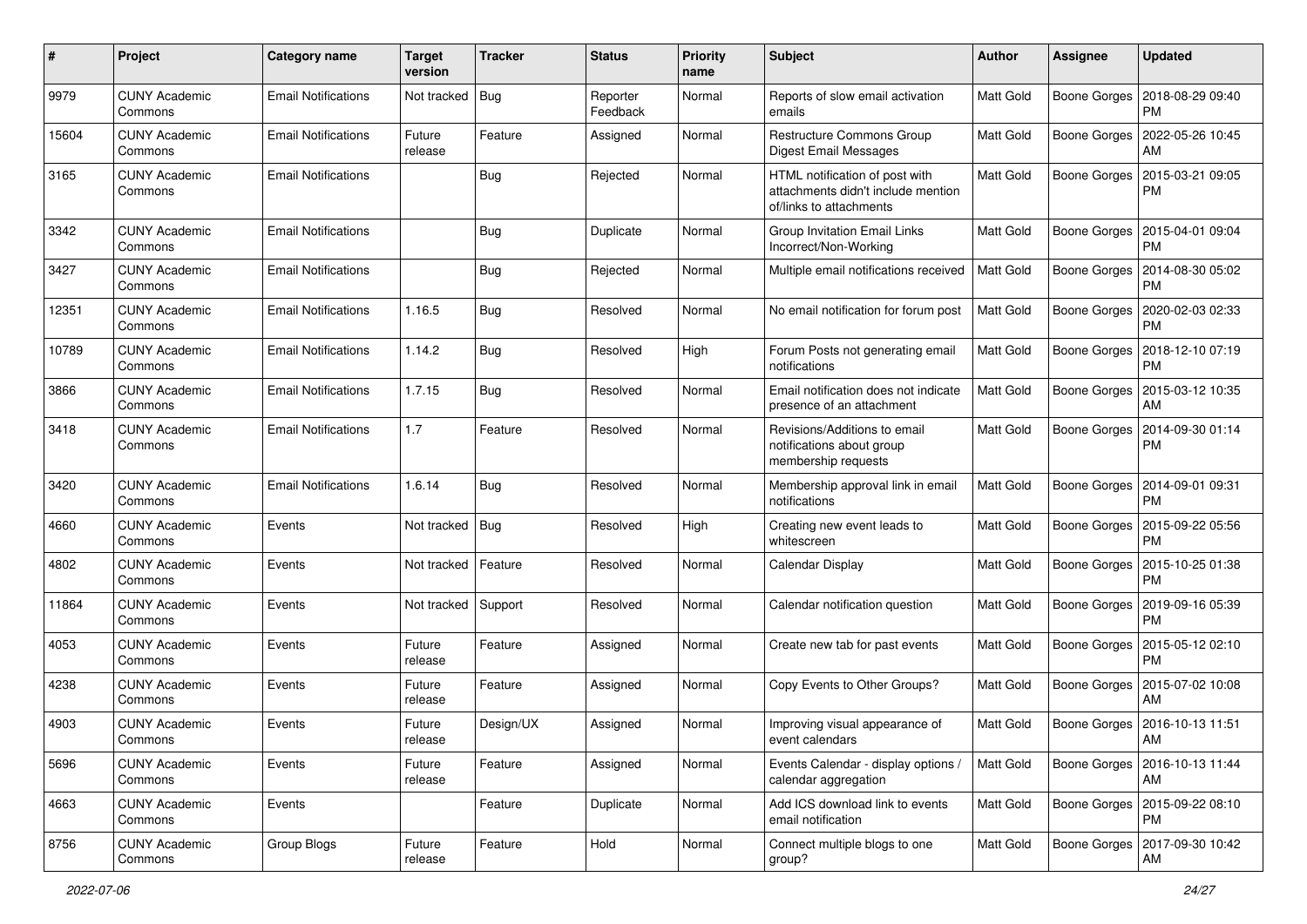| #     | Project                         | <b>Category name</b> | <b>Target</b><br>version | <b>Tracker</b> | <b>Status</b> | <b>Priority</b><br>name | Subject                                                                               | Author           | <b>Assignee</b>     | <b>Updated</b>                               |
|-------|---------------------------------|----------------------|--------------------------|----------------|---------------|-------------------------|---------------------------------------------------------------------------------------|------------------|---------------------|----------------------------------------------|
| 9319  | <b>CUNY Academic</b><br>Commons | Group Blogs          |                          | <b>Bug</b>     | Duplicate     | Normal                  | Question about group/site<br>connections                                              | Matt Gold        | <b>Boone Gorges</b> | 2018-02-28 01:45<br><b>PM</b>                |
| 8625  | <b>CUNY Academic</b><br>Commons | Group Blogs          | 1.11.11                  | Support        | Resolved      | Normal                  | Group / Blog user role syncing not<br>working                                         | Matt Gold        | Boone Gorges        | 2017-08-30 04:07<br><b>PM</b>                |
| 8183  | <b>CUNY Academic</b><br>Commons | Group Blogs          | 1.11.2                   | Bug            | Resolved      | Normal                  | Edit of Post creates notification<br>emails                                           | Matt Gold        | Boone Gorges        | 2017-08-15 05:14<br><b>PM</b>                |
| 5878  | <b>CUNY Academic</b><br>Commons | Group Blogs          | 1.10                     | Bug            | Resolved      | Normal                  | Group Blog creation improvements                                                      | <b>Matt Gold</b> | Boone Gorges        | 2016-08-10 09:36<br><b>PM</b>                |
| 6872  | <b>CUNY Academic</b><br>Commons | <b>Group Files</b>   | Not tracked              | Bug            | Resolved      | Normal                  | Seeing a red PHP warning                                                              | <b>Matt Gold</b> | Boone Gorges        | 2016-11-29 02:39<br><b>PM</b>                |
| 3080  | <b>CUNY Academic</b><br>Commons | <b>Group Files</b>   | Future<br>release        | Feature        | Assigned      | Low                     | Create a system to keep track of file<br>changes                                      | <b>Matt Gold</b> | <b>Boone Gorges</b> | 2014-02-26 10:04<br><b>PM</b>                |
| 12136 | <b>CUNY Academic</b><br>Commons | <b>Group Files</b>   | 1.18.0                   | <b>Bug</b>     | Resolved      | Normal                  | "You must login" group file warning<br>shows after log in                             | Matt Gold        | Boone Gorges        | 2020-12-08 11:31<br>AM                       |
| 10553 | <b>CUNY Academic</b><br>Commons | <b>Group Files</b>   | 1.13.12                  | <b>Bug</b>     | Resolved      | Normal                  | File category view persists after<br>clicking away                                    | Matt Gold        | Boone Gorges        | 2018-10-23 11:47<br>AM                       |
| 4039  | <b>CUNY Academic</b><br>Commons | <b>Group Files</b>   | 1.7.21                   | Feature        | Resolved      | Normal                  | Redirect to login when<br>non-logged-in user tries to view file<br>from private group | Matt Gold        | Boone Gorges        | 2015-05-11 11:30<br>AM                       |
| 2757  | <b>CUNY Academic</b><br>Commons | <b>Group Files</b>   | 1.7                      | Feature        | Resolved      | Normal                  | Create "Download All" Capabilities<br>for Files in a Folder                           | <b>Matt Gold</b> |                     | Boone Gorges   2014-10-14 03:09<br><b>PM</b> |
| 3544  | <b>CUNY Academic</b><br>Commons | <b>Group Files</b>   | 1.7                      | <b>Bug</b>     | Resolved      | Normal                  | Files list upload button placement<br>after upload                                    | Matt Gold        | Boone Gorges        | 2014-10-10 09:09<br>AM                       |
| 3180  | <b>CUNY Academic</b><br>Commons | <b>Group Files</b>   | 1.6.2                    | Bug            | Resolved      | Normal                  | Silent Edit of File Title Produces<br><b>Email Notification</b>                       | <b>Matt Gold</b> | Boone Gorges        | 2014-05-01 11:19<br><b>PM</b>                |
| 2192  | <b>CUNY Academic</b><br>Commons | <b>Group Files</b>   | 1.6                      | Feature        | Resolved      | Normal                  | Allow members to replace files                                                        | <b>Matt Gold</b> | Boone Gorges        | 2014-03-21 03:37<br><b>PM</b>                |
| 2833  | <b>CUNY Academic</b><br>Commons | <b>Group Files</b>   | 1.6                      | Bug            | Resolved      | Normal                  | Allow silent file deletions                                                           | <b>Matt Gold</b> |                     | Boone Gorges   2014-03-21 03:50<br><b>PM</b> |
| 3655  | <b>CUNY Academic</b><br>Commons | Group Forums         | Not tracked              | Bug            | Resolved      | High                    | xlsx attachments not allowed in<br>forums                                             | Matt Gold        | Boone Gorges        | 2014-11-21 10:41<br>AM                       |
| 4004  | <b>CUNY Academic</b><br>Commons | <b>Group Forums</b>  | Not tracked              | Support        | Resolved      | High                    | "Duplicate topic detected" error<br>message when posting to group<br><b>TOrum</b>     | Matt Gold        | Boone Gorges        | 2015-04-20 10:21<br>AM                       |
| 5606  | <b>CUNY Academic</b><br>Commons | Group Forums         | Not tracked              | Feature        | Resolved      | Normal                  | Allow .txt files as forum post<br>attachments                                         | Matt Gold        |                     | Boone Gorges   2016-05-24 07:37<br>AM        |
| 22    | <b>CUNY Academic</b><br>Commons | Group Forums         |                          | Bug            | Resolved      | Low                     | New BP Groups Created under the<br>Help Category in BBPress                           | Matt Gold        |                     | Boone Gorges   2009-09-19 01:09<br><b>PM</b> |
| 25    | <b>CUNY Academic</b><br>Commons | Group Forums         |                          | <b>Bug</b>     | Resolved      | Low                     | Group Page "Active Forum Topics"<br>not displaying                                    | Matt Gold        |                     | Boone Gorges   2009-09-28 05:25<br><b>PM</b> |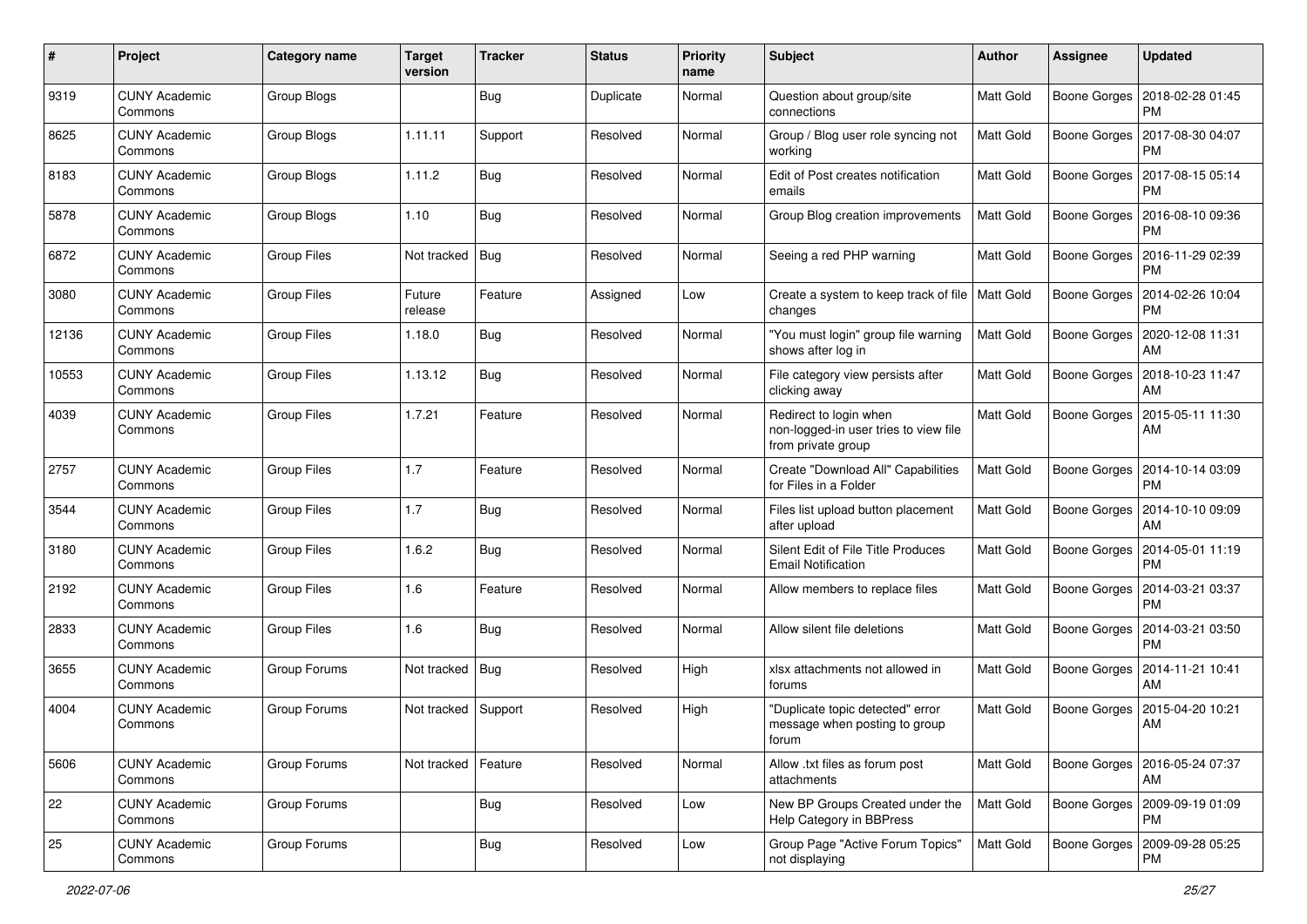| $\#$  | Project                         | Category name | <b>Target</b><br>version | <b>Tracker</b> | <b>Status</b> | <b>Priority</b><br>name | <b>Subject</b>                                                | <b>Author</b>    | <b>Assignee</b>     | <b>Updated</b>                |
|-------|---------------------------------|---------------|--------------------------|----------------|---------------|-------------------------|---------------------------------------------------------------|------------------|---------------------|-------------------------------|
| 29    | <b>CUNY Academic</b><br>Commons | Group Forums  |                          | Bug            | Resolved      | Low                     | Change user name display on<br><b>BbPress</b>                 | Matt Gold        | Boone Gorges        | 2009-10-19 03:27<br><b>PM</b> |
| 33    | <b>CUNY Academic</b><br>Commons | Group Forums  |                          | <b>Bug</b>     | Resolved      | Low                     | New Groups Added to Help<br>Category                          | <b>Matt Gold</b> | Boone Gorges        | 2009-10-19 04:06<br><b>PM</b> |
| 35    | <b>CUNY Academic</b><br>Commons | Group Forums  |                          | Bug            | Resolved      | Normal                  | 404 Email Notification Settings<br>Links                      | <b>Matt Gold</b> | Boone Gorges        | 2009-12-10 09:24<br>PM        |
| 43    | <b>CUNY Academic</b><br>Commons | Group Forums  |                          | Feature        | Resolved      | Normal                  | 'Topic not found" Message for<br>non-logged in users          | Matt Gold        | Boone Gorges        | 2009-10-20 10:33<br>AM        |
| 48    | <b>CUNY Academic</b><br>Commons | Group Forums  |                          | Bug            | Resolved      | High                    | Unsubscribed Users Receiving<br>Commons Forum Posts via Email | Matt Gold        | Boone Gorges        | 2009-10-17 07:01<br><b>PM</b> |
| 71    | <b>CUNY Academic</b><br>Commons | Group Forums  |                          | Bug            | Resolved      | Urgent                  | Forum of Private Group Not Hidden                             | <b>Matt Gold</b> | <b>Boone Gorges</b> | 2009-11-24 10:15<br>PM        |
| 139   | <b>CUNY Academic</b><br>Commons | Group Forums  |                          | Feature        | Resolved      | Normal                  | Increase size limits for forum<br>attachments                 | <b>Matt Gold</b> | Boone Gorges        | 2009-12-10 01:01<br><b>PM</b> |
| 147   | <b>CUNY Academic</b><br>Commons | Group Forums  |                          | <b>Bug</b>     | Resolved      | Normal                  | Character Limit on Forum Post<br><b>Titles</b>                | Matt Gold        | Boone Gorges        | 2009-12-22 10:38<br><b>PM</b> |
| 4155  | <b>CUNY Academic</b><br>Commons | Group Forums  |                          | Bug            | Duplicate     | Normal                  | Don't see forum search                                        | Matt Gold        | Boone Gorges        | 2015-06-16 12:32<br><b>PM</b> |
| 5738  | <b>CUNY Academic</b><br>Commons | Group Forums  |                          | Bug            | Rejected      | Normal                  | Forum post list formatting didn't<br>come through             | <b>Matt Gold</b> | Boone Gorges        | 2016-07-02 01:09<br><b>PM</b> |
| 14221 | <b>CUNY Academic</b><br>Commons | Group Forums  |                          | Feature        | Rejected      | Normal                  | Allow .ics files to be posted as<br>forum attachments         | Matt Gold        | Boone Gorges        | 2021-03-23 08:53<br><b>PM</b> |
| 15646 | <b>CUNY Academic</b><br>Commons | Group Forums  |                          | Feature        | Duplicate     | Normal                  | Forum improvements                                            | <b>Matt Gold</b> | Boone Gorges        | 2022-04-08 02:21<br>PM        |
| 15087 | <b>CUNY Academic</b><br>Commons | Group Forums  | 1.18.24                  | <b>Bug</b>     | Resolved      | Normal                  | Forum file limit                                              | Matt Gold        | Boone Gorges        | 2021-12-14 11:39<br>AM        |
| 10164 | <b>CUNY Academic</b><br>Commons | Group Forums  | 1.13.8                   | Bug            | Resolved      | Normal                  | A few oddities related to a<br>cross-posted forum post        | Matt Gold        | Boone Gorges        | 2018-08-17 10:12<br>AM        |
| 5879  | <b>CUNY Academic</b><br>Commons | Group Forums  | 1.10                     | Feature        | Resolved      | Normal                  | Enable Group Forums By Default                                | Matt Gold        | Boone Gorges        | 2016-08-11 10:40<br><b>PM</b> |
| 4765  | <b>CUNY Academic</b><br>Commons | Group Forums  | 1.8.13                   | Bug            | Resolved      | Normal                  | Forum preview not showing HTML<br>tags                        | Matt Gold        | Boone Gorges        | 2015-10-11 10:30<br><b>PM</b> |
| 3859  | <b>CUNY Academic</b><br>Commons | Group Forums  | 1.7.14                   | Bug            | Resolved      | Normal                  | Group Forum Button Layout                                     | Matt Gold        | Boone Gorges        | 2015-03-05 10:57<br>AM        |
| 3654  | <b>CUNY Academic</b><br>Commons | Group Forums  | 1.7.4                    | Bug            | Resolved      | Normal                  | can only attached one file to a<br>forum post                 | Matt Gold        | Boone Gorges        | 2014-11-21 10:42<br>AM        |
| 3559  | CUNY Academic<br>Commons        | Group Forums  | 1.7.2                    | Design/UX      | Resolved      | Normal                  | Forum Styling                                                 | Matt Gold        | Boone Gorges        | 2014-11-02 03:18<br><b>PM</b> |